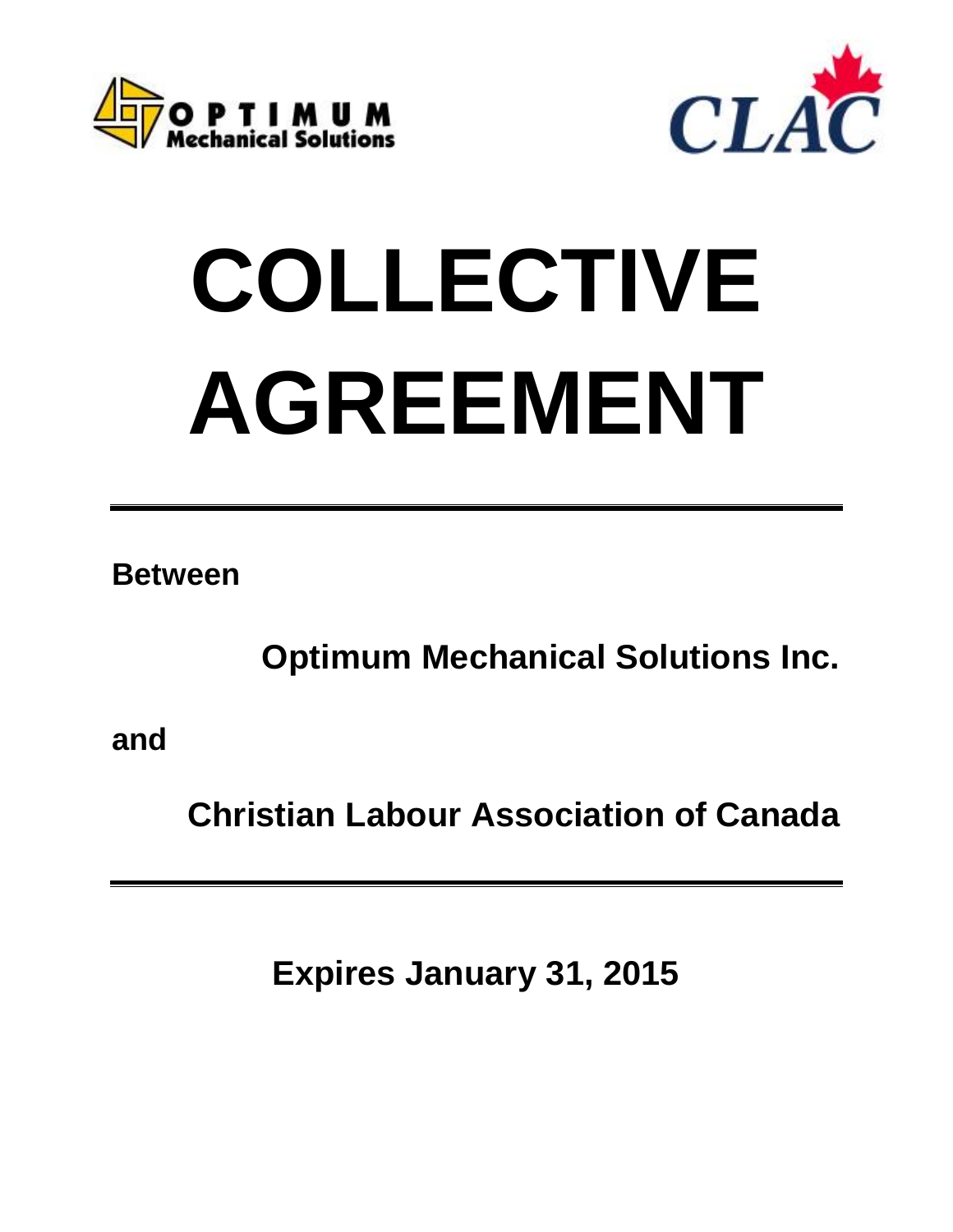# **TABLE OF CONTENTS**

# **ARTICLE PAGE**

| Article 16 - Personal Protective Equipment, Tools & Apparel 17     |  |
|--------------------------------------------------------------------|--|
|                                                                    |  |
| Article 18 - Construction Industry Development & Promotion Fund 19 |  |
| Article 19 - Leaves Of Absence, Bereavement Leave & Jury Duty  19  |  |
|                                                                    |  |
|                                                                    |  |
|                                                                    |  |
|                                                                    |  |
|                                                                    |  |
|                                                                    |  |
|                                                                    |  |
| Schedule "B" - Classification 2 - Refrigeration Mechanic(S)  27    |  |
|                                                                    |  |
|                                                                    |  |
|                                                                    |  |
|                                                                    |  |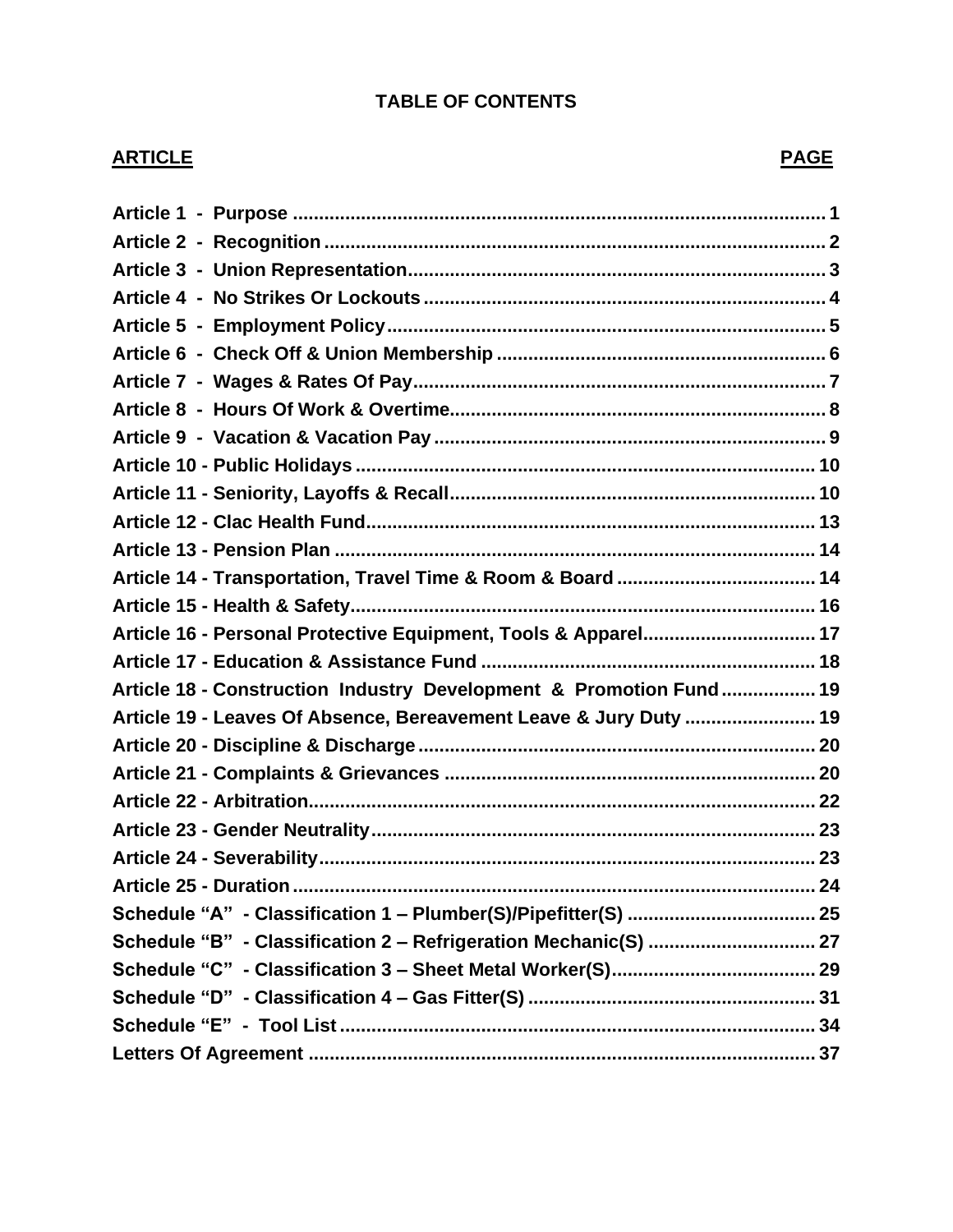**This Collective Agreement** made in duplicate and entered into this 30<sup>th</sup> day of March 2012.

#### **COLLECTIVE AGREEMENT**

#### **Between**

**and**

# **OPTIMUM MECHANICAL SOLUTIONS INC. hereinafter referred to as "the Employer"**

# **CHRISTIAN LABOUR ASSOCIATION OF CANADA hereinafter referred to as "the Union"**

#### <span id="page-2-0"></span>**ARTICLE 1 - PURPOSE**

- 1.01 The general purpose of this agreement is to establish mutually satisfactory relations between the Employer, the Union and the employees, to provide measures for the prompt and equitable disposition of grievances, and to establish and maintain satisfactory working conditions, hours of work and wages for all employees who are subject to the provisions of this agreement.
- 1.02 The parties jointly acknowledge the beneficial advantages of the establishment by the Employer of good working conditions and a fair level of compensation, both of which being significant factors in perpetuating the continued employment of the workforce. The Union acknowledges that to achieve these goals, the Employer must be in a strong market position, which means that it must produce efficiently, at the lowest possible cost, consistent with fair labour standards. The Union will support the Employer's efforts to eliminate waste in production, conserve materials and supplies, provide a superior quality of workmanship, prevent accidents, and to strengthen the goodwill between the Employer, the employee, the customer and the public.
- 1.03 The parties recognize that where various legislation overrides the provisions contained herein, such legislation shall prevail. This shall include, but not be limited to such statutes as, the *Ontario Human Rights Code,* the *Employment Standards Act,* the *Workplace Safety & Insurance Act* and the *Occupational Health and Safety Act.*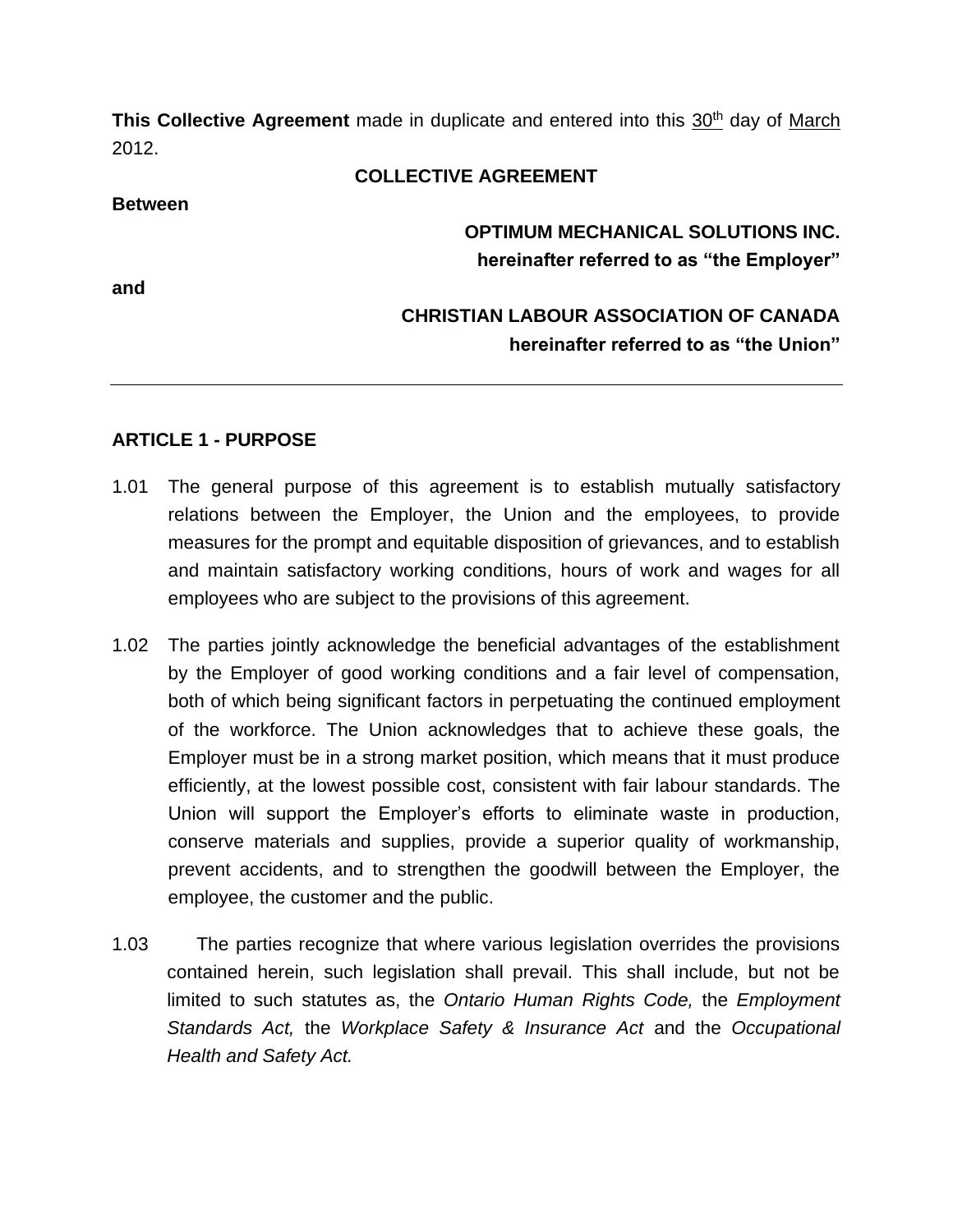#### <span id="page-3-0"></span>**ARTICLE 2 - RECOGNITION**

- 2.01 The Employer recognizes the Union as the exclusive bargaining agent for all journeymen and apprentice plumbers, refrigeration mechanics and sheet metal workers and gas fitters employed in the Province of Ontario save and except non-working foremen, persons above the rank of non-working foreman and sales and office staff.
- 2.02 Students enrolled in school and intending to return to a secondary or postsecondary education are excluded from the terms of this Collective Agreement during their regularly scheduled vacation breaks to a maximum of five (5) months. Participants in the Ontario Youth Apprenticeship Program or in a preapprenticeship program offered by a registered college are also excluded from this Agreement for the duration of their participation in such program(s).
- 2.03 There shall be no revision, amendment or alteration of the bargaining unit as defined herein, or of any of the terms and provisions of this agreement, except by mutual agreement, in writing, of the parties. Without limiting the generality of the foregoing, no classification may be removed from or added to the bargaining unit except by mutual agreement, in writing, of the parties. Failure to agree to any revision, amendment or alteration of the bargaining unit or the removal from or addition to any bargaining unit classification shall not constitute a grievance, nor be submitted to arbitration.
- 2.04 The Employer agrees that the duly appointed representatives of the Union are authorized to act on behalf of the Union for the purposes of administering and negotiating the terms and conditions of this agreement and all matters related thereto.
- 2.05 The Union acknowledges that it is the exclusive function of the Employer to hire, fire, promote, demote and suspend employees provided that a claim by any employee, who has completed his probationary period, that he has been disciplined or discharged without just cause may be the subject of a grievance.
- 2.06 Provided such actions are consistent with the further terms of this collective agreement, the Employer's rights include but are not limited to the following:
	- a. The right to maintain order, discipline and efficiency; to make, alter and enforce rules and regulations and policies and practices to be adhered to by its employees, policies and practices may be reviewed prior to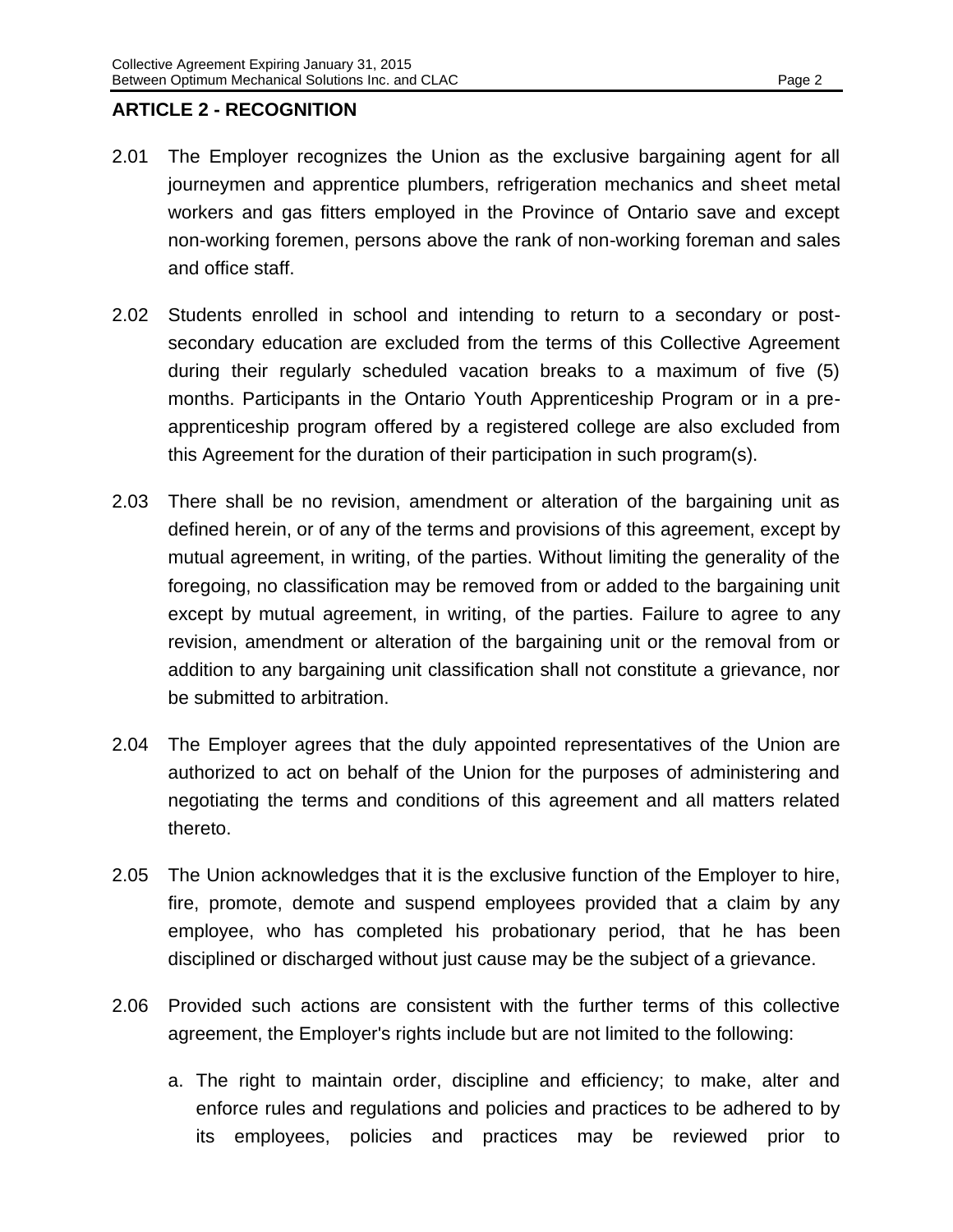implementations with the peer group, including the right to continue to develop, administer, maintain and enforce the provisions of the Employer's Employee Manual provided such provisions are not inconsistent with any of the provisions of this Agreement and such provisions prior to implementation may be reviewed with the peer group;

- b. The right to select, hire and direct the workforce and employees; to transfer, assign, promote, demote, classify, layoff, recall and suspend employees; to discipline and discharge employees for just cause; to select and retain employees for positions excluded from the bargaining unit;
- c. The right to operate and manage the Employer's business in order to satisfy its commitments and responsibilities. The right to determine the kind and location of business to be done by the Employer, the direction of the working forces, the scheduling of work, the number of shifts, the methods, processes and means by which work is to be performed, job content, quality and quantity standards, the right to use improved methods, machinery and equipment, the right to determine the number of employees needed by the Employer at any time and generally, the right to manage the business of the Employer, and to plan, direct and control the operations of the Employer, including the workforce, without interference.

# <span id="page-4-0"></span>**ARTICLE 3 - UNION REPRESENTATION**

- 3.01 For the purpose of representation with the Employer, the Union shall function and be recognized as follows:
	- a. The Union may appoint up to two (2) stewards. Stewards are representatives of the employees in certain matters pertaining to this agreement, including the processing of grievances.
	- b. Union Representatives are representatives of the employees in all matters pertaining to this agreement, particularly for the purpose of processing grievances, negotiating amendments to and renewals of this agreement and enforcing the employees' collective bargaining rights as well as any rights under this agreement and under the law.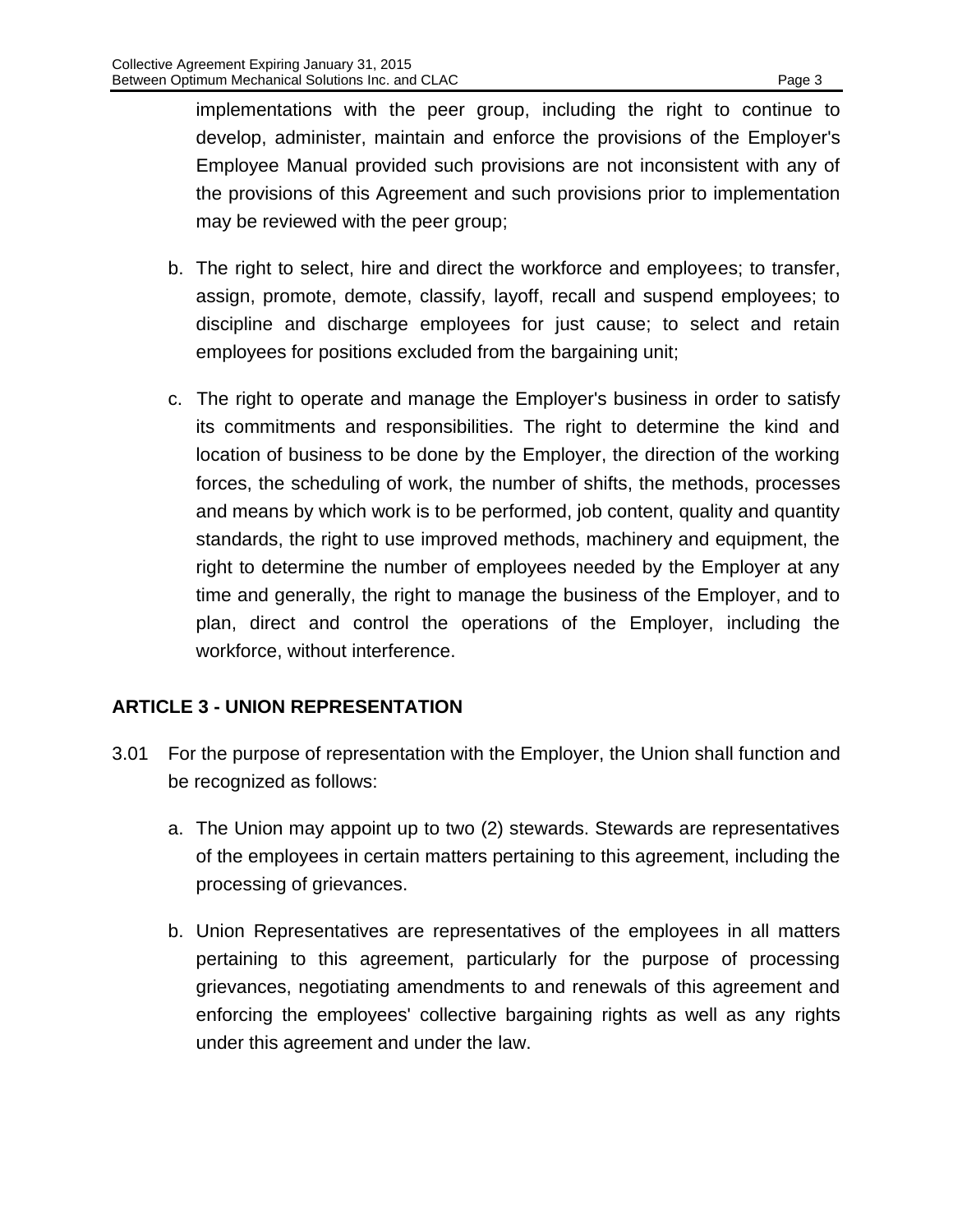- 3.02 The Union agrees to notify the Employer in writing of the names of its stewards and the effective dates of their appointments. The Employer shall not be required to recognize a steward until such notice is received.
- 3.03 Stewards will not absent themselves from their work to deal with grievances without first obtaining permission from the Employer. Permission will not be withheld unreasonably. Stewards that are absent from work to attend a grievance arbitration, mediation, or any other proceeding that arises from the administration or enforcement of this agreement will not receive their regular hourly rate.
- 3.04 The Employer may meet periodically with the employees for the purpose of discussing any matters of mutual interest or concern to the Employer, the Union and the employees. A Union Representative may attend such meetings. On up to four occasions per year, the Employer may convene a meeting during regular work hours, during which employees shall not be paid for the first hour of their attendance.
- 3.05 There shall be no Union activity at any time on the Employer's premises, or in connection with the Employer's business operations, except that which is necessary for the processing of grievances and the administration and enforcement of this agreement.
- 3.06 Union Representatives shall have the right to periodically visit job sites without disrupting productivity and without unreasonable intrusion into the Employer or its clients' premises. The Union's Representative shall report to the site superintendent, or foreman upon arriving at a worksite, and shall abide by all necessary protocol as determined by the general contractor, the Employer, or the client.

## <span id="page-5-0"></span>**ARTICLE 4 - NO STRIKES OR LOCKOUTS**

4.01 In view of the orderly procedure established by this Agreement for the settling of disputes and the handling of grievances, the Union agrees that during the term of this Agreement, or while negotiations for a renewal or further agreement are being held, neither the Union, its members or any employee shall take part in or cause or encourage any strike, picketing, slowdown or any stoppage or suspension of, or interference with work, or production, which shall in any way affect the operations of the Employer, nor shall there be any sympathy strikes, or secondary strikes and boycotts.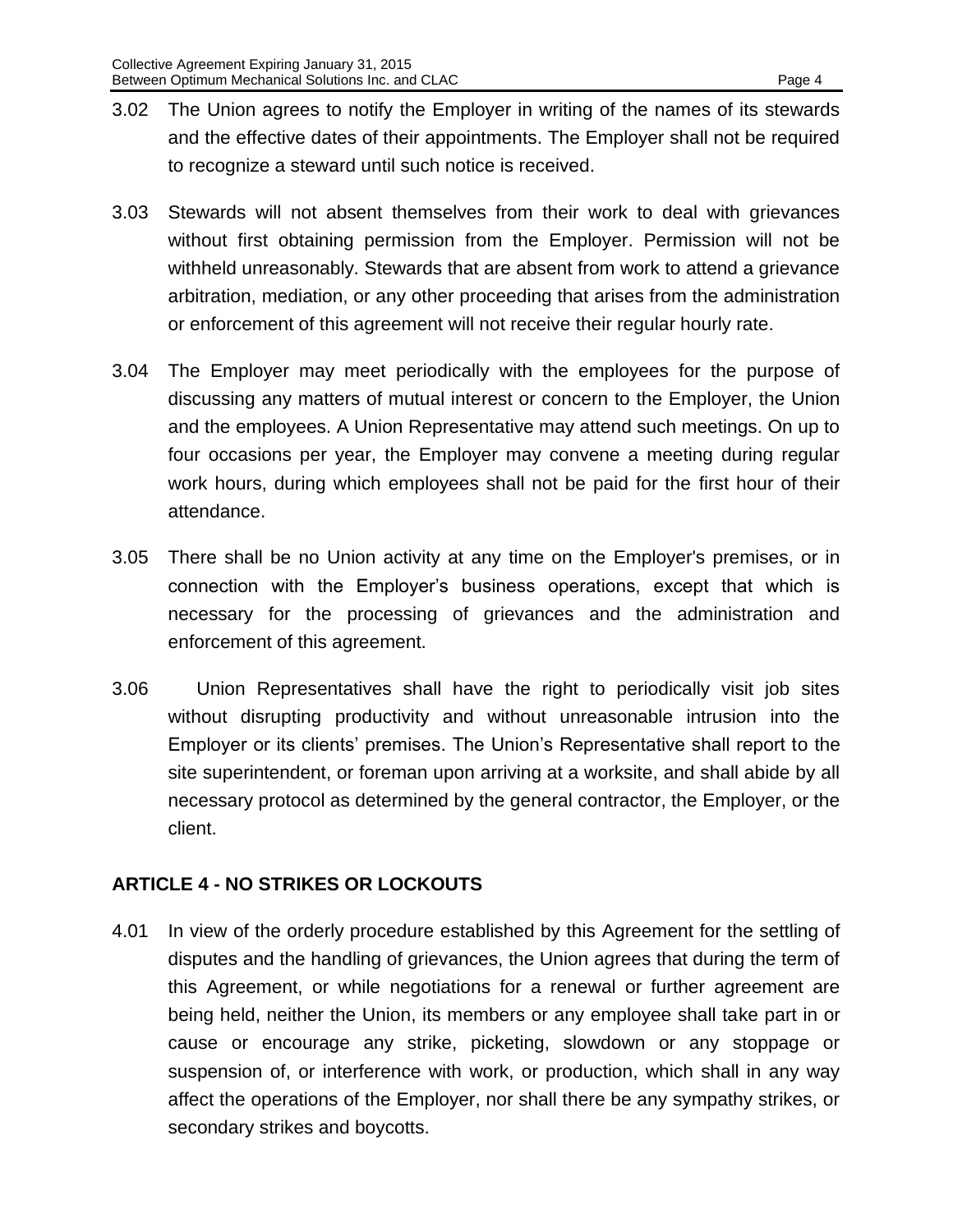4.02 The Employer agrees that during the term of this Agreement, or while negotiations for a renewal agreement are being held, the Employer will not engage in any lockout of its employees or deliberately restrict or reduce the hours of work or deliberately send employees home when this is not warranted by the workload.

#### <span id="page-6-0"></span>**ARTICLE 5 - EMPLOYMENT POLICY**

- 5.01 The Union and the Employer will cooperate in maintaining a desirable and competent labour force. The Employer will notify the Union of staffing requirements giving as much prior notice as possible. The Union will provide a list of manpower available. The Employer at its discretion may hire employees so listed or from other sources.
- 5.02 To assist in the efficient placement of appropriately skilled members the Employer will inform the Union when employees are laid off and when new employees are hired.
- 5.03 The Employer may, at its sole discretion, subcontract, sublet, utilize outside agency staff, or otherwise assign any number of persons to perform work normally performed by employees covered by this agreement provided that no qualified employee is laid off as a result, or no qualified employee is available for recall or available during the recall period in accordance with Article 11.05 (h). Any such subcontracting, subletting, utilization of outside agency staff or other assignment of such work shall be considered by the Employer and Union to be specifically excluded from and does not fall within the scope of the bargaining unit description set out in Article 2.01 above, such that the terms and conditions of this Agreement shall have no application whatsoever to the subcontracting, subletting, utilization of outside agency or other assignment of such work.
- 5.04 New employees will be hired on a three (3) month probationary period commencing from the date of hire and the following shall apply:
	- a. During the probationary period the rate of pay, including vacation pay, will be 90% of the rate consistent with the employee's classification, as defined in Schedules "A", "B", "C" and "D".
	- b. Regular Union dues and fees are to be deducted and remitted from the first day of employment.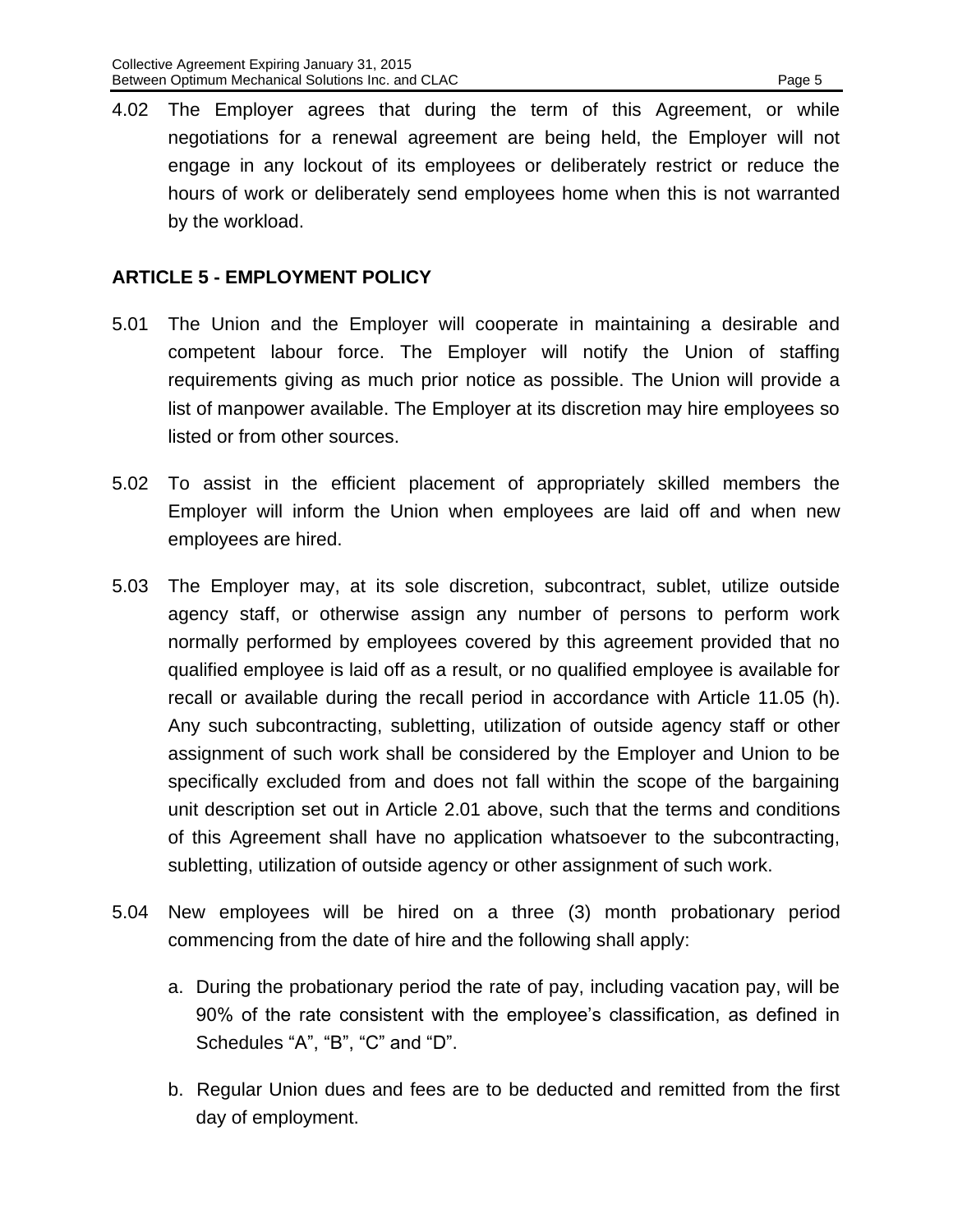- c. Upon completion of the probationary period, the Employer will remit to the Union's benefit plan hourly contributions for all hours worked since the employee's date of hire, to a maximum of three hundred and twenty (320) hours.
- d. Notwithstanding the provisions of Article 2.06 (b), which the parties agree will not apply to an employee who has not completed his probationary period, during the probationary period, an employee may be discharged at the discretion of the Employer and such discharge shall not become the subject of a grievance.
- 5.05 All employees shall be required, as a condition of employment, to review and sign the Employer's confidentiality agreement on an annual basis.
- 5.06 Employees may hold a second job or do related work in their trade on the side. However, employees must respect basic rules against conflict of interest in their secondary pursuits and in any business(es) in which they become involved. The following are examples of actions that could lead to discipline, loss of the tool allowance specified in Article 16, and possible termination of employment: working at another job on company time, entering into competition with the company, dishonesty about use of a leave of absence, or using the company's name or property for personal advantage.

## <span id="page-7-0"></span>**ARTICLE 6 - CHECK OFF AND UNION MEMBERSHIP**

- 6.01 Neither the Employer nor the Union will compel employees to become members of the Union. The Employer will not discriminate against employees because of Union membership or lack thereof, and it will inform all new employees of the contractual relationship with the Union. All new employees shall be referred by the Employer to a Union Steward or a Union Representative in order to give the Union an opportunity to describe the Union, its purpose, representation policies, and any other information relevant to such new employees.
- 6.02 The Employer shall deduct from each pay of all employees covered by this agreement, an amount of money equal to Union dues, and shall remit the same monthly to the Union office, not later than the fifteenth of the month following the month in which such dues are deducted.
- 6.03 The Union shall hold harmless, and agrees to indemnify the Employer, its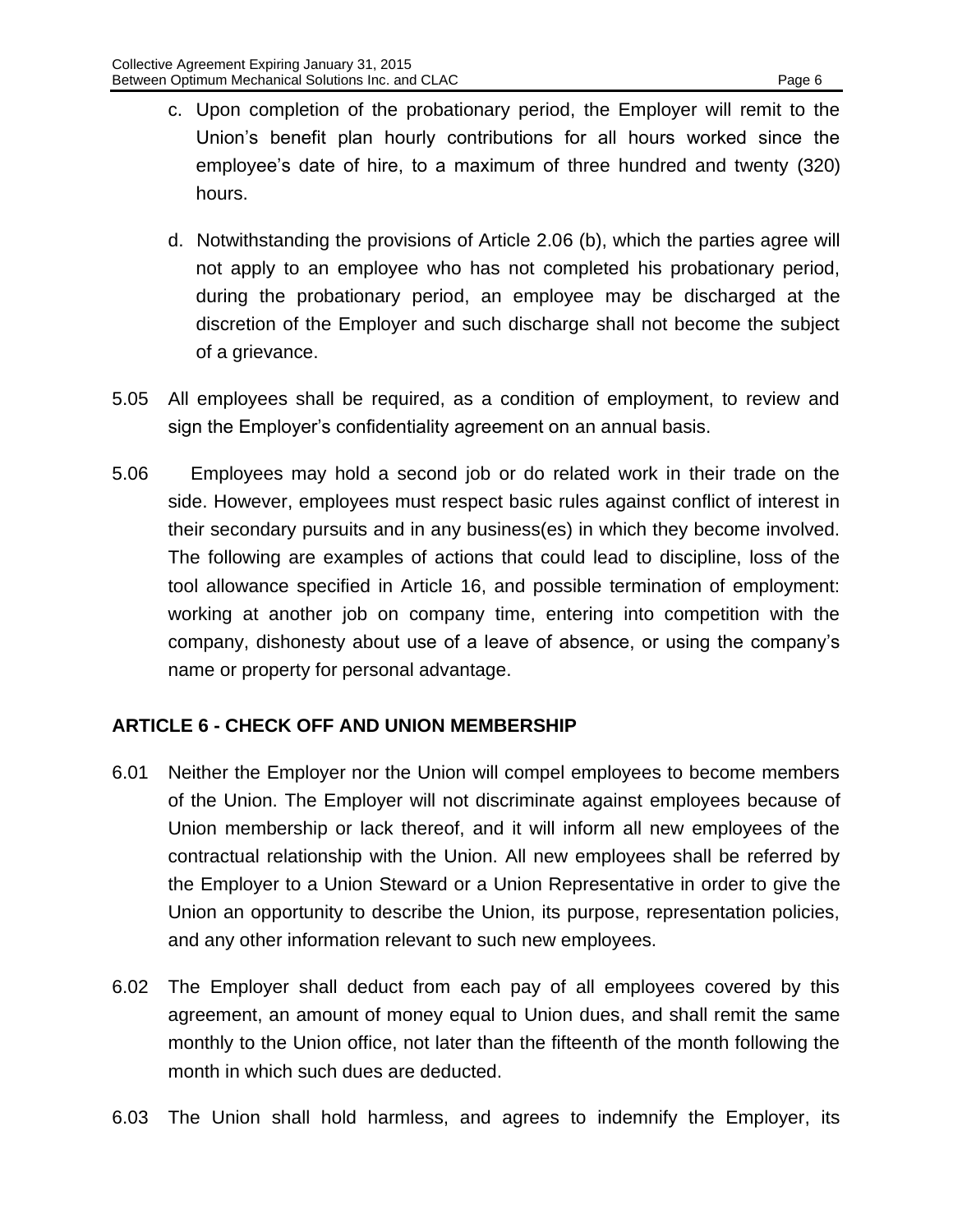successors, administrators and assigns against any liability incurred by each of them by reason of having made any deductions, remittances, or payments required by this Agreement.

- 6.04 The Employer shall remit dues on a form prescribed by the Union and shall include on such remittance the following information for each employee:
	- a. name;
	- b. rate of pay;
	- c. gross earnings;
	- d. total hours worked in the month for which such deductions are made;
	- e. dues deducted and remitted on behalf of the employee;
	- f. initiation or other fees deducted from each employee as may be prescribed by the Union.
- 6.05 When the Employer hires new employees who are not members of the Union, the Employer shall also include on the next remittance, the following information of the employee involved:
	- a. address;
	- b. telephone;
	- c. date of hire;
	- d. classification
- 6.06 Employees who cannot support the Union because of a conscientious objection as determined by the Union's internal guidelines may apply to the Union in writing.

## <span id="page-8-0"></span>**ARTICLE 7 - WAGES AND RATES OF PAY**

- 7.01 Wage rate schedules applicable to various job classifications are as set forth on Schedules "A", "B", "C" and "D" attached hereto and made part hereof. The wages shall apply to all work performed by the employees.
- 7.02 Wages shall be paid bi-weekly by cheque or direct deposit and shall be accompanied by a separate statement identifying both the Employer and employee, outlining regular hours worked, the hourly rate, overtime hours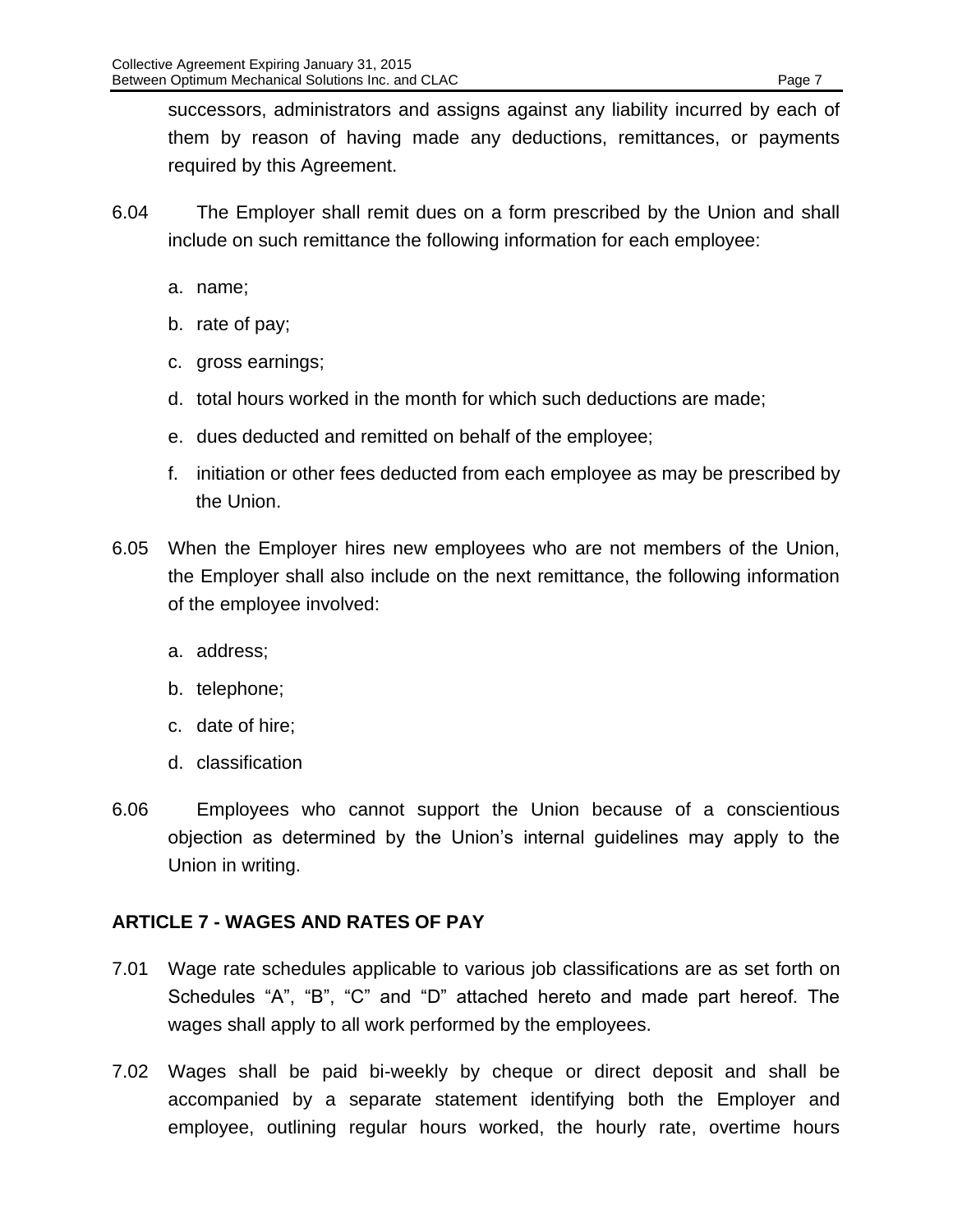worked, the total earnings , pay period and the amount of each deduction and net earnings.

7.03 In the event that a new classification(s) is established by the Employer during the term of this Agreement, the wage rate applicable for such newly established classification(s) shall be subject to negotiations between the Employer and the Union. Should the Employer and the Union fail to successfully negotiate such wage rate, the parties agree that the sole issue of the establishment of such wage rate may be submitted to arbitration in accordance with Article 22 - Arbitration of this Agreement.

## <span id="page-9-0"></span>**ARTICLE 8 - HOURS OF WORK AND OVERTIME**

- 8.01 The following sections and paragraphs are intended to define the normal hours of work, for the purpose of calculating overtime only and shall not be construed as a guarantee of hours of work per day or per week, or of days of work per week.
- 8.02 A regular workweek shall consist of forty-four (44) hours, comprised of five (5) regular work days, Monday to Friday inclusive. The employee and Employer may jointly agree to amend the regular work day, subject to the requirements of each work site.
- 8.03 All work performed on Saturdays, and any hours in excess of forty-four (44) hours in a work week, shall be paid at the rate of one and one-half (1½) times the regular rate of pay.
- 8.04 Work shall not be performed on Sunday. However, if extraordinary circumstances necessitate work on Sunday, time worked shall be paid at the rate of one and one-half  $(1\frac{1}{2})$  times the regular rate of pay.

No employee shall be compelled to work on a Sunday or any other day of the week if such work conflicts with the established religious convictions of the employee.

8.05 Any employee assigned to be on call for the purpose of service work shall receive stand by pay of three (3) hours pay for each week they are on standby. If there is an employee assigned to be on 'back up' stand by, that employee shall receive two (2) hours pay for each week of the assignment. Service call work that occurs during the regular work week outside of the regular hours of work shall be paid at the rate of one and one-half (1½) times the hourly rate, but such hours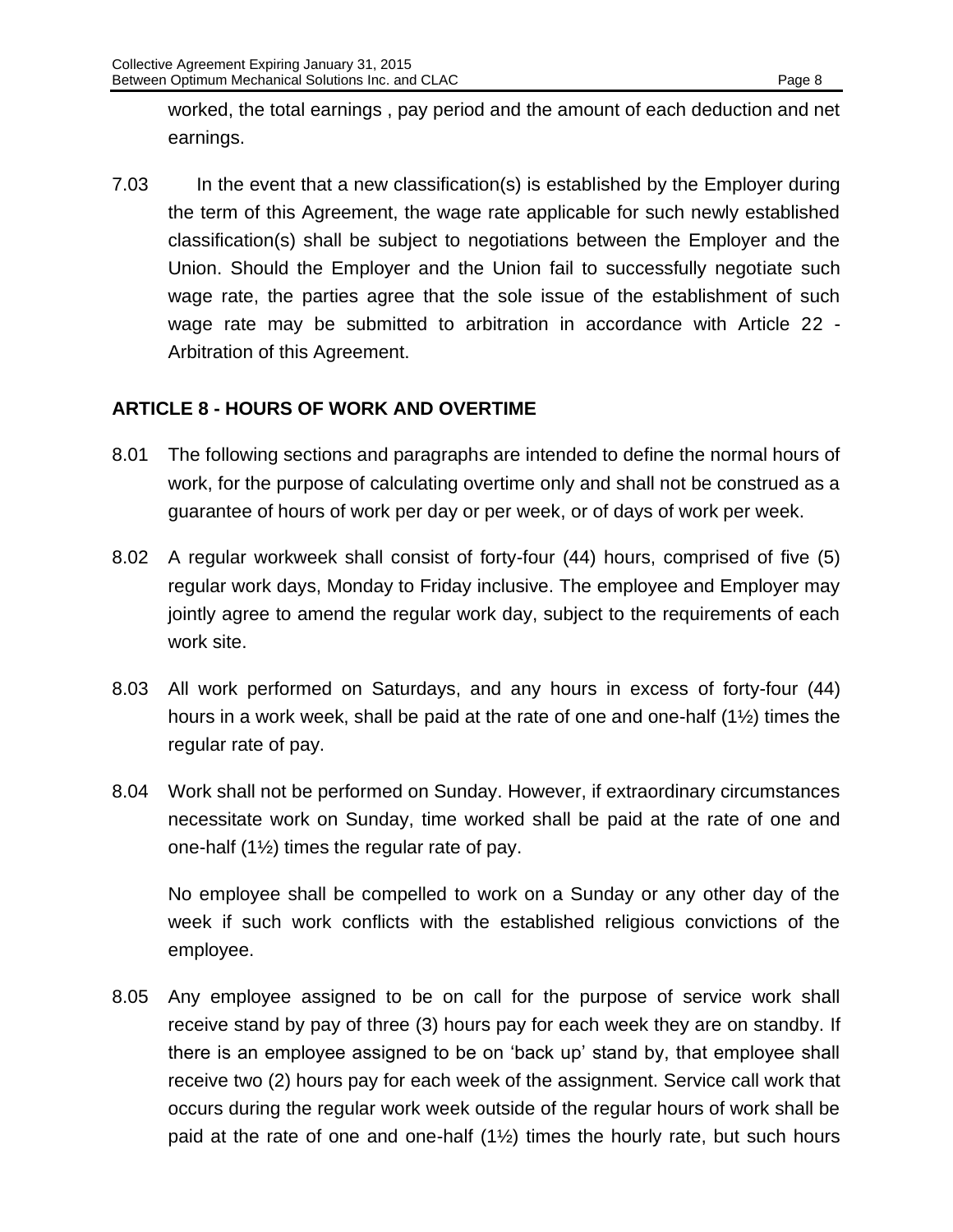shall not be used toward calculating the regular hours worked in a week. An employee shall charge out, and be paid for a minimum of two (2) hours for each service call that occurs outside the regular hours of work.

Employees that respond to a service call outside the regular hours of work shall complete the work order to show that the duration of such service call is equal to one and one-half  $(1 \frac{1}{2})$  times the number of hours worked. There shall be no reference in the work order to the employee's overtime rate of pay. The employee shall make every reasonable effort to obtain the customer's signature on such work order prior to leaving the service call.

- 8.06 There shall be two (2) paid coffee breaks of fifteen (15) minutes on each shift. Employees shall be entitled to an additional paid coffee break for every two (2) hours worked beyond eight (8) hours per day. Employees shall take an unpaid meal period of one-half (1/2) hour at the midpoint of their shift, or at such time during their work day which is convenient.
- 8.07 Except in the case of inclement weather, an employee who reports to work in the usual manner without having been notified that there is no work available, or who is sent home because of a lack of work before he has worked four (4) hours shall receive a minimum of four (4) hours pay at his regular hourly wage rate.

# <span id="page-10-0"></span>**ARTICLE 9 - VACATION AND VACATION PAY**

- 9.01 The Employer agrees to pay each employee with 0-3 years' service an amount of six percent (6%), 3-5 years' service six and one-half percent (6.5%), 5+ years' of service seven percent (7%) of an employee's wages representing vacation pay.
- 9.02 Vacation periods shall be arranged by mutual agreement between the Employer and the employee. Employees shall submit requests at least four (4) weeks in advance. The Employer shall grant vacation requests insofar as is practicable, having regard to the exigencies of the Employer's business.
- 9.03 The Employer agrees to remit the Vacation Pay of each employee as agreed upon in Article 9.01 of this Agreement to the Union's Employee Trust Fund by not later than the fifteenth  $(15<sup>th</sup>)$  of the month following the month in which such vacation pay is earned. Vacation pay shall be remitted on a separate cheque and be accompanied with a remittance form.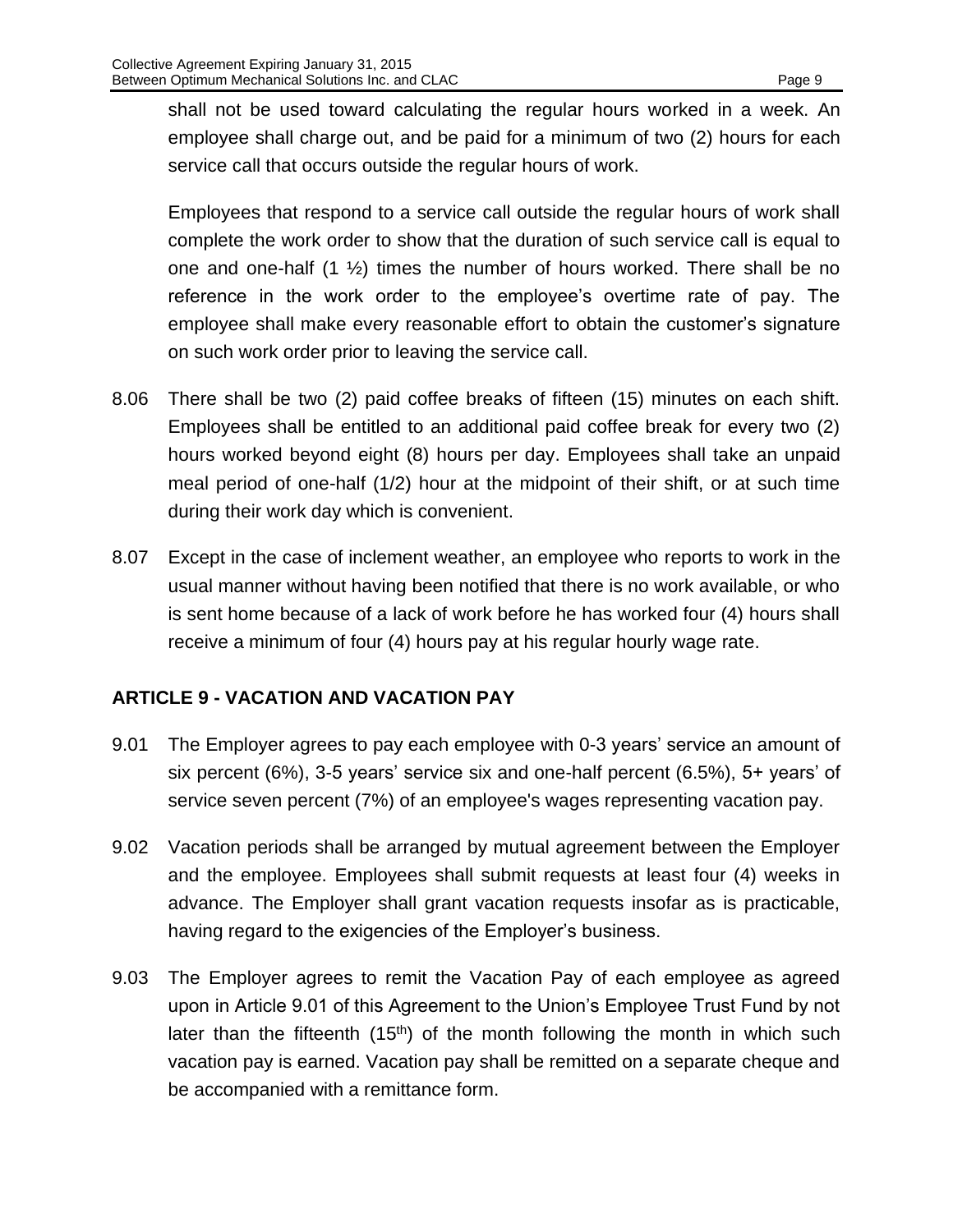#### <span id="page-11-0"></span>**ARTICLE 10 - PUBLIC HOLIDAYS**

10.01 The following days shall be recognized as Public Holidays:

New Year's Day, Family Day, Good Friday, Victoria Day, Canada Day, Labour Day, Thanksgiving Day, Christmas Day and Boxing Day.

- 10.02 Employees will receive Holiday pay for each of the days listed in Article 10.01 which shall be calculated as the employee's regular rate of pay multiplied by the number of hours regularly worked in a day.
- 10.03 An employee required to work on a day listed in Article 10.01 shall receive Holiday premium pay which shall be calculated as one and one-half (1½ ) times the employee's regular hourly rate for all time worked, in addition to the Holiday pay described in Article 10.02.
- 10.04 The Employer shall provide a day off each year on the month of August Civic Holiday without pay. In the event an employee is requested to work by the Employer on that day, he shall receive payment of one and one-half  $(1 \frac{1}{2})$  times his regular hourly rate of pay for each hour worked, and such hours shall not be included in calculating the number of regular hours worked that week for the purpose of Article 8.02.
- 10.05 All employees qualified to be on call for each classification shall by December 1<sup>st</sup> of each year be given the opportunity, by seniority as defined in Article 11.01, to select the holiday(s) for the next year that they would like to be on call. If there are a greater number of qualified employees per classification than statutory holidays, it is understood that the top senior employee(s) shall not be required to be on call for any holidays that year. The following holidays shall be distributed on a rotating annual basis: Christmas Day, Boxing Day and New Year"s Day. If a holiday falls in the middle of a week, it is understood that the employee who is on call for that holiday shall be on call for that week. If a holiday falls on a weekend, it is understood that the employee who is on call for that holiday shall be on call for the entire weekend.

## <span id="page-11-1"></span>**ARTICLE 11 - SENIORITY, LAYOFFS AND RECALL**

11.01 Seniority is the ranking of employees in accordance with their length of employment within their respective job classifications. Seniority of current employees covered by this Agreement shall be calculated from the date of hire.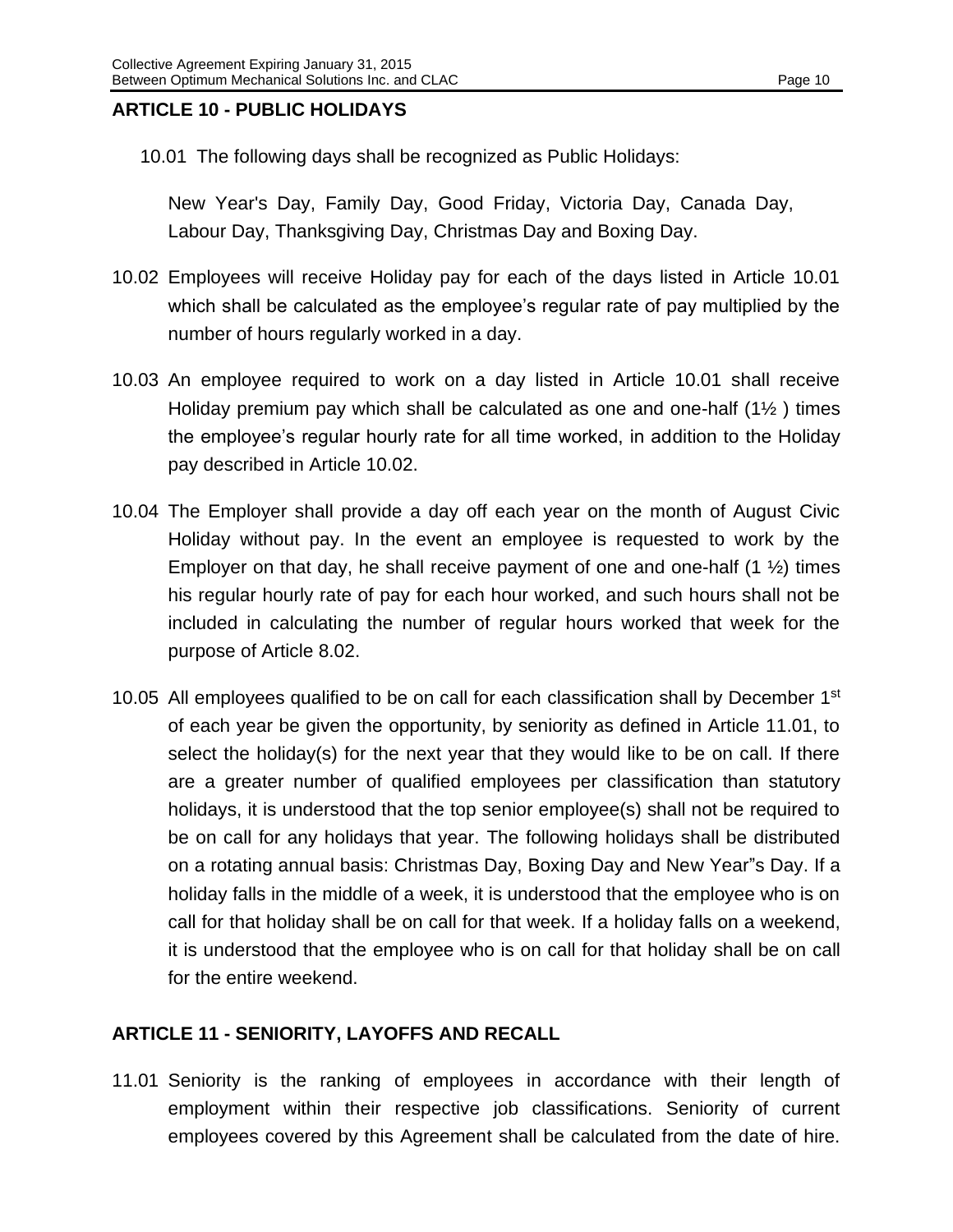New employees, after successfully completing their probationary period, shall be added to the seniority list with seniority attributed from the date of hire. Four (4) separate seniority lists shall be maintained for the four (4) job classifications as hereinafter described and established by this Agreement and these lists shall be maintained and kept current by the Employer and shall be made available to the Union upon request.

11.02 The Employer will establish four (4) different and separate job classifications which are as follows:

> Classification 1 - Plumber(s)/Pipefitter(s) Classification 2 - Refrigeration Mechanic(s) Classification 3 - Sheet Metal Worker(s) Classification 4 - Gas Fitter(s)

- 11.03 Plumbers/pipefitters, refrigeration mechanics and sheet metal workers described in Classifications 1, 2 and 3 above, may also be holders of Gas Fitter certificates, level 1, 2 or 3. Notwithstanding that such plumbers/pipefitters, refrigeration mechanics and sheet metal workers may also hold Gas Fitter certificates, each of such classifications, for the purposes of exercising seniority rights will be restricted to the classification of their particular trade and shall not exercise any seniority rights in respect of Classification 4 - Gas Fitter(s) identified above, which classification, the parties further acknowledge and agree, applies solely to an employee who is the holder of a Gas Fitter certificate, level 1, 2 or 3 and who is not a tradesperson who may fall within the scope of Classification 1, 2 or 3 as identified above.
- 11.04 Seniority rights created by this Agreement are rights arising in each of the four (4) classifications only and such rights shall not be exercised nor have any impact of any nature in respect of any other job classification. For example, seniority rights obtained and being exercised by an employee falling within the scope of Classification 1 - Plumber(s)/Pipefitter(s) shall not be exercised to affect or otherwise impact the employment or seniority rights of an employee in Classification 2 - Refrigeration Mechanic(s) or Classification 3 – Sheet Metal Worker(s) or Classification 4 – Gas Fitter(s).
- 11.05 Seniority rights shall terminate and an employee shall cease to be employed by the Employer when he: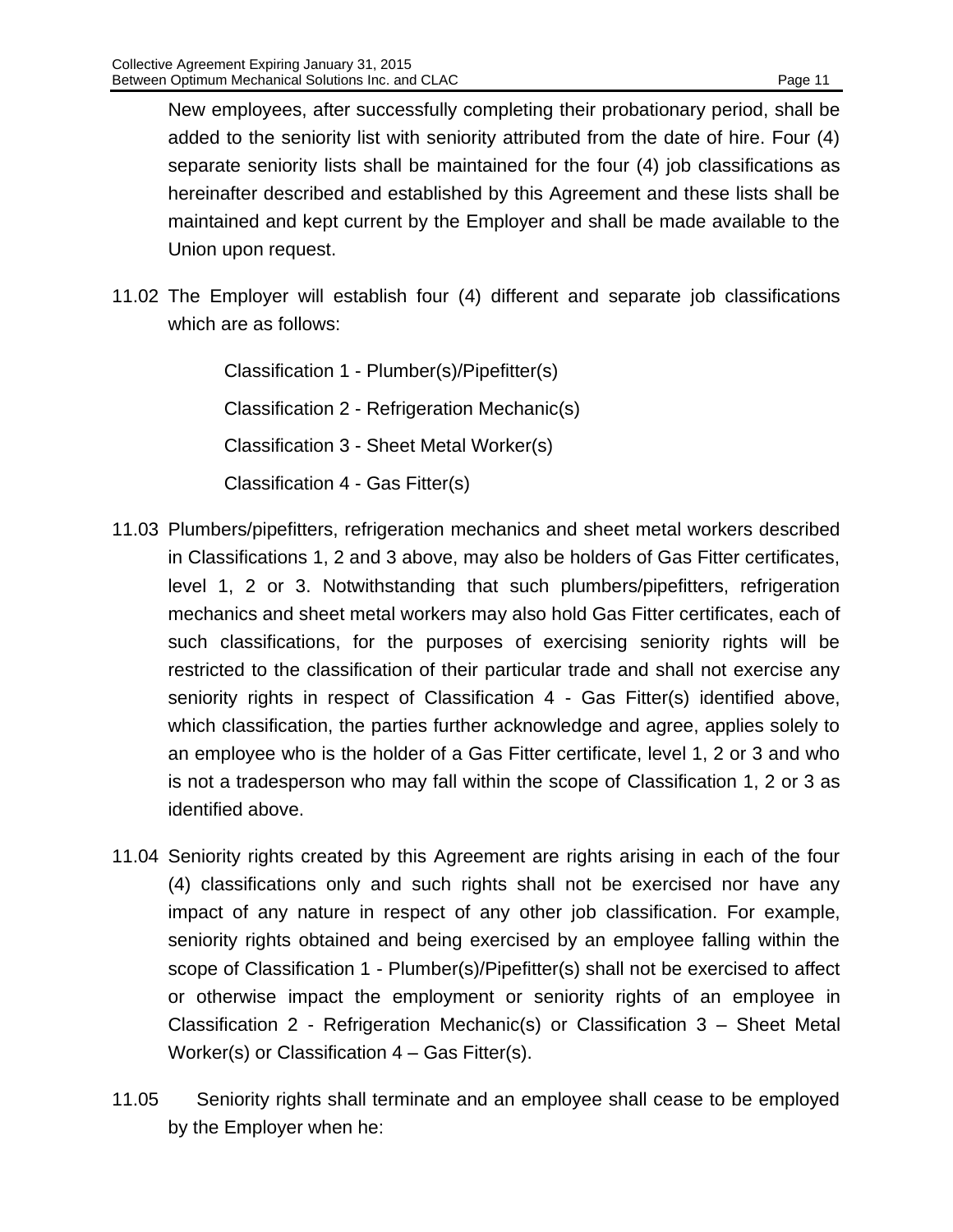- a. voluntarily quits his employment with the Employer;
- b. is discharged, and is not reinstated through the grievance procedure or arbitration;
- c. fails to report for work as scheduled for more than two (2) consecutive work days without having a justifiable reason for such failure to report;
- d. is laid off for a period of more than six (6) consecutive months;
- e. fails to report on the first day following the expiration of a leave of absence without just cause;
- f. fails to comply with an agreed upon arrangement of his recall without justifiable reason;
- g. is absent for a period of more than twenty-four (24) months due to a bonafide injury, or illness;
- h. fails to report to work following a recall within two (2) workdays if unemployed, or five (5) workdays if employed elsewhere.
- 11.06 In the event an employee is absent from work for more than one (1) week due to a bonafide illness or injury the Employer, at its own expense, may request that the employee provide written verification by a practicing physician, that the employee is able to return to his full duties. Such verification must confirm that the employee is able to perform all functions, duties and work of the job classification to which such employee is normally assigned.
- 11.07 Notwithstanding the above, the Employer may request that an employee provide a physician's certificate for any absence due to illness in excess of two (2) days or in excess of three (3) occasions in one calendar year, which shall be at the employee's expense.
- 11.08 In the case of layoffs, the Employer shall rely on the seniority standing of the employees within their classification, to determine the appropriate order of layoff. In general, the employee having most seniority within his classification shall be laid off last and recalled first, provided the employee, at the sole discretion of the Employer, has the necessary skill, ability, and possesses the qualifications to perform the available work. Such discretion shall not be unreasonably exercised.
- 11.09 In case of layoff, an employee shall be given at least a one (1) days' notice or payment equivalent to one (1) day of work in lieu thereof. The Employer shall not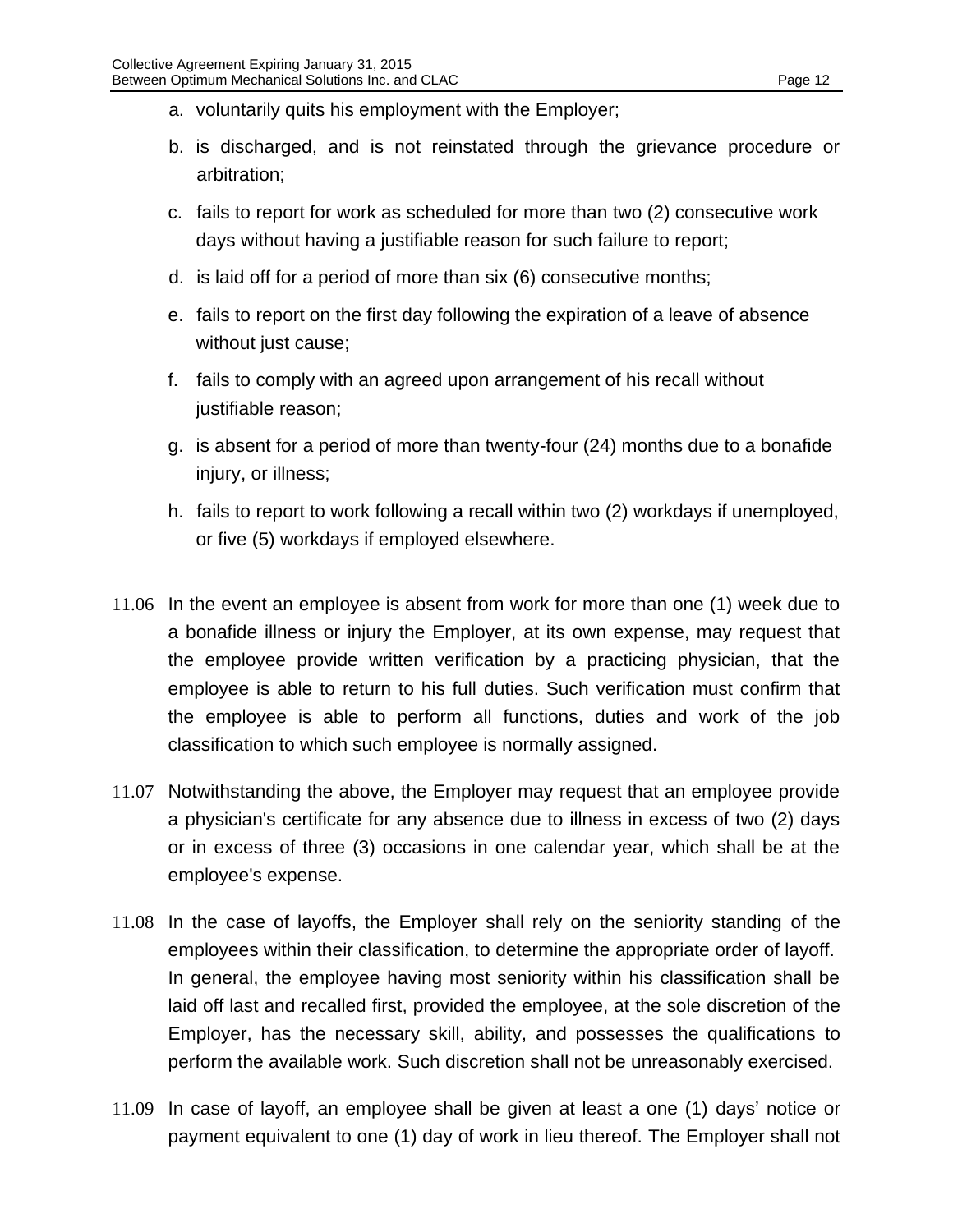be required to give one (1) days' notice of layoff when equipment failure or shortage of material cause operations to cease.

11.10 The Employer agrees to notify the Union office of the names of employees laid off within the pay period of the date during which the layoff occurred, together with the employee's classification and latest available phone number.

# <span id="page-14-0"></span>**ARTICLE 12 - CLAC HEALTH FUND**

- 12.01 The Union warrants and represents that the Christian Labour Association of Canada Health Fund ("Benefit Plan") is established for the benefit of the employees covered by this Agreement and further that such Benefit Plan is maintained and administered by the Union and supervised by a Board of Trustees.
- 12.02 Commencing on the day that this Agreement becomes effective, in accordance with Article 25 herein, the Employer agrees to pay to the Benefit Plan an amount as outlined under Schedules "A", "B", "C" and "D" for each hour worked by each employee covered under this agreement.

<span id="page-14-1"></span>Included in this Benefit Plan, Vision Care shall be set at three hundred dollars (\$300) per twenty-four (24) months.

- 12.03 The Union covenants and agrees to indemnify and hold harmless the Employer against any and all claims made against, and liability of any nature incurred by, the Employer by reason of any amounts deducted from any employee's pay and remitted to the Union's Benefit Administration Office as provided in Articles [12.02](#page-14-1) and [13.02.](#page-15-2) In the event that the Employer fails to comply with these Articles by not remitting to the Union, Article 12.03 will not apply. The Employer's sole obligation pursuant to Article 12 – CLAC Health Fund shall be limited to making the payment more particularized herein.
- 12.04 The Employer's contribution to the Benefit Plan shall be recorded on a remittance form supplied by the Union. On these forms, the Employer will enter:
	- a. name of employee;
	- b. total hours worked during the month for which remittance is made;
	- c. date of hire for new employees only;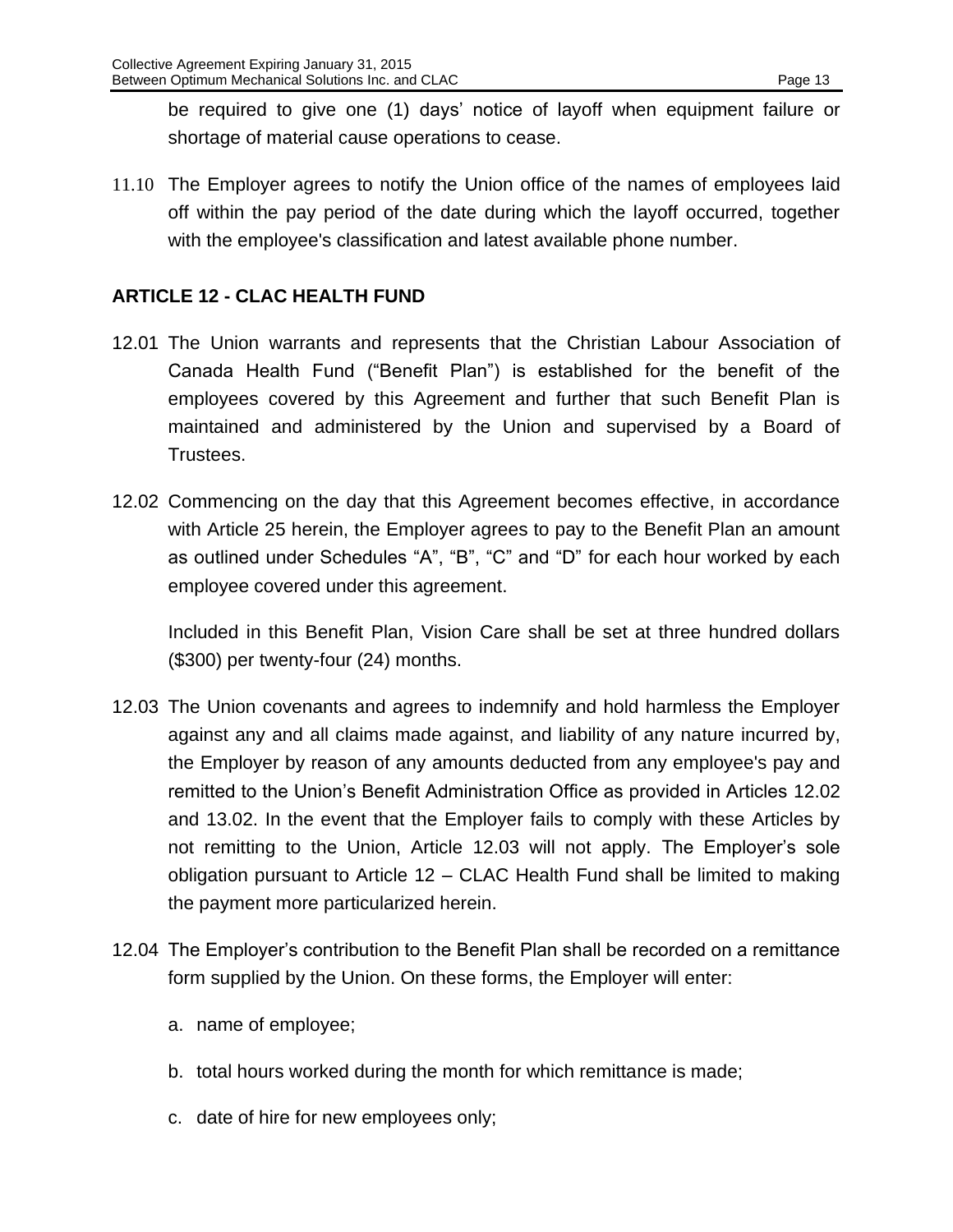- d. Social Insurance Number for new employees only;
- e. date of termination;
- f. hourly rate of pay;
- g. amount of vacation pay forwarded;
- h. Employer contribution to the Union benefit and pension plan.

The Employer will forward a separate remittance form, plus one cheque for the total amount of Employer's Pension and Benefit Plan contributions to the Union office monthly, not later than the fifteenth of the month following the month in which such contributions were earned.

#### <span id="page-15-0"></span>**ARTICLE 13 - PENSION PLAN**

- 13.01 The Union warrants and represents that the Christian Labour Association of Canada Pension Plan ("Pension Plan") is established for the benefit of the employees covered by this Agreement and further that such Pension Plan is maintained and administered by the Union and supervised by a Board of Trustees.
- <span id="page-15-2"></span>13.02 Commencing on the day that this Agreement becomes effective, in accordance with Article 25 herein, the Employer agrees to pay the amount specified on Schedules "A", "B", "C" and "D" to the Pension Plan for each hour worked by each employee covered under this Agreement.
- 13.03 The Employer's contribution to the Pension Plan shall be recorded on a remittance sheet supplied by the Union, and as described in Article 12.
- 13.04 The Employer's sole obligation pursuant to Article 13 Pension Plan shall be limited to making the payment more particularized herein.

#### <span id="page-15-1"></span>**ARTICLE 14 - TRANSPORTATION, TRAVEL TIME AND ROOM AND BOARD**

- 14.01 The Employer shall remunerate employees for travel time and mileage as follows:
	- a. There shall be a free travel zone, which is defined as a twenty-five (25) kilometre Radius from 804 Hogsback Road, Ottawa ON (Mooney's Bay);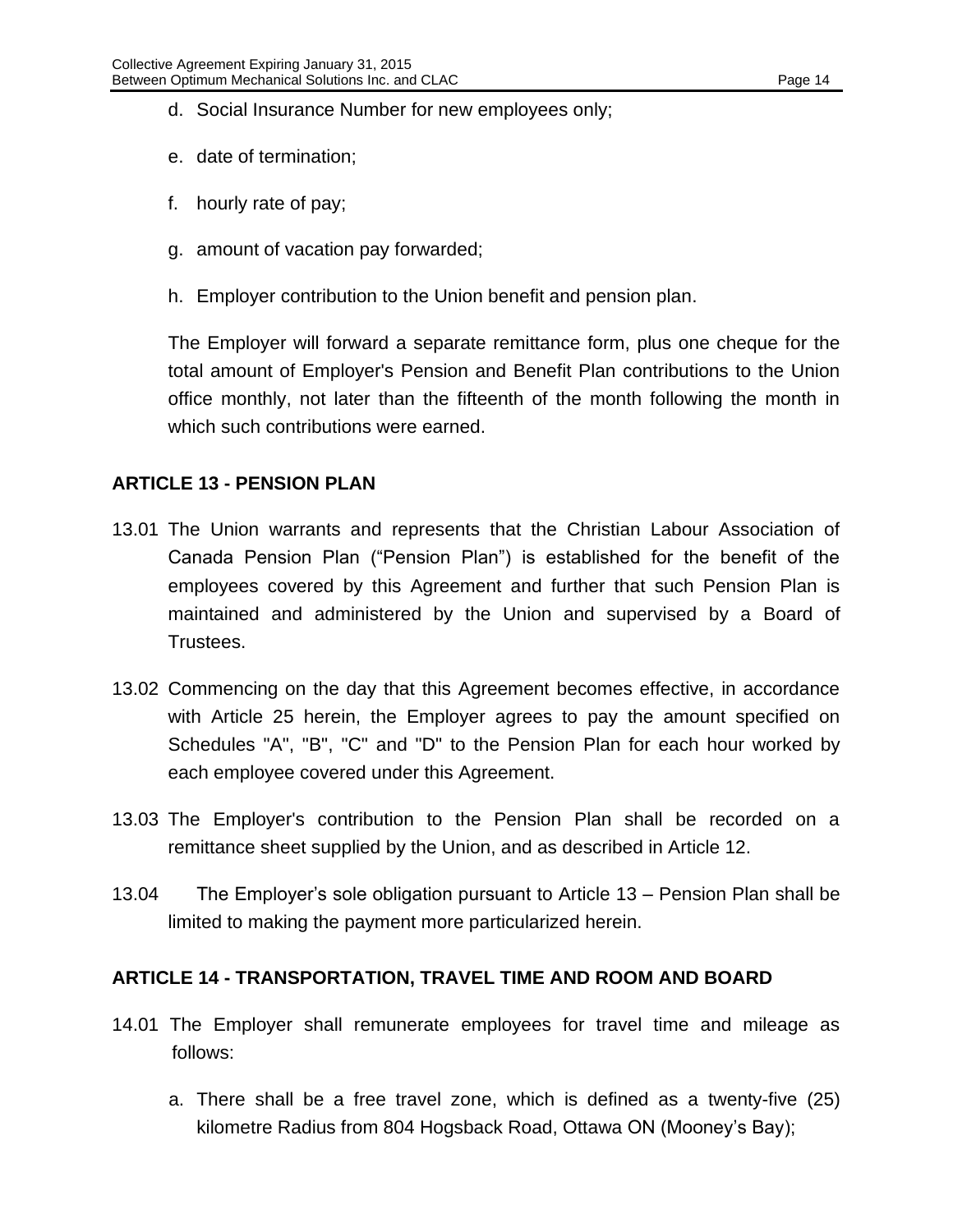- b. Employees who are required to use their own vehicles for transportation purposes outside the free zones shall be reimbursed at a rate of forty-two cents (\$0.42) per kilometre.
- c. Employees that are requested to use their own vehicles within, or outside of the free zone to travel to different sites in one day, or to transport materials necessary for the work performed shall be reimbursed at the mileage rate established in this Agreement.
- d. If an employee's place of residence is within twenty-five (25) kilometres of the job site, the employee shall only receive mileage for all distance travelled past the twenty-five (25) km radius.
- e. Employees who on a regular basis drive and take home vehicles supplied by the Employer shall have a set amount deducted from their pay based on the following terms:

There shall be a twenty-five (25) kilometre radius "free zone" from the centre point of 804 Hogsback Road, Ottawa ON (Mooney's Bay). There shall be no charge for employees who live within this zone.

For employees who live further than twenty-five (25) km from the centre point, the calculation for each employee's pay deduction shall be:

Total distance from home to centre point  $-25$  km = X

 $X \times 2 = Y$  $Y \times $0.34/km = M$  $M \times 46$  weeks/year = Z  $Z/26$  pay periods = Routine pay deduction

Example:

Employee lives 50 km from centre point. 50 km driven one way  $-25$  km free zone = 25 km  $(X)$ 25 km  $(X)$  x 2 = 50  $(Y)$ 50 (Y) x \$0.34/km = \$17.00 (M)  $$17.00$  (M) x 46 weeks/year = \$782.00 (z)  $$782.00$  (Z) / 26 pay periods =  $$30.07$  Bi-weekly routine pay deduction

All distances from an employee's home address to the centre point shall be established by Google maps.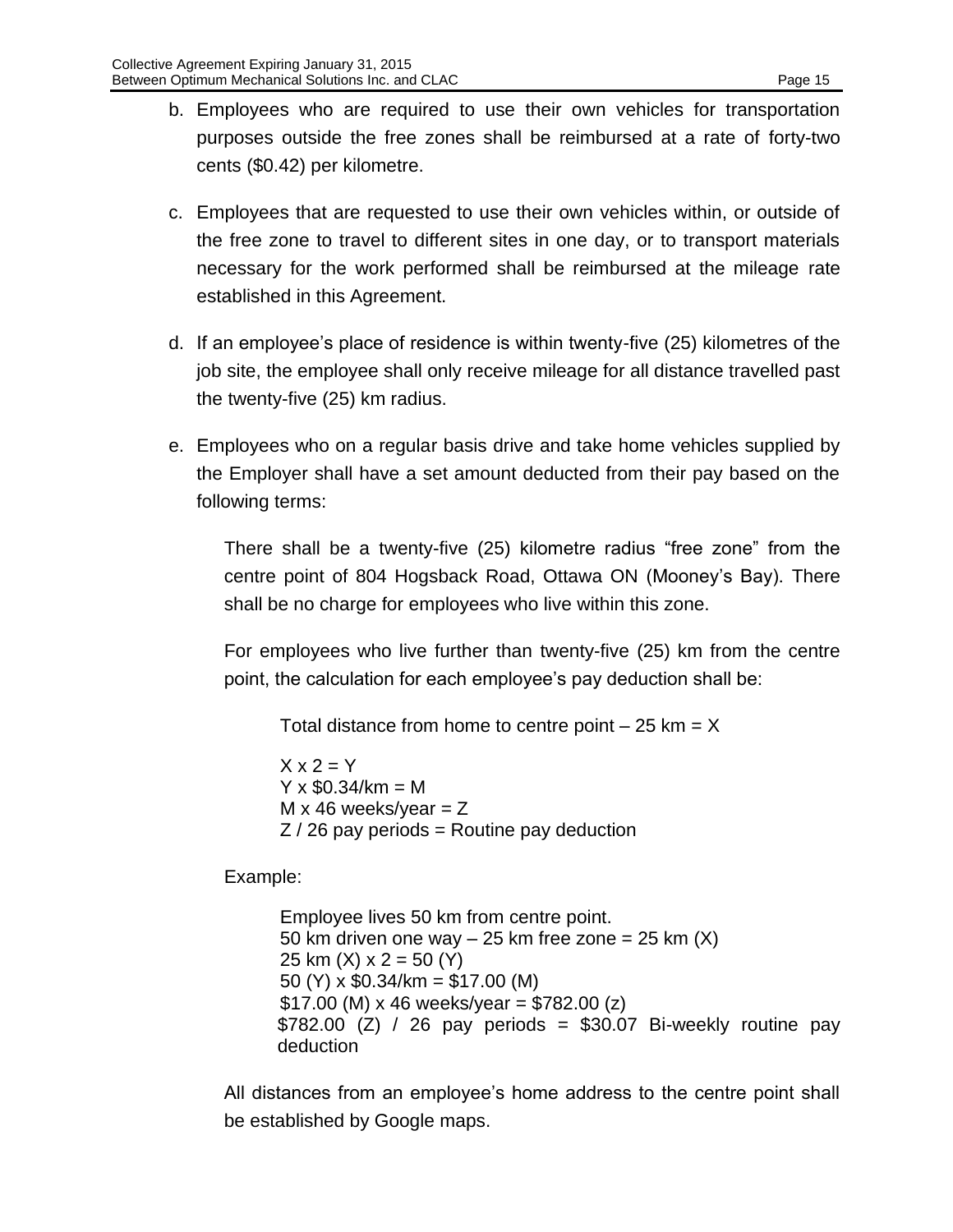- 14.02 When employees are sent to work on a project beyond one hundred and twenty (120) kilometres from the Employer's base of operations, and remain working on such project for consecutive days (in excess of one work day):
	- a. they will be paid a daily subsistence allowance of thirty-five dollars (\$35.00) for each whole day spent out of town;
	- b. they will be provided, in the opinion of the Employer, with suitable accommodation;
	- c. they will be paid their regular hourly rate for time travelling to the project, but not otherwise;
	- d. they will be transported to the job by the Employer, or where the Employer does not provide transportation, shall receive mileage reimbursement as described in Article 14.01 for the trip to and from the project each week. The Employer shall reserve the right to make reasonable carpooling arrangements.
- 14.03 The Employer shall reimburse employees the cost of all parking associated or in connection with the performance of the work assigned them, and shall make available, upon request by an employee, a parking card. Any fines for parking violations for personal or company vehicles shall be the responsibility of the driver of the vehicle, except in cases when such fines can be charged to and are paid by the customer.

## <span id="page-17-0"></span>**ARTICLE 15 - HEALTH AND SAFETY**

15.01 The Employer, Union and the employees shall comply with the provisions of the *Occupational Health and Safety Act* where and when applicable. The Employer shall provide working conditions at all times which are not prejudicial to the health or efficiency of the workers.

Employees are required to report to their Employer any unsafe work conditions, or violation of any safe work policies or procedures established by the Employer, or any violation of relevant safe work legislation.

15.02 An employee who is injured in the course of performing his duties and requires medical attention and is unable to continue work shall be paid for his regularly assigned hours for the day of the injury only.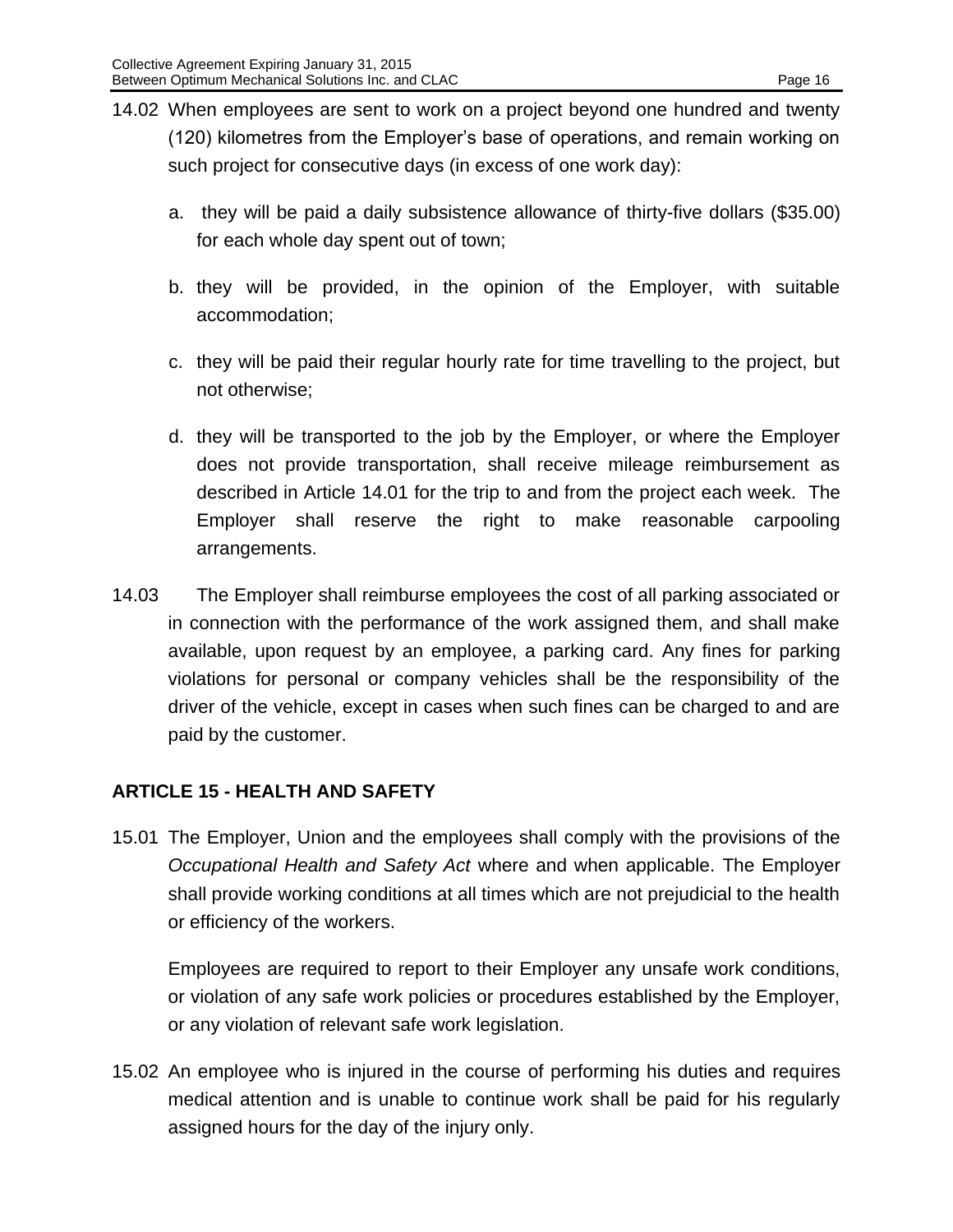15.03 The Employer agrees that before December 31, 2009 it shall install in each of its service vehicles that have an enclosed space for the carriage and storage of tools and materials, a hazardous materials roof vent that shall be adequate to exchange the air in the enclosed space.

#### <span id="page-18-0"></span>**ARTICLE 16 - PERSONAL PROTECTIVE EQUIPMENT, TOOLS AND APPAREL**

- 16.01 The Employer will furnish employees with all necessary personal protective equipment (including safety helmets, safety glasses, gloves etc.) and rain gear if and when required. Said equipment shall remain the property of the Employer. Any worn out safety equipment will be replaced by the Employer upon presentation of the worn equipment. The employees shall be held responsible for loss or improper maintenance of Employer furnished items, including personal protective equipment, rain gear and safety equipment, in which case employees may, at the discretion of the Employer, be subject to disciplinary action.
- 16.02 On January 1 of each year, the Employer shall make available to each employee who has completed probation an annual clothing allowance of seven hundred and fifty dollars (\$750.00) for the purpose of purchasing apparel and safety footwear that complies with relevant legislative standards. New employees that have not completed probation as of January  $1<sup>st</sup>$  shall be outfitted with pants and shirts at the discretion of the Employer.

The Employer shall maintain a list of apparel that it shall establish, from which employees shall choose a prescribed number of pants, shirts, coveralls, and jackets. The Employer shall establish a uniform policy which outlines the above in detail, as well as establish reasonable expectations with respect to daily apparel.

An employee that has exhausted his clothing allowance but is required to purchase more clothing, in order be compliant with the Employer's uniform policy must do so at his own expense.

If and when the Employer engages an outside uniform company to supply clothing, the Employer may discuss the renewal of the contract as well as alternative clothing options for input with the peer group prior to the renewal of the contract with the uniform company.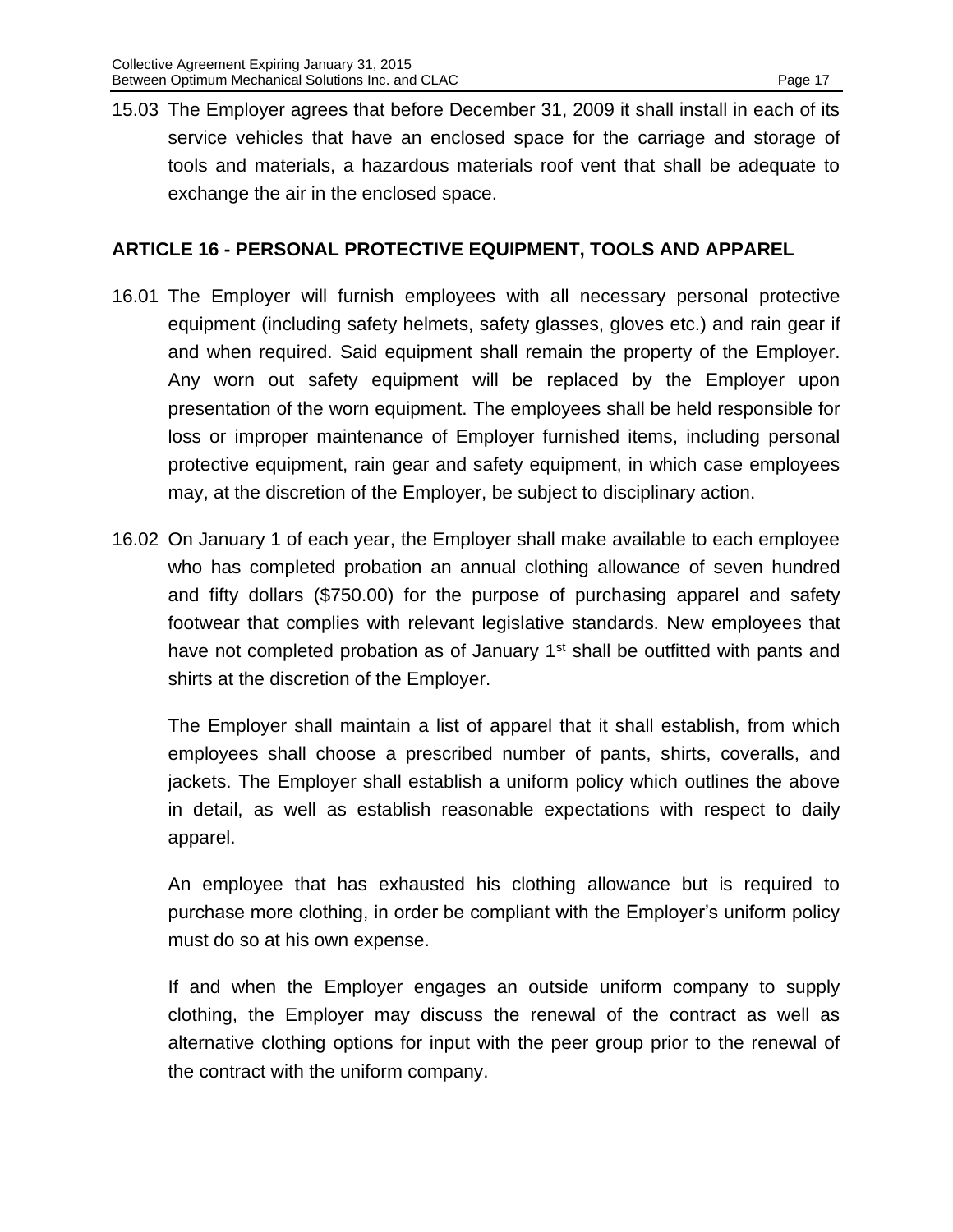- 16.03 The employer will provide to each employee that has completed one year of service an annual tool replacement allowance of seven hundred and fifty dollars (\$750.00). Refrigeration mechanics shall receive an additional two hundred and fifty dollars (\$250.00) tool replacement allowance per year. This allowance will only be available for the replacement of tools originally provided by each employee and provided that the replacement is due to normal wear and tear from use at work assigned by the Employer, and two hundred and fifty dollars (\$250.00) of the allowance will be available for new tools that apply directly to an employee's work assigned by the Employer which promote efficiency on the job site. The tool allowance shall become available each January 1<sup>st</sup> and shall not carry forward into the next year. New and replacement tool purchases require approval from a supervisor prior to purchase.
- 16.04 Employees will be responsible to acquire and maintain the required tools as listed in Schedule "E". Tools that are lost, or worn or damaged due to improper care must be replaced by the employee. All required tools as listed in Schedule "E" shall be made available for inspection by the Employer upon his request.
- 16.05 The Employer shall supply all remaining tools and equipment required for the proper installation of all work to be performed.

# <span id="page-19-0"></span>**ARTICLE 17 - EDUCATION AND ASSISTANCE FUND**

- 17.01 The Employer shall contribute to the Union's Education and Assistance Fund the sum of ten cents (\$0.10) per hour for each hour worked by each employee covered by this Agreement, and shall remit such contributions to the Union's Education Fund Administrator.
- 17.02 The Education and Assistance Fund shall be used by the Union to educate and instruct members in the competent practice of their trade, in matters relating to Health and Safety, and to instruct specific members in effective labour relations practices.
- 17.03 Having regard to the demands of the Employer's work and operations, the Employer will cooperate with the Union when safety and related courses are made available to the members employed with the Employer.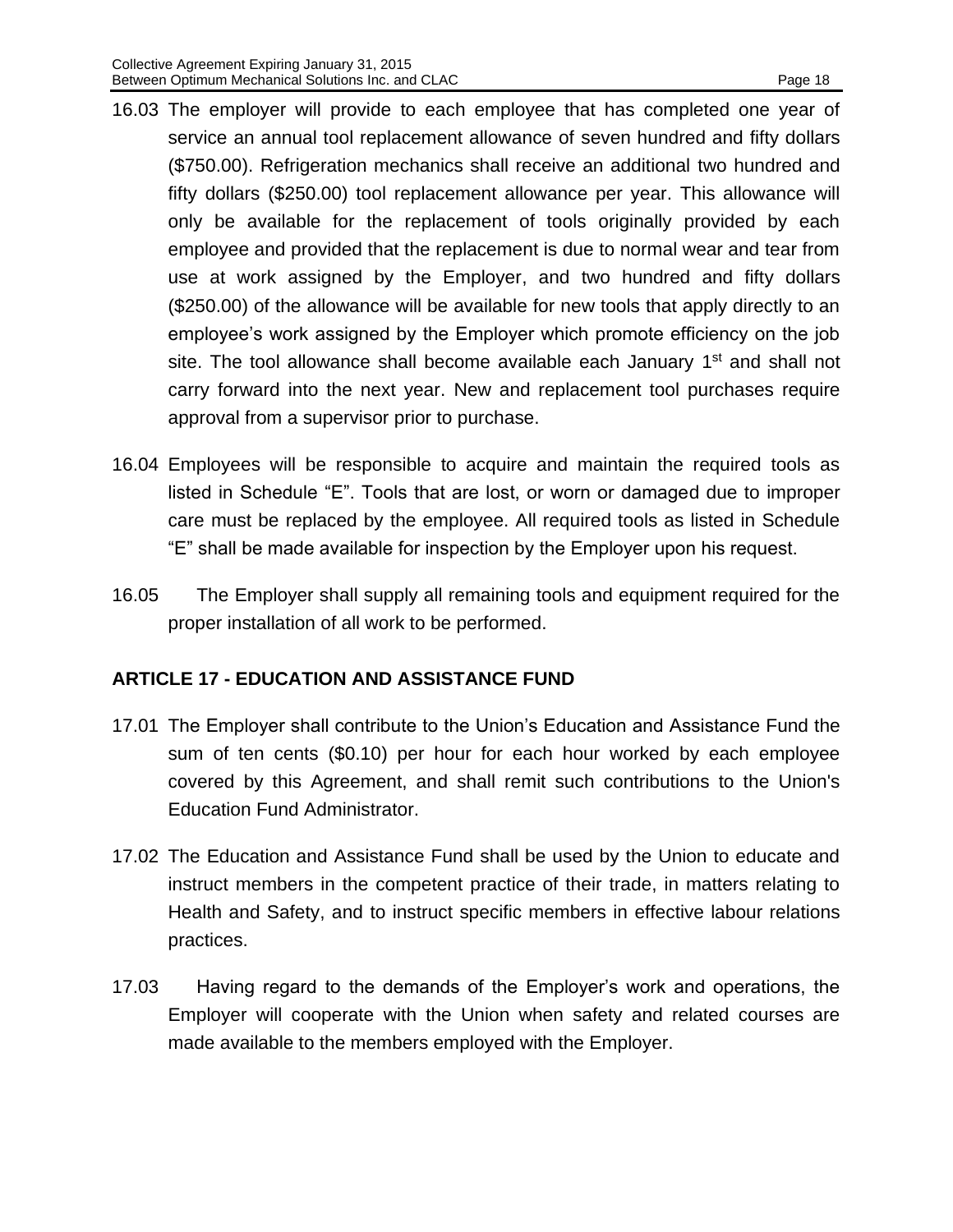#### <span id="page-20-0"></span>**ARTICLE 18 - CONSTRUCTION INDUSTRY DEVELOPMENT & PROMOTION FUND**

- 18.01 The Employer shall contribute to the Union's Construction Industry Development and Promotion Fund (the "Industry Fund") an hourly amount of five cents (\$0.05) for each hour worked by each employee covered by this Agreement, and it shall remit such contributions to the Union in the manner prescribed at Article 6.04.
- 18.02 The Industry Fund is used to promote the CLAC model of open shop unionized construction representation. This is achieved by industry development among for and with owners and purchasers of construction services, by advocating at municipal and provincial government, by representing open shop union principles at industry conferences and events, and by advising the union leaders, including staff and stewards of opportunities and means to promote the CLAC model. The Industry Fund is used as determined by the union to strengthen the position of the Union, its members and contractors.
- 18.03 The Industry Fund shall not be used to fund a grievance or other legal proceedings against any contactor signatory to CLAC or its affiliated local unions.

## <span id="page-20-1"></span>**ARTICLE 19 - LEAVES OF ABSENCE, BEREAVEMENT LEAVE AND JURY DUTY**

- 19.01 The Employer shall, subject to reasonable business requirements, grant leaves of absence without pay for a time mutually agreed upon between the Employer and the employee for the following reasons:
	- a. marriage of the employee;
	- b. sickness of the employee or employee's immediate family;
	- c. death in the immediate family;
	- d. participation in union sponsored training or other educational events;
	- e. birth or adoption of the employee's child.
- 19.02 An employee shall be granted three (3) days leave of absence at his regular rate of pay to make arrangements for and to attend the funeral of his spouse or common-law spouse, parent, or parent-in-law, child, brother, sister or grandparent.
- 19.03 The Employer shall pay the regular daily wages of an employee while serving as a juror, less any daily stipend or reimbursement from the court, for up to five days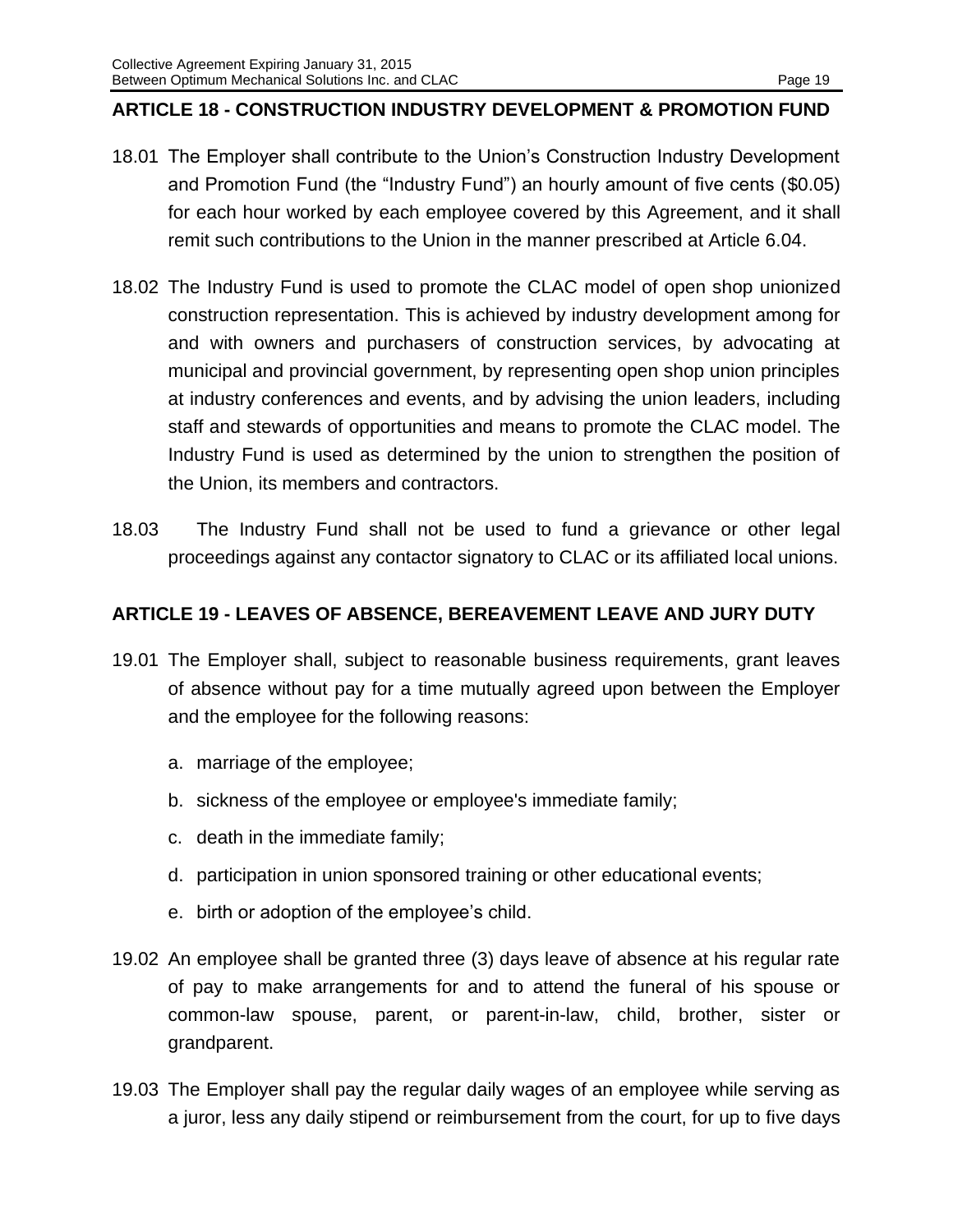provided the employee:

- a. notifies the Employer immediately that he is required to attend court for jury selection;
- b. presents proof of service requiring the employee's attendance.

# <span id="page-21-0"></span>**ARTICLE 20 - DISCIPLINE & DISCHARGE**

- 20.01 The Employer may discipline, suspend, or discharge an employee for just cause. If the conduct or performance of an employee warrants a warning, such a warning shall be written. A copy of all warnings shall be forwarded to the office of the Union at the time they are issued to the employee(s) concerned.
- 20.02 When the Employer meets with an employee to discuss any matter of a disciplinary nature, a steward shall accompany the employee. Upon taking disciplinary action against an employee, the steward, the Union, and the employee shall be notified in writing.
- 20.03 Any letters of warning older than twelve (12) months shall be removed from an employee's file, provided that there is no repeat offence of the incident giving cause to the discipline during such twelve (12) month period. Any record of suspension will be removed after twenty-four (24) months, provided there is no repeat offence of the incident giving cause to the suspension during such twentyfour (24) month period.

## <span id="page-21-1"></span>**ARTICLE 21 - COMPLAINTS AND GRIEVANCES**

- 21.01 It is the mutual desire of the parties to this Agreement that reasonable and legitimate complaints and grievances of employees shall be dealt with as quickly as possible.
- 21.02 It is understood that in all cases an employee or his Steward shall first give his immediate supervisor an opportunity to address his complaint before proceeding further with any grievance in accordance with this Article.
- 21.03 Grievances properly arising under this Agreement shall be adjusted and settled as follows:

Within five (5) working days after the circumstances giving rise to the grievance occurred, the grievance shall be presented to the Employer, in writing, on the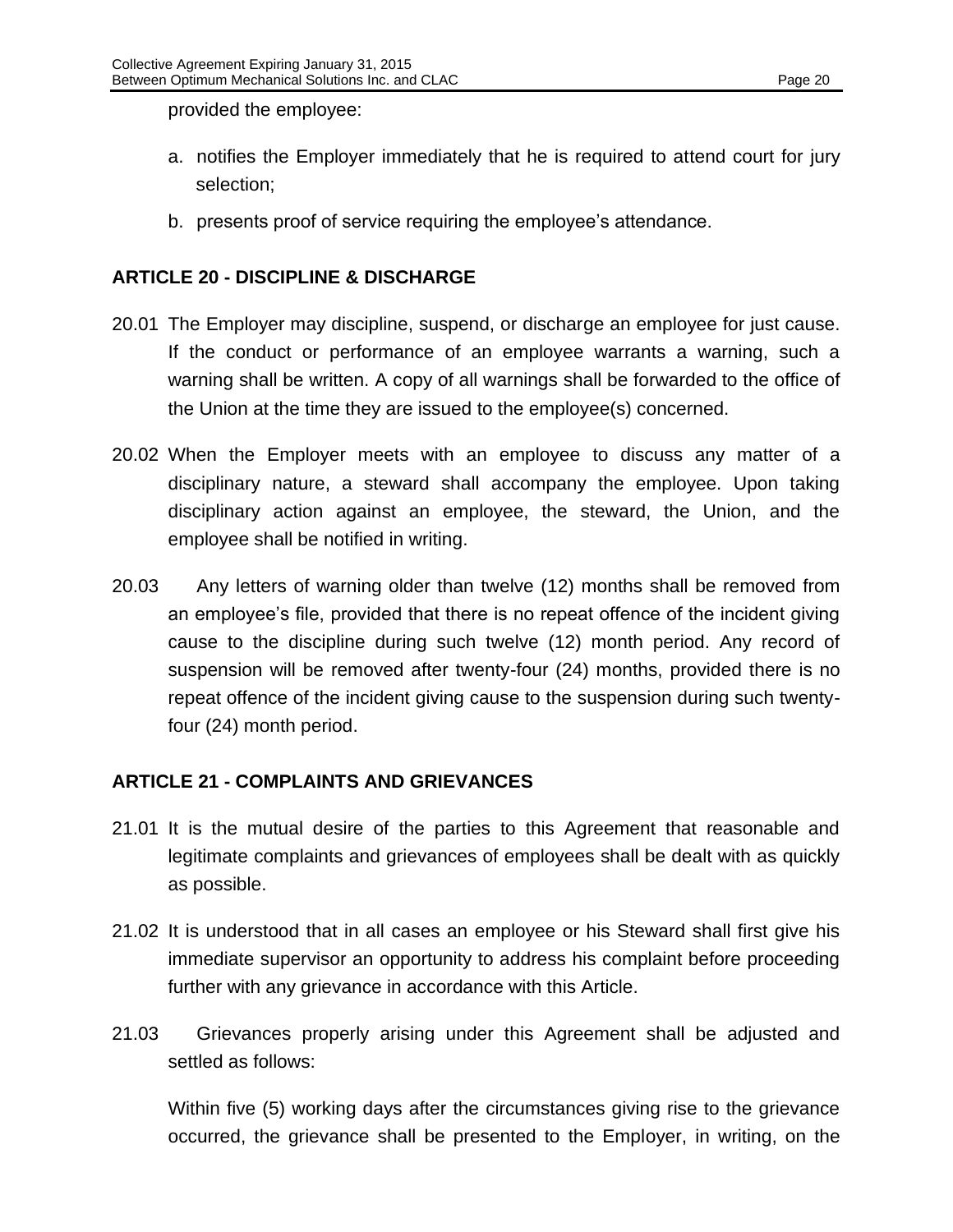Union's standard form and the parties shall meet within the next five (5) working days in an endeavour to settle the grievance.

- 21.04 The Employer shall issue its written decision respecting the grievance within five (5) working days of the meeting contemplated by this Article. If the Employer's decision is not satisfactory to the Union, then the Union may refer the grievance to arbitration in accordance with Article 22.
- 21.05 A **Group Grievance** is defined as a single grievance, signed by a Steward or Union representative, on behalf of a group of employees who have the same complaint. A Group Grievance shall be processed in accordance with Article 21.03 of the grievance procedure set out above. The names of the employees having the same complaint and advancing such Group Grievance shall be identified and listed on the grievance form.
- 21.06 A **Policy Grievance** is defined as one which involves a question relating to the interpretation, application or administration of this Agreement, or alleged violation of any provision of this Agreement, including any question as to whether a matter is arbitrable. A Policy Grievance may be submitted by either the Union or the Employer in accordance with Article 21.03 of the grievance procedure outlined above. In the case of a Policy Grievance submitted by the Employer, all references to "Union" and "Employer" in Articles 21.03 and 21.04 shall be interchangeable. Such Policy Grievance shall be signed by a Steward or a Union representative or, in the case of an Employer's Policy Grievance, by the Employer or its designated representative.
- 21.07 In the event that the circumstances giving rise to any grievance occurred more than five (5) days prior to the complaint or grievance being initiated and delivered to either the Employer or the Union, as the case may be, then and in such event neither the Employer nor the Union shall be required to consider or process any such grievance.
- 21.08For the proper administration of this Article:
	- a. The nature of the grievance, the remedy sought and the Article or Articles of the Agreement which are alleged to have been violated shall be set out in the written record of the grievance and may not be subject to change in later steps.
	- b. In determining the time which is allowed in the various steps, only working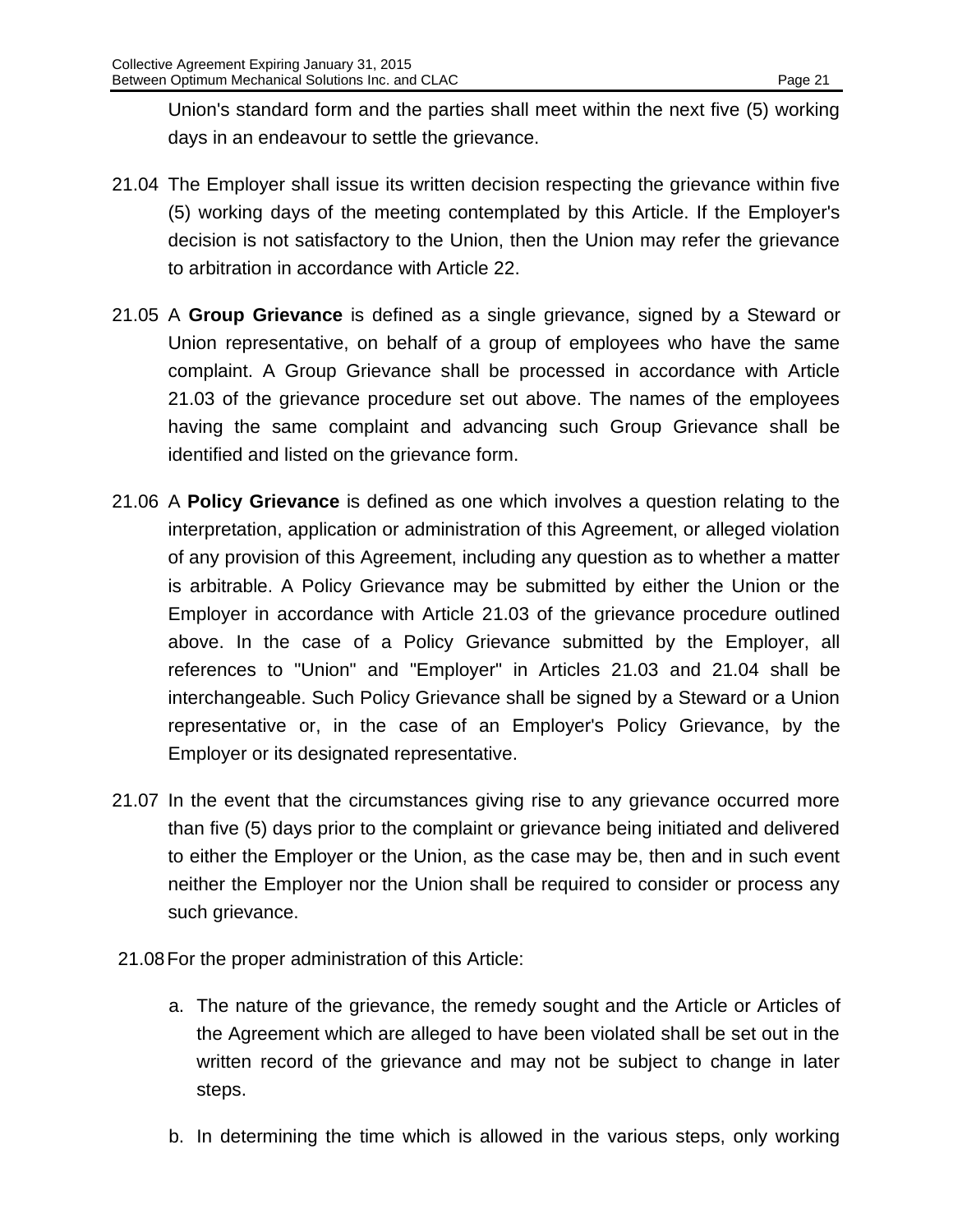days shall be included, and any time limits may be extended by agreement in writing only.

c. If advantage of the provisions of this Article 21 is not taken within the time limits specified herein as set out above, or as extended in writing between the parties, the grievance shall be deemed to have been abandoned and may not be reopened.

# <span id="page-23-0"></span>**ARTICLE 22 - ARBITRATION**

- 22.01 Each party to this Agreement may refer a grievance to arbitration provided the referral is made within ten (10) working days of the written decision described in Article 21.04 or the date that the written decision should have been made pursuant to Article 21.04. A grievance that is not referred to arbitration in accordance with this Article, shall be deemed to have been abandoned and shall be inarbitrable.
- 22.02 Both parties to this Agreement agree that any grievance concerning the interpretation, application or administration of this Agreement, or alleged violation of any provision of this Agreement, including any question as to whether a matter is arbitrable, which has been properly carried through all the steps of the grievance procedure outlined at Article 21 above and which has not been settled, will be referred to a Board of Arbitration at the request of either of the parties hereto.
- 22.03 The Board of Arbitration will be composed of a sole arbitrator chosen by agreement of the parties.
- 22.04 Within two (2) working days of the request of either party for a Board, each party shall notify the other of the name(s) of arbitrator(s) it proposes to act as the sole arbitrator.
- 22.05 Should the Employer and the Union fail to agree on a sole arbitrator within five (5) working days of the notification mentioned in Article 22.04 above, the Ministry of Labour of the Province of Ontario shall be asked to nominate an impartial person to act as the sole arbitrator.
- 22.06 The decision of the sole arbitrator shall be binding on the employees, the Union and the Employer.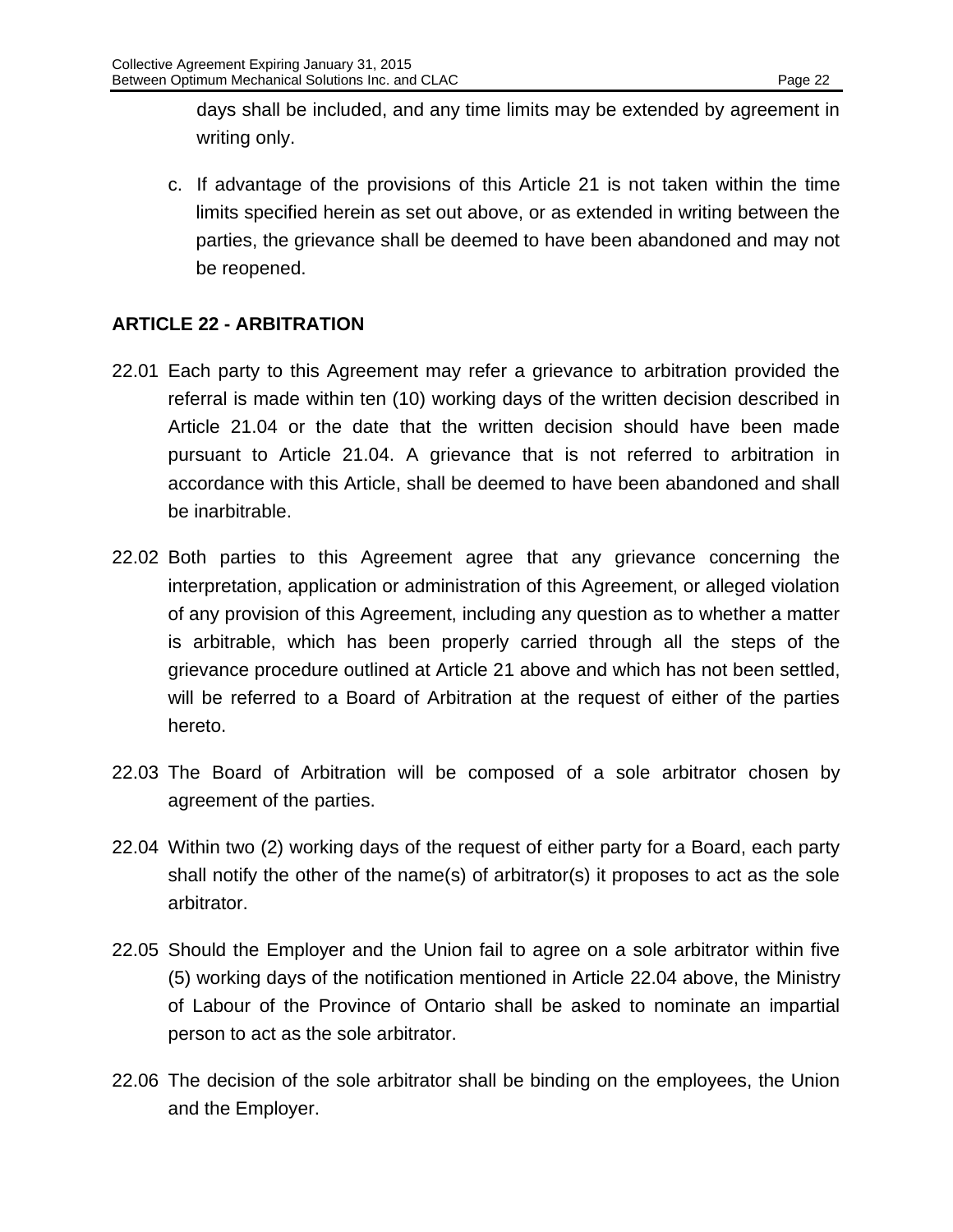- 22.07 The Board of Arbitration shall not have any power to alter or change any of the provisions of this Agreement or to substitute any new provisions for any existing provisions, nor to give any decision inconsistent with the terms and provisions of this Agreement.
- 22.08 Each of the parties to this Agreement shall bear its own expense of arbitration, and the parties shall jointly bear the expenses, if any, of the sole arbitrator.

# <span id="page-24-0"></span>**ARTICLE 23 - GENDER NEUTRALITY**

23.01 In this Agreement, any references to the masculine gender shall include the female gender and references to the female gender shall include the masculine gender.

# <span id="page-24-1"></span>**ARTICLE 24 - SEVERABILITY**

24.01 Should any part of this Agreement or any provision herein contained be rendered or declared invalid by reason of any existing or subsequently enacted Provincial or Federal legislation or by decision of the Ontario Labour Relations Board or any Court of competent jurisdiction, such invalidation of such part or provision of this Agreement shall not invalidate the remaining parts or provisions thereof.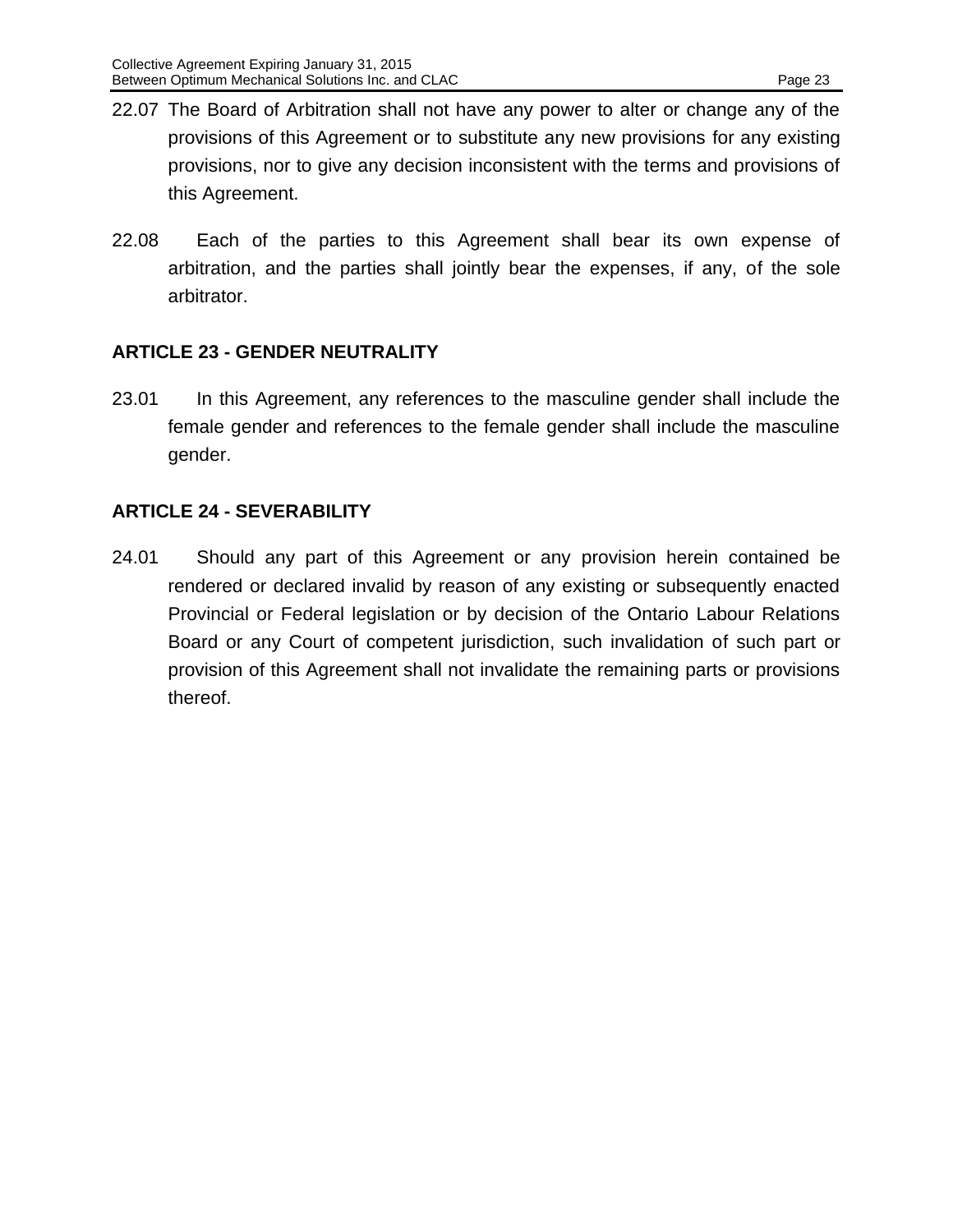# <span id="page-25-0"></span>**ARTICLE 25 - DURATION**

25.01 This Agreement shall be effective for three (3) years, expiring January 31, 2015.

IN WITNESS WHEREOF Optimum Mechanical Solutions Inc. has executed this Agreement by its duly authorized officer(s) this  $\_\_\_\_day$  of  $\_\_\_\_\_\_\_$ , 2012.

For: Optimum Mechanical Solutions Inc.

| <b>Witness</b> | I have authority to bind the corporation                                                                                                                               |
|----------------|------------------------------------------------------------------------------------------------------------------------------------------------------------------------|
|                |                                                                                                                                                                        |
| Witness        | I have authority to bind the corporation                                                                                                                               |
|                |                                                                                                                                                                        |
|                | IN WITNESS WHEREOF Christian Labour Association of Canada. has executed this<br>Agreement by its duly authorized officer(s) this _____day of __________________, 2012. |
|                | For: Christian Labour Association of Canada                                                                                                                            |
|                |                                                                                                                                                                        |
| <b>Witness</b> | I have authority to bind the Christian Labour Association of Canada                                                                                                    |
|                |                                                                                                                                                                        |
| Witness        | I have authority to bind the Christian Labour Association of Canada                                                                                                    |
|                |                                                                                                                                                                        |
| Witness        | I have authority to bind the Christian Labour Association of Canada                                                                                                    |
|                |                                                                                                                                                                        |
| <b>Witness</b> | I have authority to bind the Christian Labour Association of Canada                                                                                                    |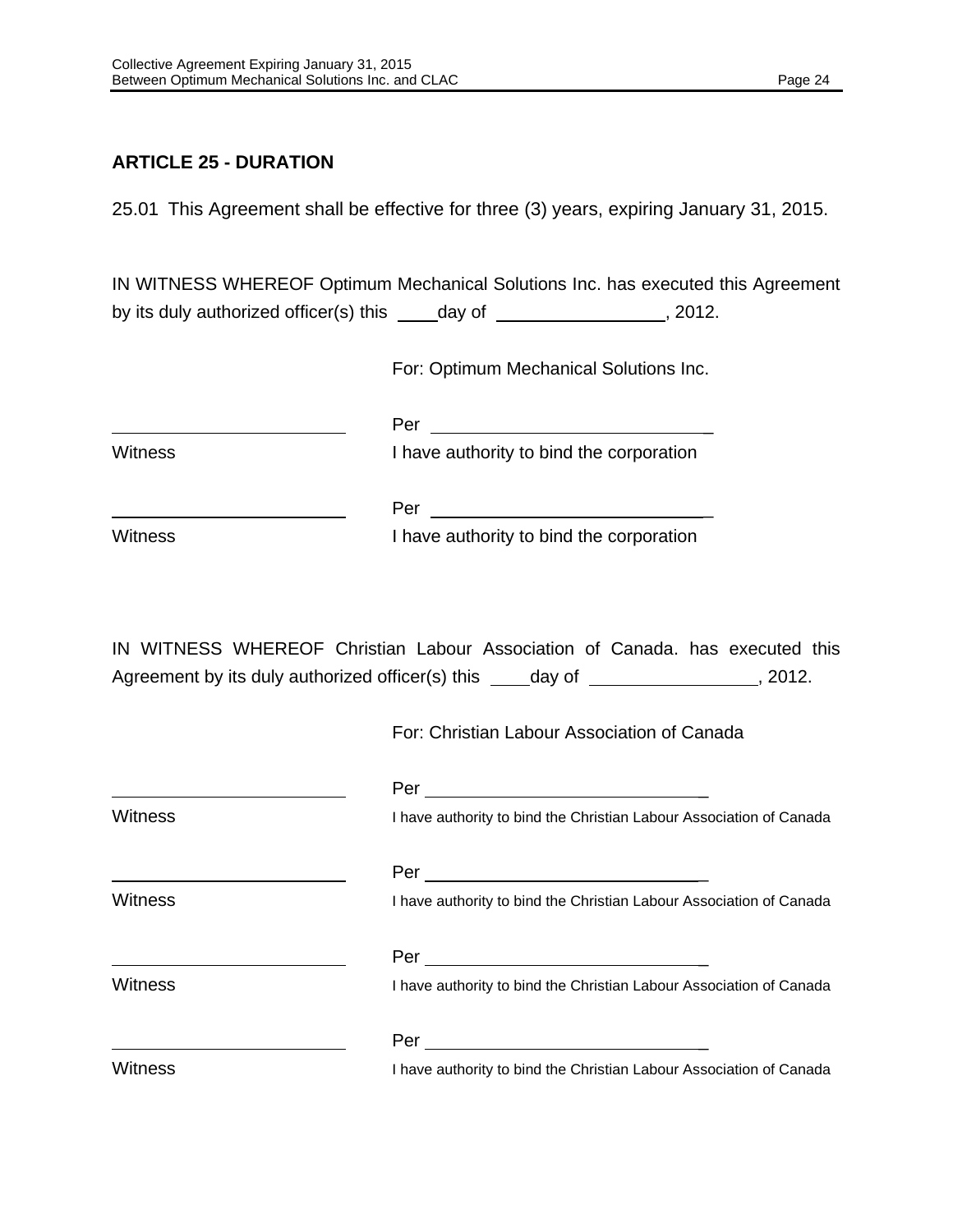# <span id="page-26-0"></span>**SCHEDULE "A" - CLASSIFICATION 1 – PLUMBER(S)/PIPEFITTER(S)**

| <b>Classification</b> |            | Rate  | <b>Vacation</b><br>Pay (8%) | <b>Pension</b><br>Plan | <b>Benefit</b><br>Plan | <b>E&amp;A</b><br><b>Fund</b> | Ind.<br><b>Fund</b> | <b>Total</b> |
|-----------------------|------------|-------|-----------------------------|------------------------|------------------------|-------------------------------|---------------------|--------------|
| Plumber/              | Feb 1/2012 | 36.39 | 2.18                        | 2.91                   | 1.80                   | 0.15                          | 0.10                | 43.53        |
| Pipefitter            | Feb 1/2013 | 37.30 | 2.24                        | 2.98                   | 1.80                   | 0.15                          | 0.10                | 44.57        |
| Journeyman            | Feb 1/2014 | 38.23 | 2.29                        | 3.06                   | 1.80                   | 0.15                          | 0.10                | 45.63        |

# **0-3 YEARS OF SERVICE**

#### **3-5 YEARS OF SERVICE**

| <b>Classification</b> |            | Rate       | <b>Vacation</b><br>Pay (8%) | <b>Pension</b><br>Plan | <b>Benefit</b><br>Plan | <b>E&amp;A</b><br><b>Fund</b> | Ind.<br><b>Fund</b> | <b>Total</b> |       |
|-----------------------|------------|------------|-----------------------------|------------------------|------------------------|-------------------------------|---------------------|--------------|-------|
| Plumber/              |            | Feb 1/2012 | 36.39                       | 2.37                   | 3.09                   | 1.80                          | 0.15                | 0.10         | 43.90 |
|                       | Pipefitter | Feb 1/2013 | 37.30                       | 2.43                   | 3.17                   | 1.80                          | 0.15                | 0.10         | 44.95 |
| Journeyman            |            | Feb 1/2014 | 38.23                       | 2.49                   | 3.25                   | 1.80                          | 0.15                | 0.10         | 46.02 |

#### **5 + YEARS OF SERVICE**

|            |            | <b>Classification</b> | Rate  | <b>Vacation</b><br>Pay (8%) | <b>Pension</b><br>Plan | <b>Benefit</b><br>Plan | <b>E&amp;A</b><br><b>Fund</b> | Ind.<br><b>Fund</b> | <b>Total</b> |
|------------|------------|-----------------------|-------|-----------------------------|------------------------|------------------------|-------------------------------|---------------------|--------------|
| Plumber/   |            | Feb 1/2012            | 36.39 | 2.55                        | 3.28                   | 1.80                   | 0.15                          | 0.10                | 44.27        |
|            | Pipefitter | Feb 1/2013            | 37.30 | 2.61                        | 3.36                   | 1.80                   | 0.15                          | 0.10                | 45.32        |
| Journeyman |            | Feb 1/2014            | 38.23 | 2.68                        | 3.44                   | 1.80                   | 0.15                          | 0.10                | 46.40        |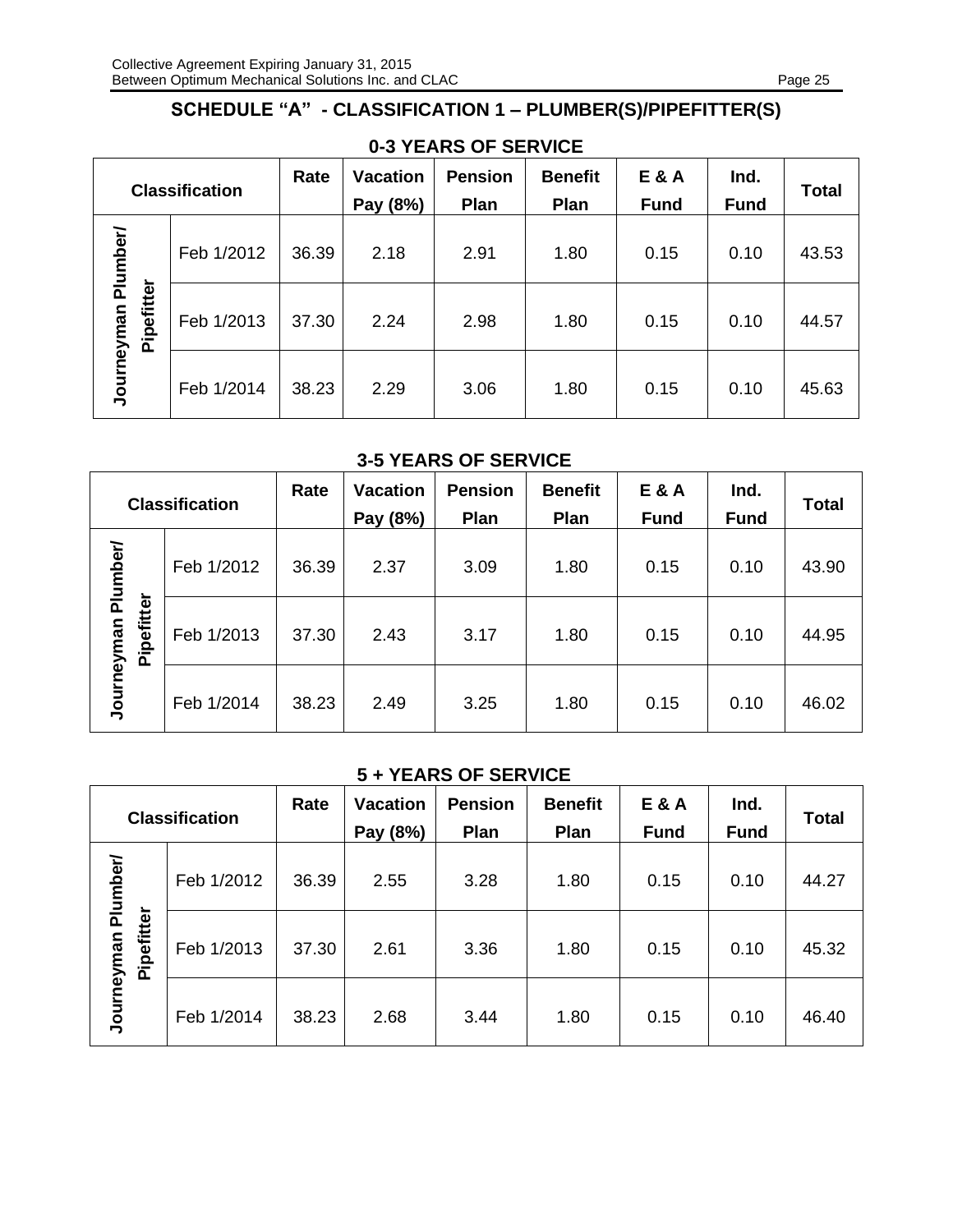#### **Apprentices shall be paid the following minimum rate:**

Employees who become an indentured apprentice shall receive a wage rate that is determined as follows:

| 1 <sup>st</sup> Period | not less than 40% of journeyman's rate |
|------------------------|----------------------------------------|
| 2 <sup>nd</sup> Period | not less than 50% of journeyman's rate |
| 3rd Period             | not less than 60% of journeyman's rate |
| 4 <sup>th</sup> Period | not less than 70% of journeyman's rate |
| 5 <sup>th</sup> Period | not less than 80% of journeyman's rate |

#### Notes:

- 1. A gas fitter technician that becomes an indentured apprentice shall suffer no loss of pay upon becoming an apprentice, and shall thereafter be red-circled at his current rate until such time as the appropriate apprentice rate, or journeyperson rate should surpass his red-circled rate, at which point he shall progress in pay in accordance with this schedule.
- 2. An employee who is appointed to be a lead hand will receive one dollar and fifty cents (\$1.50) per hour in addition to his regularly hourly rate. An employee who is appointed to be a working foreman will receive two dollars and twenty-five cents (\$2.25) per hour.
- 3. A journeyman or indentured apprentice that maintains a gas fitter technician certificate will receive an hourly premium as follows:

Gas Fitter 1: \$2.00 Gas Fitter 2: \$1.10 Gas Fitter 3: \$0.50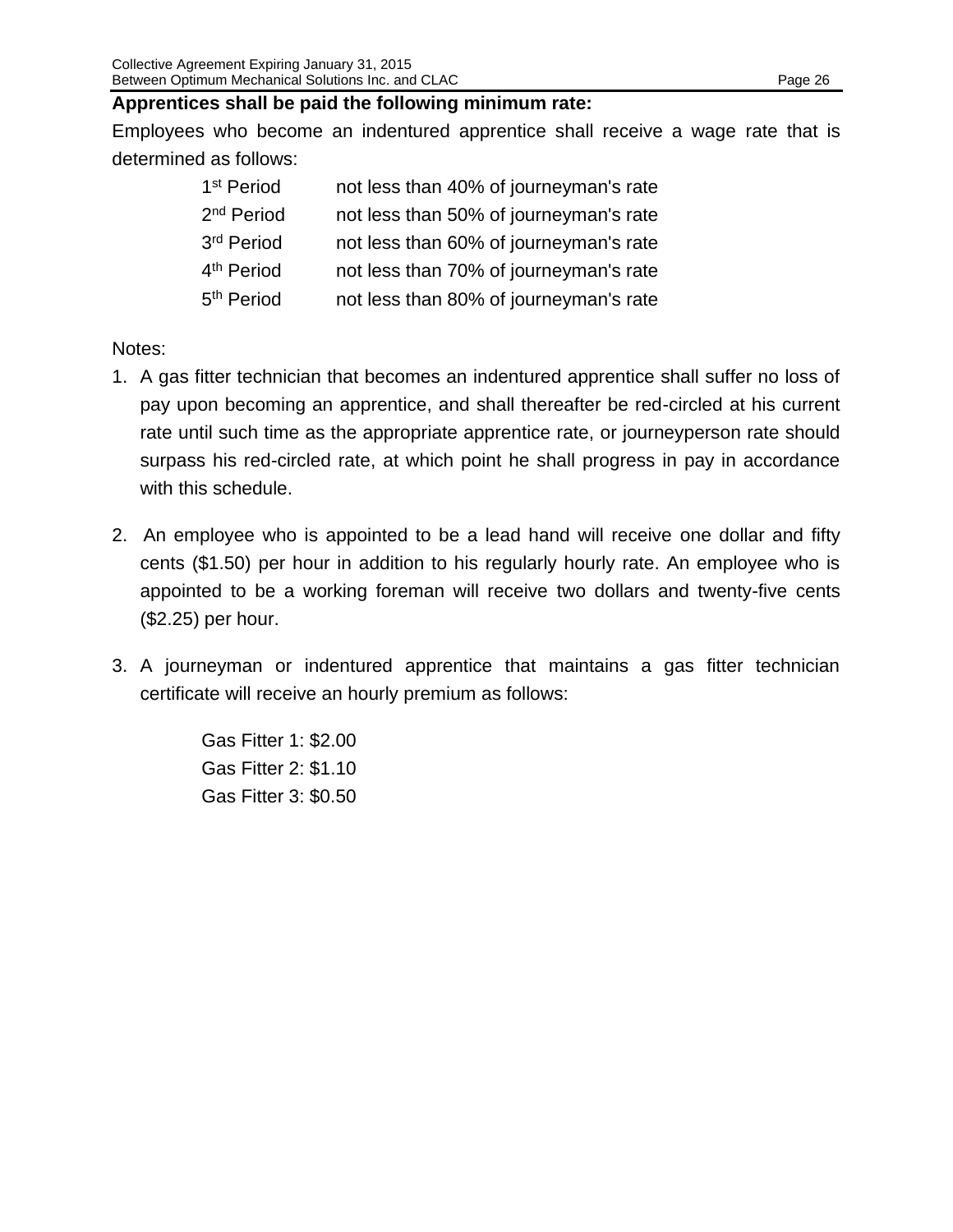# <span id="page-28-0"></span>**SCHEDULE "B" - CLASSIFICATION 2 – REFRIGERATION MECHANIC(S)**

|                                | <b>Classification</b> | Rate  | <b>Vacation</b><br>Pay (8%) | <b>Pension</b><br>Plan | <b>Benefit</b><br>Plan | <b>E&amp;A</b><br><b>Fund</b> | Ind.<br><b>Fund</b> | <b>Total</b> |
|--------------------------------|-----------------------|-------|-----------------------------|------------------------|------------------------|-------------------------------|---------------------|--------------|
|                                | Feb 1/2012            | 38.39 | 2.30                        | 3.07                   | 1.80                   | 0.15                          | 0.10                | 45.81        |
| Refrigeration<br>hanic<br>Mecl | Feb 1/2013            | 39.35 | 2.36                        | 3.15                   | 1.80                   | 0.15                          | 0.10                | 46.91        |
|                                | Feb 1/2014            | 40.33 | 2.42                        | 3.23                   | 1.80                   | 0.15                          | 0.10                | 48.03        |

# **0-3 YEARS OF SERVICE**

#### **3-5 YEARS OF SERVICE**

|                             | <b>Classification</b> | Rate  | <b>Vacation</b><br>Pay (8%) | <b>Pension</b><br>Plan | <b>Benefit</b><br>Plan | <b>E&amp;A</b><br><b>Fund</b> | Ind.<br><b>Fund</b> | Total |
|-----------------------------|-----------------------|-------|-----------------------------|------------------------|------------------------|-------------------------------|---------------------|-------|
|                             | Feb 1/2012            | 38.39 | 2.50                        | 3.26                   | 1.80                   | 0.15                          | 0.10                | 46.20 |
| Refrigeration<br>hanic<br>ठ | Feb 1/2013            | 39.35 | 2.56                        | 3.35                   | 1.80                   | 0.15                          | 0.10                | 47.31 |
| <b>Ne</b>                   | Feb 1/2014            | 40.33 | 2.62                        | 3.43                   | 1.80                   | 0.15                          | 0.10                | 48.43 |

#### **5 + YEARS OF SERVICE**

| <b>Classification</b>          |            | Rate  | <b>Vacation</b><br>Pay (8%) | <b>Pension</b><br>Plan | <b>Benefit</b><br>Plan | <b>E&amp;A</b><br><b>Fund</b> | Ind.<br><b>Fund</b> | <b>Total</b> |
|--------------------------------|------------|-------|-----------------------------|------------------------|------------------------|-------------------------------|---------------------|--------------|
|                                | Feb 1/2012 | 38.39 | 2.69                        | 3.46                   | 1.80                   | 0.15                          | 0.10                | 46.59        |
| Refrigeration<br>hanic<br>Meci | Feb 1/2013 | 39.35 | 2.76                        | 3.54                   | 1.80                   | 0.15                          | 0.10                | 47.70        |
|                                | Feb 1/2014 | 40.33 | 2.82                        | 3.63                   | 1.80                   | 0.15                          | 0.10                | 48.83        |

# **Apprentices shall be paid the following minimum rate:**

Employees who become an indentured apprentice shall receive a wage rate that is determined as follows:

| 1 <sup>st</sup> Period | not less than 40% of journeyman's rate |
|------------------------|----------------------------------------|
| 2 <sup>nd</sup> Period | not less than 50% of journeyman's rate |
| 3rd Period             | not less than 60% of journeyman's rate |
| 4 <sup>th</sup> Period | not less than 70% of journeyman's rate |
| 5 <sup>th</sup> Period | not less than 80% of journeyman's rate |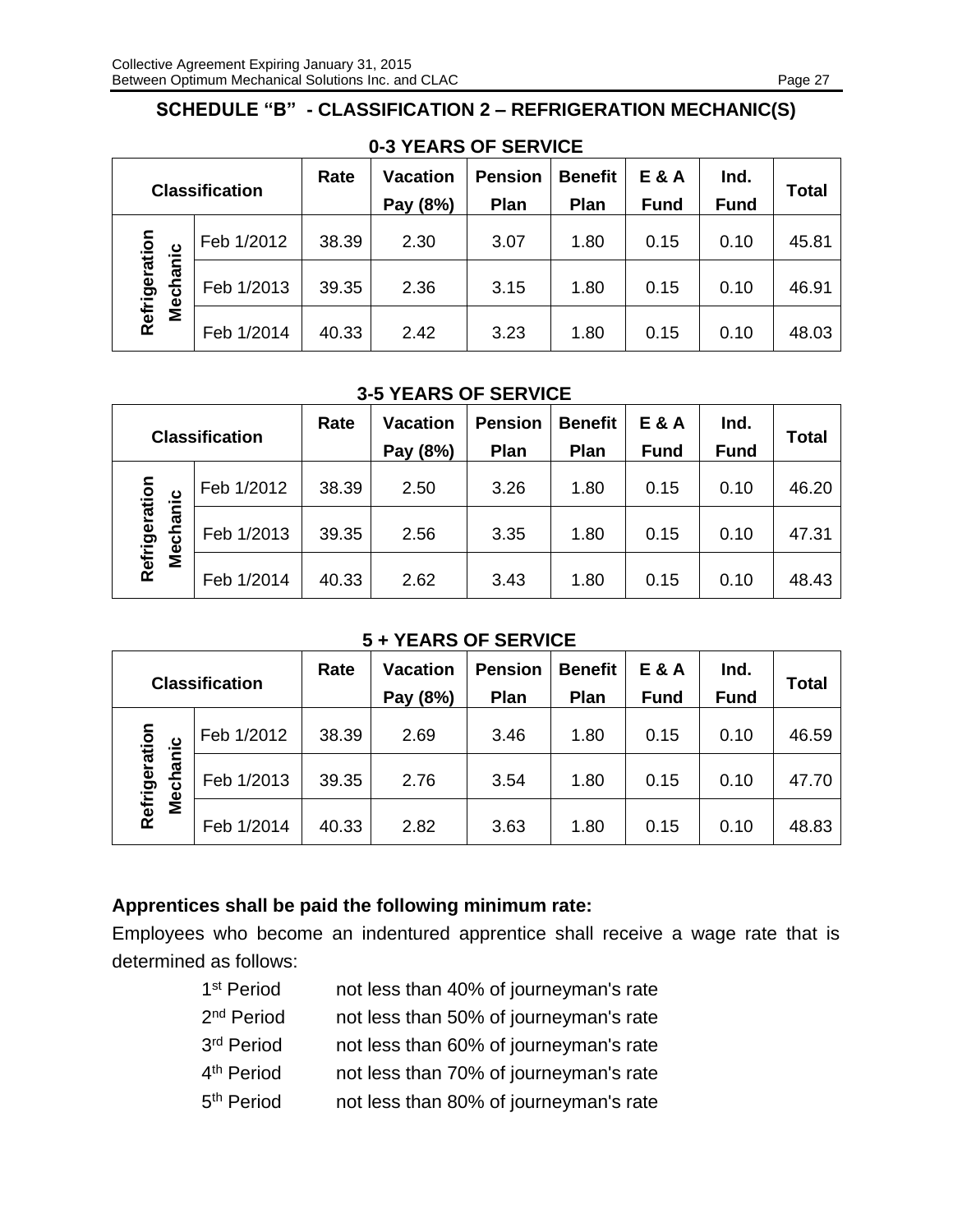#### Notes:

- 1. A gas fitter technician that becomes an indentured apprentice shall suffer no loss of pay upon becoming an apprentice, and shall thereafter be red-circled at his current rate until such time as the appropriate apprentice rate, or journeyperson rate should surpass his red-circled rate, at which point he shall progress in pay in accordance with this schedule.
- 2. An employee who is appointed to be a lead hand will receive one dollar and fifty cents (\$1.50) per hour in addition to his regularly hourly rate. An employee who is appointed to be a working foreman will receive two dollars and twenty-five cents (\$2.25) per hour.
- 3. A journeyman or indentured apprentice that maintains a gas fitter technician certificate will receive an hourly premium as follows:

Gas Fitter 1: \$2.00 Gas Fitter 2: \$1.10 Gas Fitter 3: \$0.50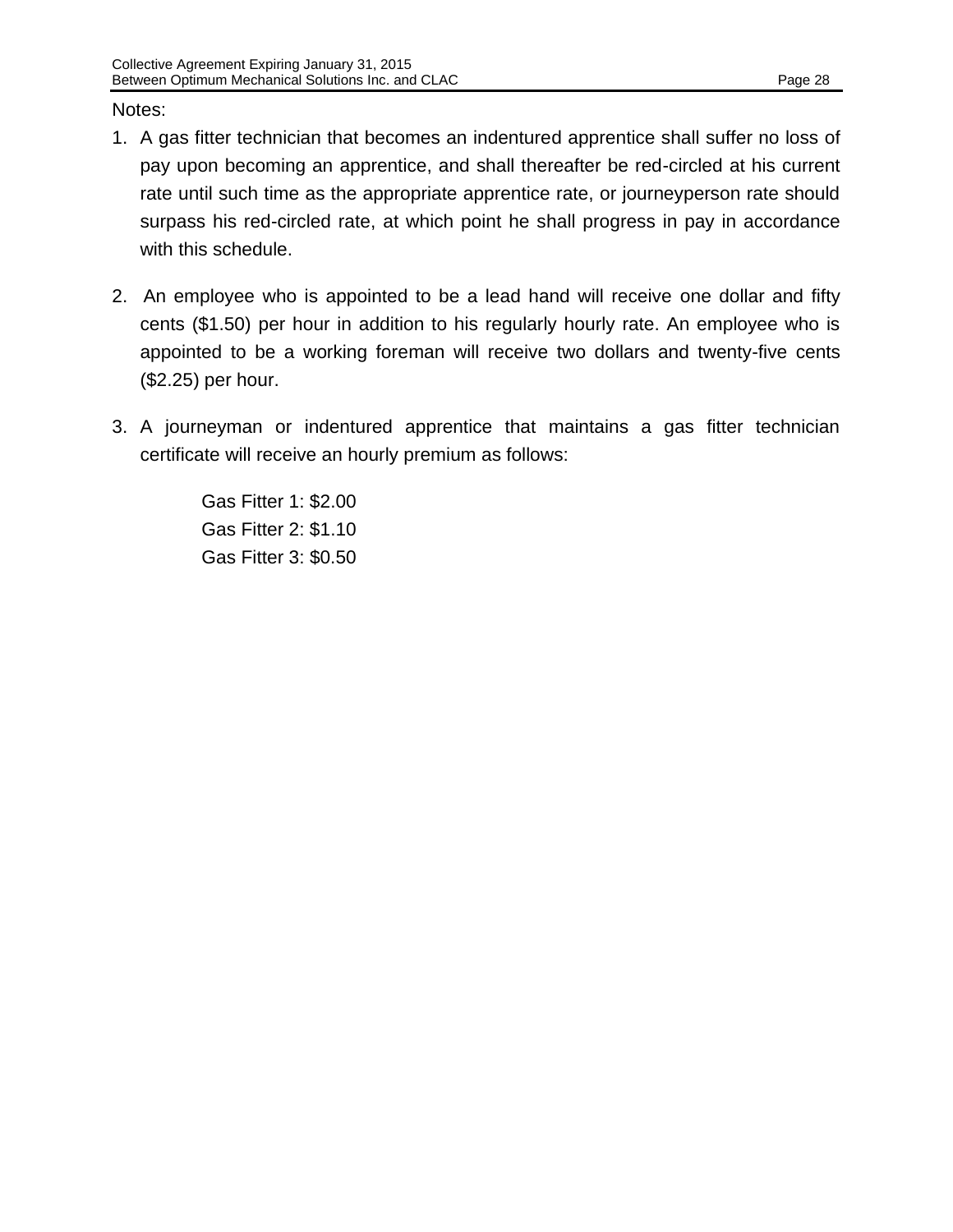# **SCHEDULE "C" - CLASSIFICATION 3 – SHEET METAL WORKER(S)**

<span id="page-30-0"></span>

| $V$ $V$ $I$ $E$ $N$ $N$ $V$ $V$ $I$ $V$ $I$ $V$ $I$ $V$ $I$ $V$ $I$ $V$ $I$ $V$ $I$ |            |       |                             |                        |                        |                      |                     |              |  |  |
|-------------------------------------------------------------------------------------|------------|-------|-----------------------------|------------------------|------------------------|----------------------|---------------------|--------------|--|--|
| <b>Classification</b>                                                               |            | Rate  | <b>Vacation</b><br>Pay (8%) | <b>Pension</b><br>Plan | <b>Benefit</b><br>Plan | E & A<br><b>Fund</b> | Ind.<br><b>Fund</b> | <b>Total</b> |  |  |
|                                                                                     | Feb 1/2012 | 36.39 | 2.18                        | 2.91                   | 1.80                   | 0.15                 | 0.10                | 43.53        |  |  |
| <b>Sheet Metal</b><br>Worker                                                        | Feb 1/2013 | 37.30 | 2.24                        | 2.98                   | 1.80                   | 0.15                 | 0.10                | 44.57        |  |  |
|                                                                                     | Feb 1/2014 | 38.23 | 2.29                        | 3.06                   | 1.80                   | 0.15                 | 0.10                | 45.63        |  |  |

#### **0-3 YEARS OF SERVICE**

#### **3-5 YEARS OF SERVICE**

| <b>Classification</b> |            | Rate  | <b>Vacation</b><br>Pay (8%) | <b>Pension</b><br>Plan | <b>Benefit</b><br>Plan | <b>E&amp;A</b><br><b>Fund</b> | Ind.<br><b>Fund</b> | <b>Total</b> |
|-----------------------|------------|-------|-----------------------------|------------------------|------------------------|-------------------------------|---------------------|--------------|
|                       | Feb 1/2012 | 36.39 | 2.37                        | 3.09                   | 1.80                   | 0.15                          | 0.10                | 43.90        |
| Sheet Metal<br>Worker | Feb 1/2013 | 37.30 | 2.43                        | 3.17                   | 1.80                   | 0.15                          | 0.10                | 44.95        |
|                       | Feb 1/2014 | 38.23 | 2.49                        | 3.25                   | 1.80                   | 0.15                          | 0.10                | 46.02        |

#### **5 + YEARS OF SERVICE**

| <b>Classification</b> |            | Rate  | <b>Vacation</b><br>Pay (8%) | <b>Pension</b><br>Plan | <b>Benefit</b><br>Plan | E & A<br><b>Fund</b> | Ind.<br><b>Fund</b> | <b>Total</b> |
|-----------------------|------------|-------|-----------------------------|------------------------|------------------------|----------------------|---------------------|--------------|
|                       | Feb 1/2012 | 36.39 | 2.55                        | 3.28                   | 1.80                   | 0.15                 | 0.10                | 44.27        |
| Metal<br>rker         | Feb 1/2013 | 37.30 | 2.61                        | 3.36                   | 1.80                   | 0.15                 | 0.10                | 45.32        |
| Sheet<br>Wor          | Feb 1/2014 | 38.23 | 2.68                        | 3.44                   | 1.80                   | 0.15                 | 0.10                | 46.40        |

## **Apprentices shall be paid the following minimum rate:**

Employees who become an indentured apprentice shall receive a wage rate that is determined as follows:

- 1st Period not less than 40% of journeyman's rate
- 2nd Period not less than 50% of journeyman's rate
- 3rd Period not less than 60% of journeyman's rate
- 4th Period not less than 70% of journeyman's rate
- 5th Period not less than 80% of journeyman's rate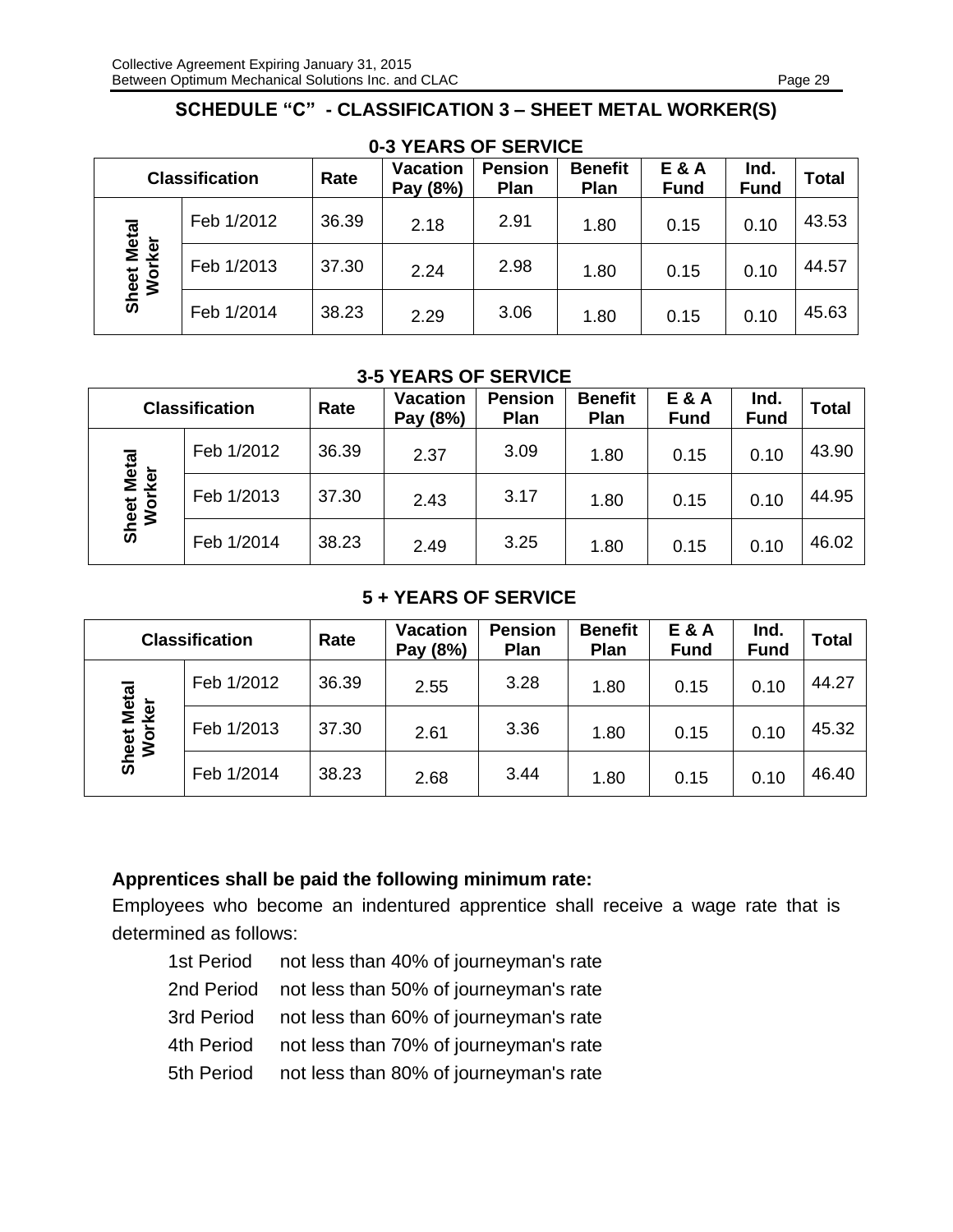#### Notes:

- 1. A gas fitter technician that becomes an indentured apprentice shall suffer no loss of pay upon becoming an apprentice, and shall thereafter be red-circled at his current rate until such time as the appropriate apprentice rate, or journeyperson rate should surpass his red-circled rate, at which point he shall progress in pay in accordance with this schedule.
- 2. An employee who is appointed to be a lead hand will receive one dollar and fifty cents (\$1.50) per hour in addition to his regularly hourly rate. An employee who is appointed to be a working foreman will receive two dollars and twenty-five cents (\$2.25) per hour.
- 3. A journeyman or indentured apprentice that maintains a gas fitter technician certificate will receive an hourly premium as follows:

Gas Fitter 1: \$2.00 Gas Fitter 2: \$1.10 Gas Fitter 3: \$0.50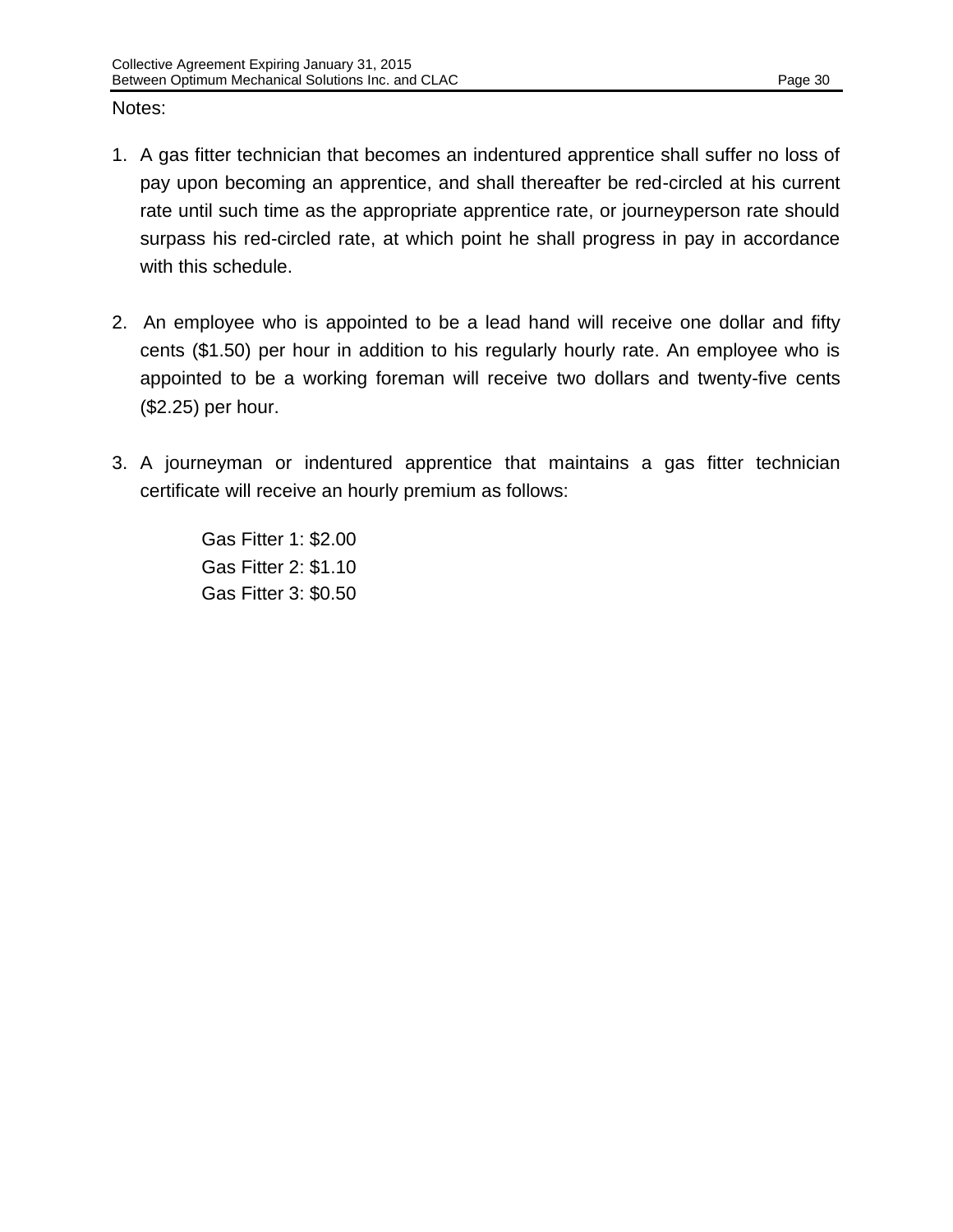# **SCHEDULE "D" - CLASSIFICATION 4 – GAS FITTER(S)**

<span id="page-32-0"></span>

|                                                 |            |       | $I$ bay<br><b>Vacation</b> | ◡.<br>$V = V V V +$<br><b>Pension</b> | <b>Benefit</b> | <b>E&amp;A</b> | Ind.        |              |
|-------------------------------------------------|------------|-------|----------------------------|---------------------------------------|----------------|----------------|-------------|--------------|
| <b>Classification</b>                           |            | Rate  | Pay (8%)                   | Plan                                  | Plan           | <b>Fund</b>    | <b>Fund</b> | <b>Total</b> |
| <b>Gas Fitter</b><br>Tech <sub>1</sub>          | Feb 1/2012 | 20.83 | 1.25                       | 1.67                                  | 1.80           | 0.15           | 0.10        | 25.80        |
|                                                 | Feb 1/2013 | 21.35 | 1.28                       | 1.71                                  | 1.80           | 0.15           | 0.10        | 26.39        |
|                                                 | Feb 1/2014 | 21.88 | 1.31                       | 1.75                                  | 1.80           | 0.15           | 0.10        | 26.99        |
| Gas Fitter<br>$\boldsymbol{\mathsf{N}}$<br>Tech | Feb 1/2012 | 17.48 | 1.05                       | 1.40                                  | 1.80           | 0.15           | 0.10        | 21.98        |
|                                                 | Feb 1/2013 | 17.92 | 1.08                       | 1.43                                  | 1.80           | 0.15           | 0.10        | 22.48        |
|                                                 | Feb 1/2014 | 18.37 | 1.10                       | 1.47                                  | 1.80           | 0.15           | 0.10        | 22.99        |
| Gas Fitter<br>Tech <sub>3</sub>                 | Feb 1/2012 | 14.45 | 0.87                       | 1.16                                  | 1.80           | 0.15           | 0.10        | 18.53        |
|                                                 | Feb 1/2013 | 14.81 | 0.89                       | 1.19                                  | 1.80           | 0.15           | 0.10        | 18.94        |
|                                                 | Feb 1/2014 | 15.18 | 0.91                       | 1.21                                  | 1.80           | 0.15           | 0.10        | 19.35        |

## **0-3 YEARS OF SERVICE**

#### **3-5 YEARS OF SERVICE**

| <b>Classification</b>           |                   | Rate       | <b>Vacation</b><br>Pay (8%) | <b>Pension</b><br>Plan | <b>Benefit</b><br>Plan | <b>E&amp;A</b><br><b>Fund</b> | Ind.<br><b>Fund</b> | Total |       |
|---------------------------------|-------------------|------------|-----------------------------|------------------------|------------------------|-------------------------------|---------------------|-------|-------|
|                                 |                   | Feb 1/2012 | 20.83                       | 1.35                   | 1.77                   | 1.80                          | 0.15                | 0.10  | 26.00 |
| Gas Fitter                      | Tech <sub>1</sub> | Feb 1/2013 | 21.35                       | 1.39                   | 1.82                   | 1.80                          | 0.15                | 0.10  | 26.61 |
|                                 |                   | Feb 1/2014 | 21.88                       | 1.42                   | 1.86                   | 1.80                          | 0.15                | 0.10  | 27.21 |
|                                 |                   | Feb 1/2012 | 17.48                       | 1.14                   | 1.49                   | 1.80                          | 0.15                | 0.10  | 22.16 |
| Gas Fitter<br>Tech <sub>2</sub> |                   | Feb 1/2013 | 17.92                       | 1.17                   | 1.52                   | 1.80                          | 0.15                | 0.10  | 22.66 |
|                                 |                   | Feb 1/2014 | 18.37                       | 1.19                   | 1.56                   | 1.80                          | 0.15                | 0.10  | 23.17 |
|                                 |                   | Feb 1/2012 | 14.45                       | 0.94                   | 1.23                   | 1.80                          | 0.15                | 0.10  | 18.67 |
| Gas Fitter<br>Tech <sub>3</sub> |                   | Feb 1/2013 | 14.81                       | 0.96                   | 1.26                   | 1.80                          | 0.15                | 0.10  | 19.08 |
|                                 |                   | Feb 1/2014 | 15.18                       | 0.99                   | 1.29                   | 1.80                          | 0.15                | 0.10  | 19.51 |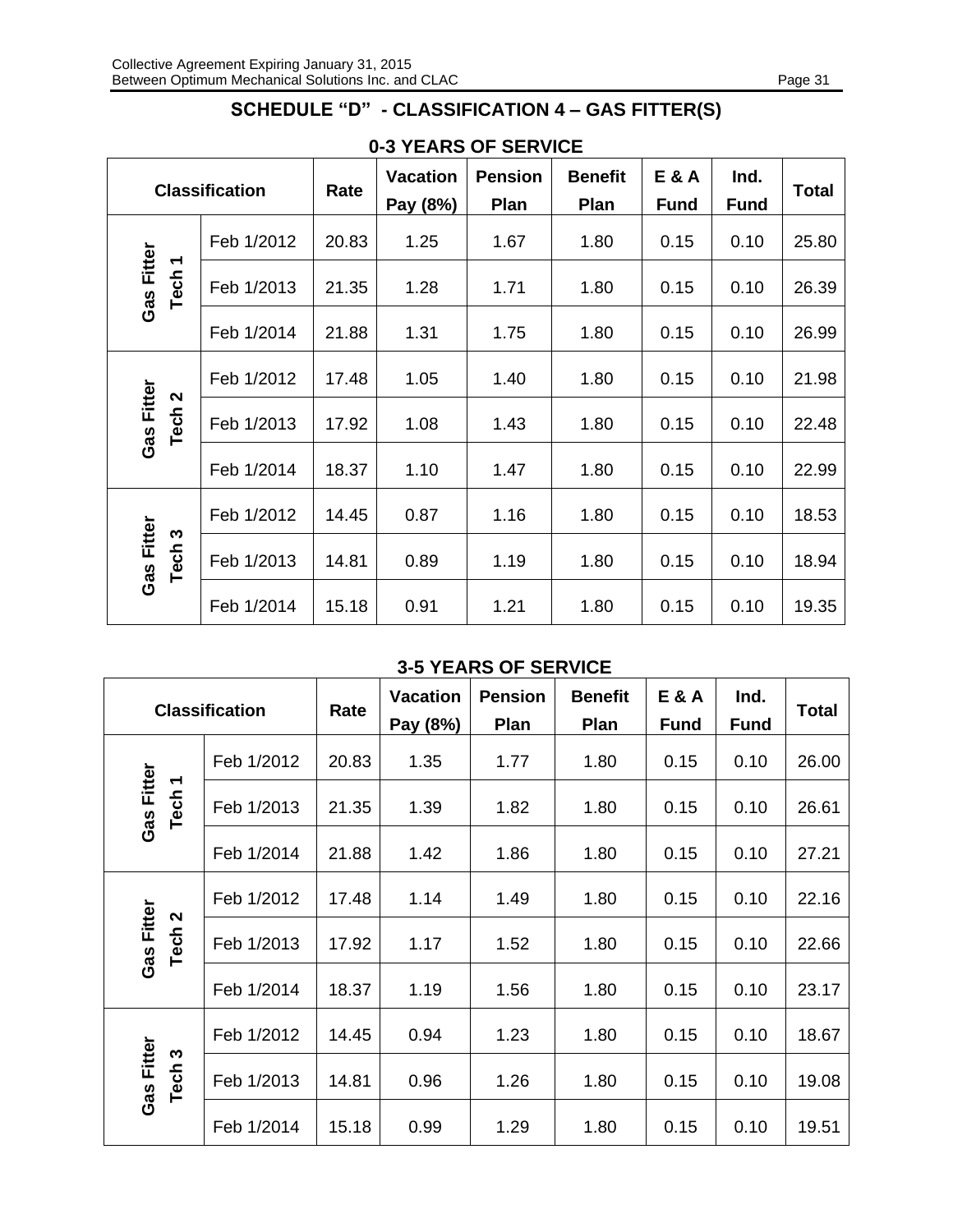| יש טורביו                                       |                       |       |                             |                        |                        |                               |                     |              |
|-------------------------------------------------|-----------------------|-------|-----------------------------|------------------------|------------------------|-------------------------------|---------------------|--------------|
|                                                 | <b>Classification</b> | Rate  | <b>Vacation</b><br>Pay (8%) | <b>Pension</b><br>Plan | <b>Benefit</b><br>Plan | <b>E&amp;A</b><br><b>Fund</b> | Ind.<br><b>Fund</b> | <b>Total</b> |
| Gas Fitter<br>Tech <sub>1</sub>                 | Feb 1/2012            | 20.83 | 1.46                        | 1.88                   | 1.80                   | 0.15                          | 0.10                | 26.22        |
|                                                 | Feb 1/2013            | 21.35 | 1.50                        | 1.92                   | 1.80                   | 0.15                          | 0.10                | 26.82        |
|                                                 | Feb 1/2014            | 21.88 | 1.53                        | 1.97                   | 1.80                   | 0.15                          | 0.10                | 27.43        |
| Gas Fitter<br>$\boldsymbol{\mathsf{N}}$<br>Tech | Feb 1/2012            | 17.48 | 1.22                        | 1.57                   | 1.80                   | 0.15                          | 0.10                | 22.32        |
|                                                 | Feb 1/2013            | 17.92 | 1.25                        | 1.61                   | 1.80                   | 0.15                          | 0.10                | 22.83        |
|                                                 | Feb 1/2014            | 18.37 | 1.29                        | 1.65                   | 1.80                   | 0.15                          | 0.10                | 23.36        |
| Gas Fitter<br>Tech <sub>3</sub>                 | Feb 1/2012            | 14.45 | 1.01                        | 1.30                   | 1.80                   | 0.15                          | 0.10                | 18.81        |
|                                                 | Feb 1/2013            | 14.81 | 1.04                        | 1.33                   | 1.80                   | 0.15                          | 0.10                | 19.23        |
|                                                 | Feb 1/2014            | 15.18 | 1.06                        | 1.37                   | 1.80                   | 0.15                          | 0.10                | 19.66        |

## **5+ YEARS OF SERVICE**

#### **Apprentices shall be paid the following minimum rate:**

Employees who become an indentured apprentice shall receive a wage rate that is determined as follows:

| 1 <sup>st</sup> Period | not less than 40% of journeyman's rate |
|------------------------|----------------------------------------|
| 2 <sup>nd</sup> Period | not less than 50% of journeyman's rate |
| 3rd Period             | not less than 60% of journeyman's rate |
| 4 <sup>th</sup> Period | not less than 70% of journeyman's rate |
| 5 <sup>th</sup> Period | not less than 80% of journeyman's rate |

## Notes:

- 1. A gas fitter technician that becomes an indentured apprentice shall suffer no loss of pay upon becoming an apprentice, and shall thereafter be red-circled at his current rate until such time as the appropriate apprentice rate, or journeyperson rate should surpass his red-circled rate, at which point he shall progress in pay in accordance with this schedule.
- 2. An employee who is appointed to be a lead hand will receive one dollar and fifty cents (\$1.50) per hour in addition to his regularly hourly rate. An employee who is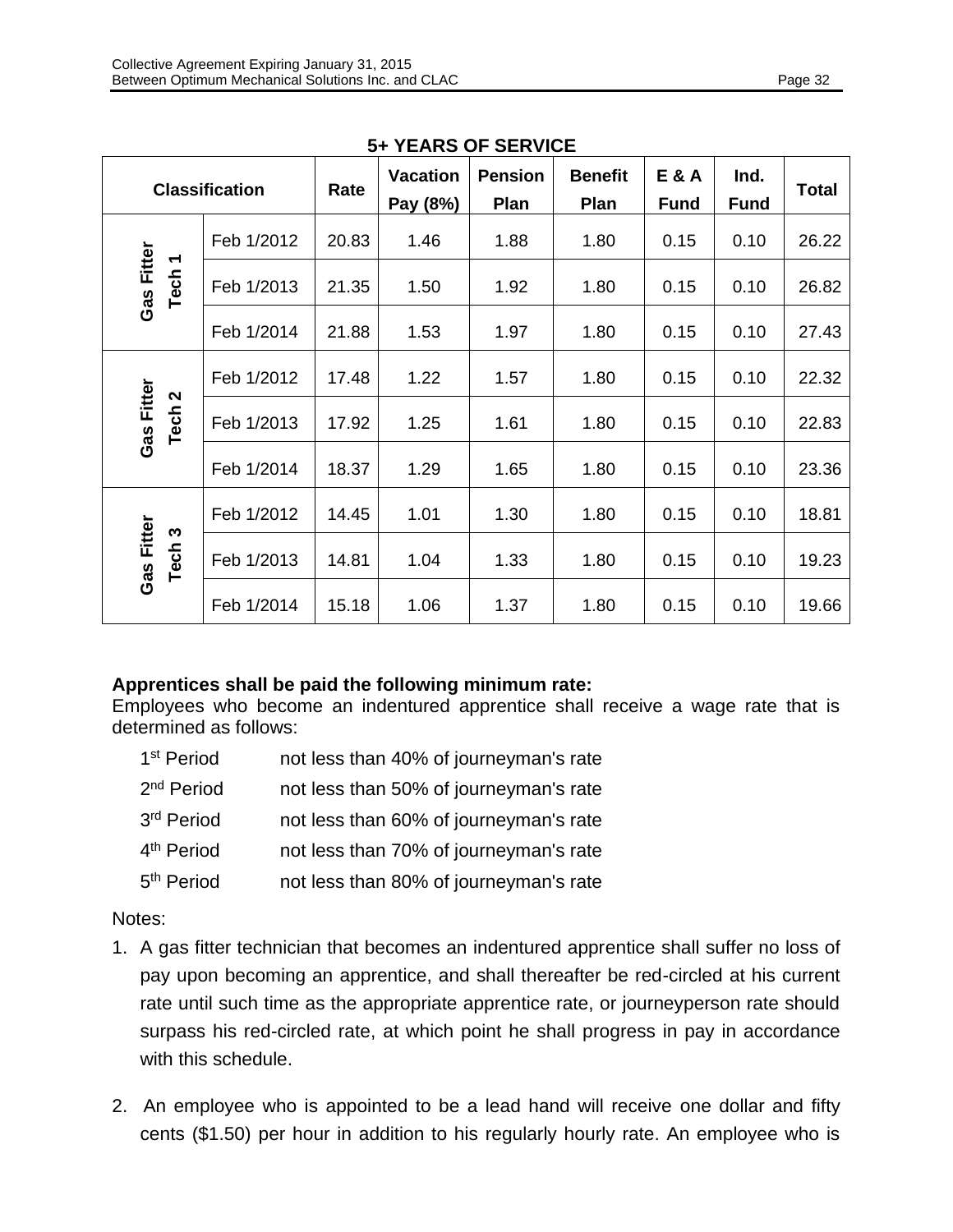appointed to be a working foreman will receive two dollars and twenty-five cents (\$2.25) per hour.

3. An employee that is classified as a Gas Fitter Technician III will not be eligible to participate in the pension plan until he has completed one full year of service.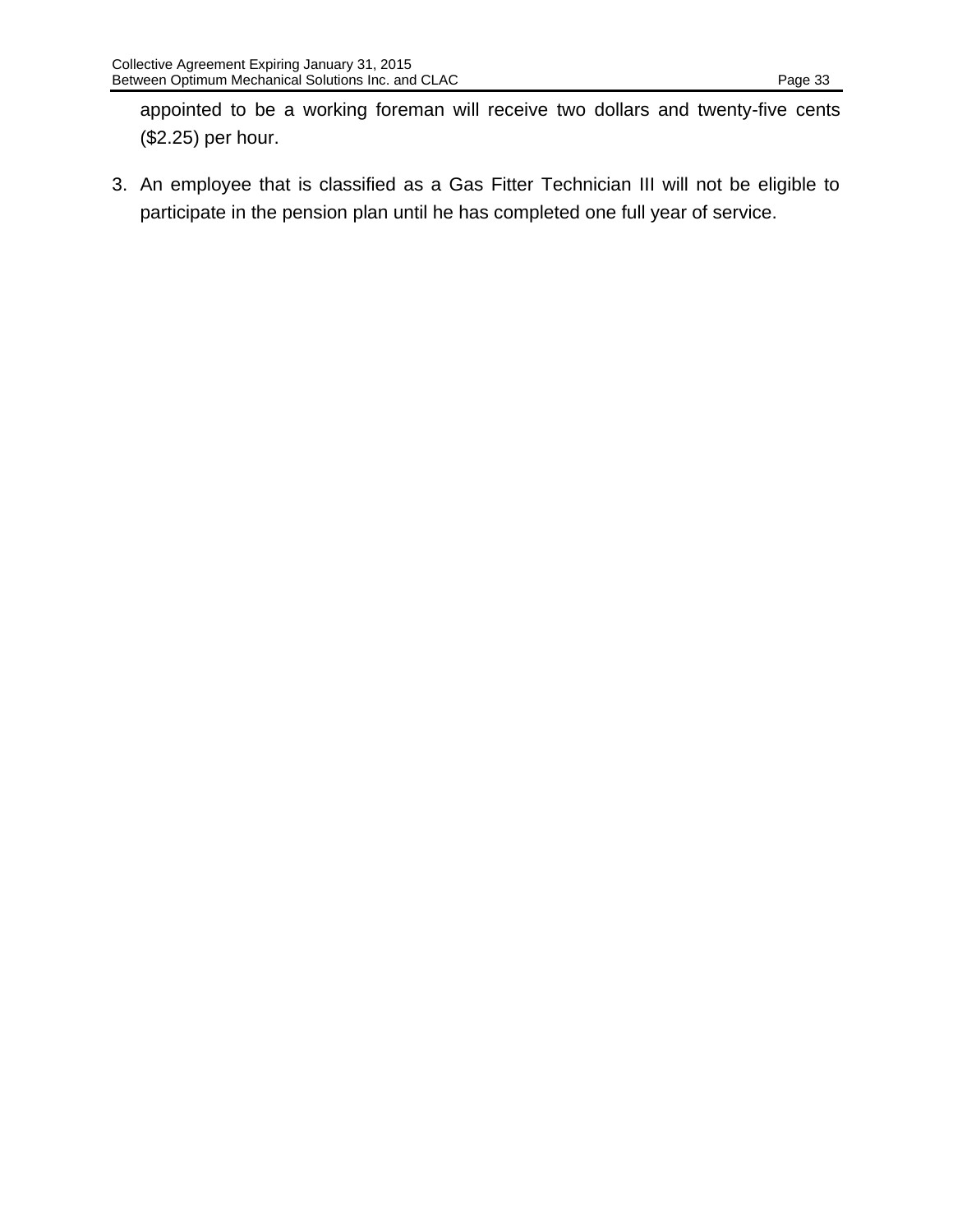# **SCHEDULE "E" - TOOL LIST**

# <span id="page-35-0"></span>**Plumbers/Pipefitters**

All journeyman and apprentice employees employed as a Plumber(s)/Pipefitter(s) will

supply the following personal tools:

- 8 inch combination pliers
- **measuring tape of at least twelve feet**
- nine inch torpedo level

# **Refrigeration Mechanics**

All journeyman and apprentice employees employed as a Refrigeration Mechanic(s) will supply the following personal tools:

- pipe wrenches
	- 24 inches
	- 18 inches
	- 12 inches
- full set wrenches  $\frac{1}{4}$  inch to 1 inch
- full set of sockets
	- $\frac{1}{4}$  inch
	- $\frac{3}{8}$  inch
	- $\frac{1}{2}$  inch
- electrical tester
- AM probe and probe tester
- flaring tool
- swedging tool
- $\cdot$  tube cutter up to 3 inches
- tin slips red, green and yellow
- full set of screwdrivers
- **•** battery operated drill  $-3/6$  or  $\frac{1}{2}$  inch
- drywall saw
- hammer
- refrigeration gauges
- welding equipment
- vacuum pump two stage
- nitrogen regulator
- refrigeration weight scale
- vacuum gauge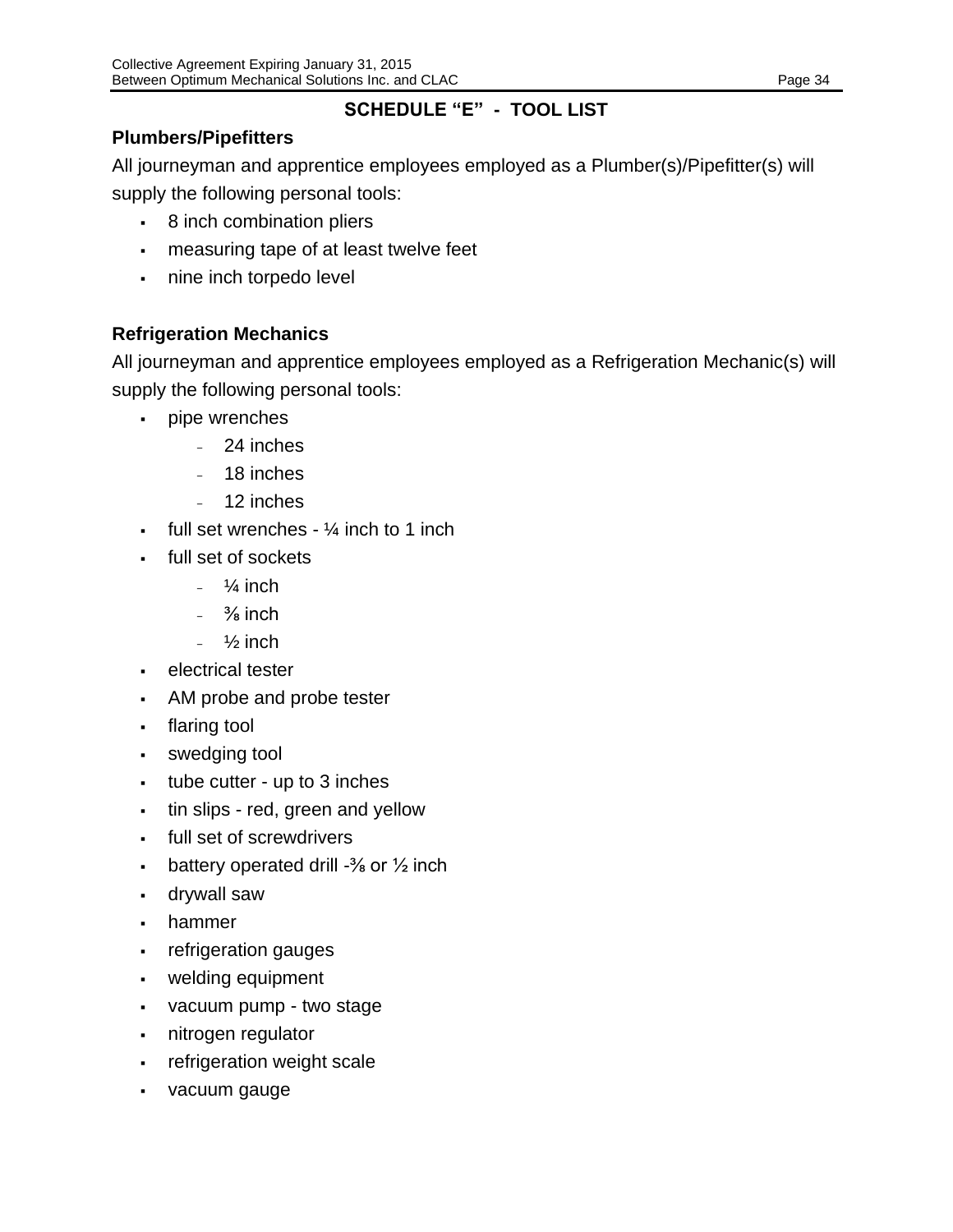All journeyman and apprentice employees employed as Sheet Metal Worker(s) will supply the following personal tools:

- scratch awl
- tinner's hammer (16 ounces)
- pair bull snips
- **EXECT** small, medium & large screw drivers (slotted & Robertson)
- $\blacksquare$  rule 10"
- scriber
- tool box (lockable)
- pair of pliers
- hacksaw frame
- vice grips
- right and left hand aircraft snips
- pair of folding tongs
- plumb bob and line
- chalk line
- crescent or adjustable wrench 10"
- ball peen hammer
- **12**" spirit level
- 6" divider
- 12" divider
- centre punch
- set of trammel points
- cold chisel 12"
- set of Allen wrenches

# **Gas Fitter Technicians**

All employees employed as a Gas Fitter(s) will supply the following personal tools:

- pipe wrenches
	- 24 inches
	- 18 inches
	- 12 inches
- full set of sockets
	- $\frac{1}{4}$  inch
	- $\frac{3}{8}$  inch
	- $\frac{1}{2}$  inch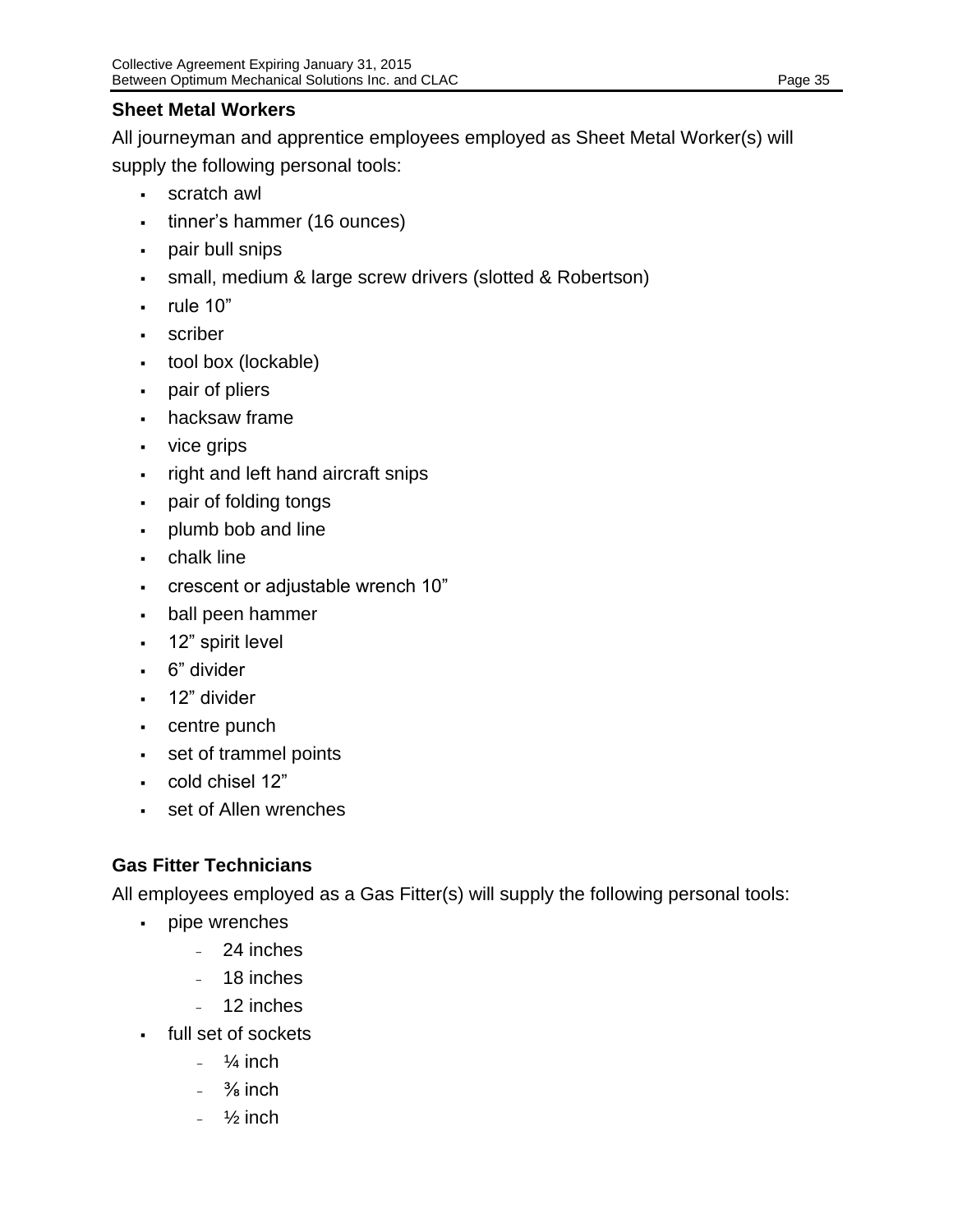- gas malometer as per TSSA
- electrical tester
- AM probe
- flaring too
- tube cutter
- tin slips right, left and straight
- $\cdot$  full set of wrenches  $\frac{1}{4}$  inch to 1 foot
- full set of screwdrivers
- **•** battery operated drill  $\frac{3}{8}$  or  $\frac{1}{2}$  inch
- drywall saw
- hammer
- pressure test gauge as per TSSA
- gas-purge kit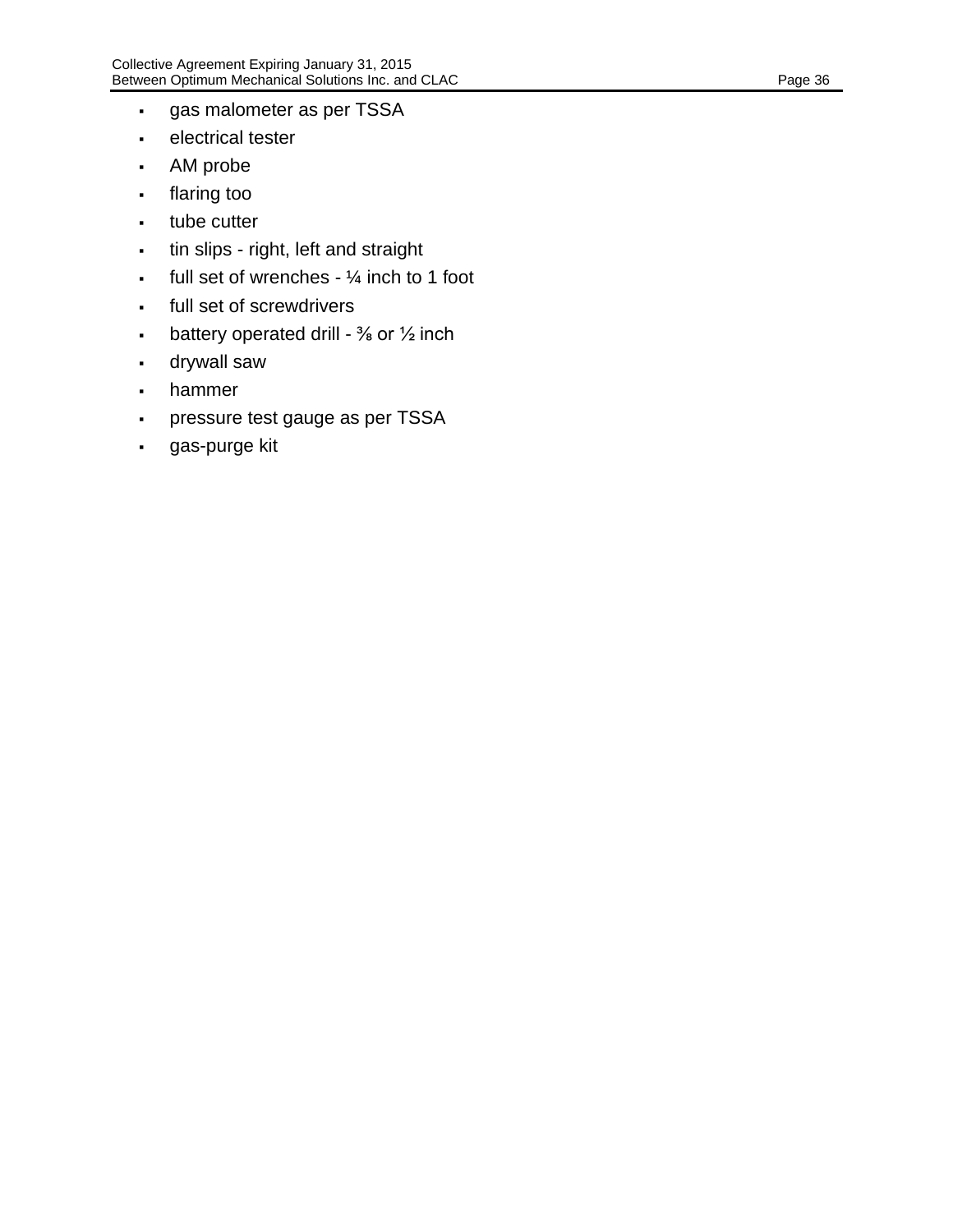#### **LETTER OF AGREEMENT**

#### <span id="page-38-0"></span>**Between**

#### **OPTIMUM MECHANICAL SOLUTIONS INC. Hereinafter referred to as "the Employer"**

**and**

#### **CHRISTIAN LABOUR ASSOCIATION OF CANADA Hereinafter referred to as the "the Union"**

#### **RE: Non-Bargaining Unit Personnel**

The Union acknowledges that employees John Grant and Larry Page each have an ownership interest in the Employer and further acknowledges and agrees that as John Grant and Larry Page have on a regular basis during their employment with the Employer performed bargaining unit work, John Grant and Larry Page may continue to perform bargaining unit work on a regular basis when assigned to such bargaining unit work by the Employer.

The Union further acknowledges and agrees with the Employer that the assignment of bargaining unit work to John Grant and Larry Page shall be considered and deemed to be specifically excluded from this agreement, such that the terms and conditions of this Agreement shall have no application whatsoever to any assignment of bargaining unit work to John Grant or Larry Page at any time during this Agreement's subsistence.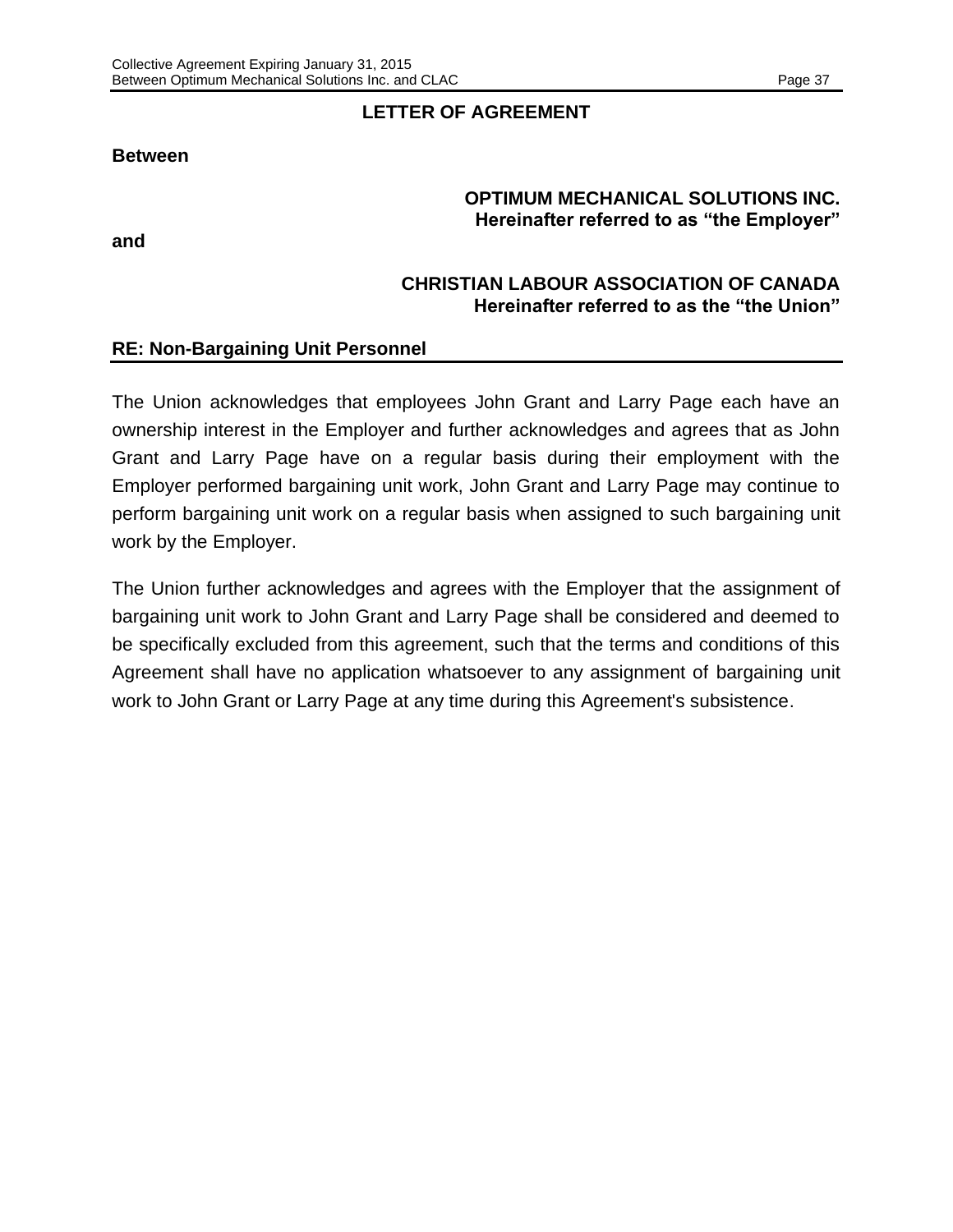#### **LETTER OF AGREEMENT**

#### **Between**

#### **OPTIMUM MECHANICAL SOLUTIONS INC. Hereinafter referred to as "the Employer"**

**and**

#### **CHRISTIAN LABOUR ASSOCIATION OF CANADA Hereinafter referred to as the "the Union"**

#### **RE: Long Term Disability Coverage & Voluntary Pension Contributions**

The Employer acknowledges that the Benefit Plan provides for Long Term Disability insurance coverage ("LTD"). Where applicable, the Employer, as directed by the Union Benefit Administration Office, will deduct the cost of such LTD coverage from the employee's pay cheques. The monthly cost as directed by the Union Benefit Office will be deducted in equal parts from each pay cheque in a given month, and remitted together with the Employer's Benefit Plan contribution in accordance with Article 12 – CLAC Health Fund of the Agreement. Participation in the plan and in the payroll deduction is mandatory.

The Employer agrees to deduct by way of payroll deduction and remit to the Union's Benefit Administration Office an amount as directed by each employee as voluntary employee pension contributions over and above the contributions noted in Schedules "A", "B", "C" and "D". Such amounts shall not exceed the limits established by Canada Customs & Revenue Agency. These monies will be recorded separately on the Employer's monthly remittance to the Benefit Administration Office. A request for such deductions shall be submitted to the Employer in a format provided by the Benefit Administration Office. A copy of the completed form shall be sent to the Benefit Administration Office with the first remittance of such additional voluntary contributions. Employees may change, commence or terminate their voluntary additional contributions effective January 1 and July 1 of every year.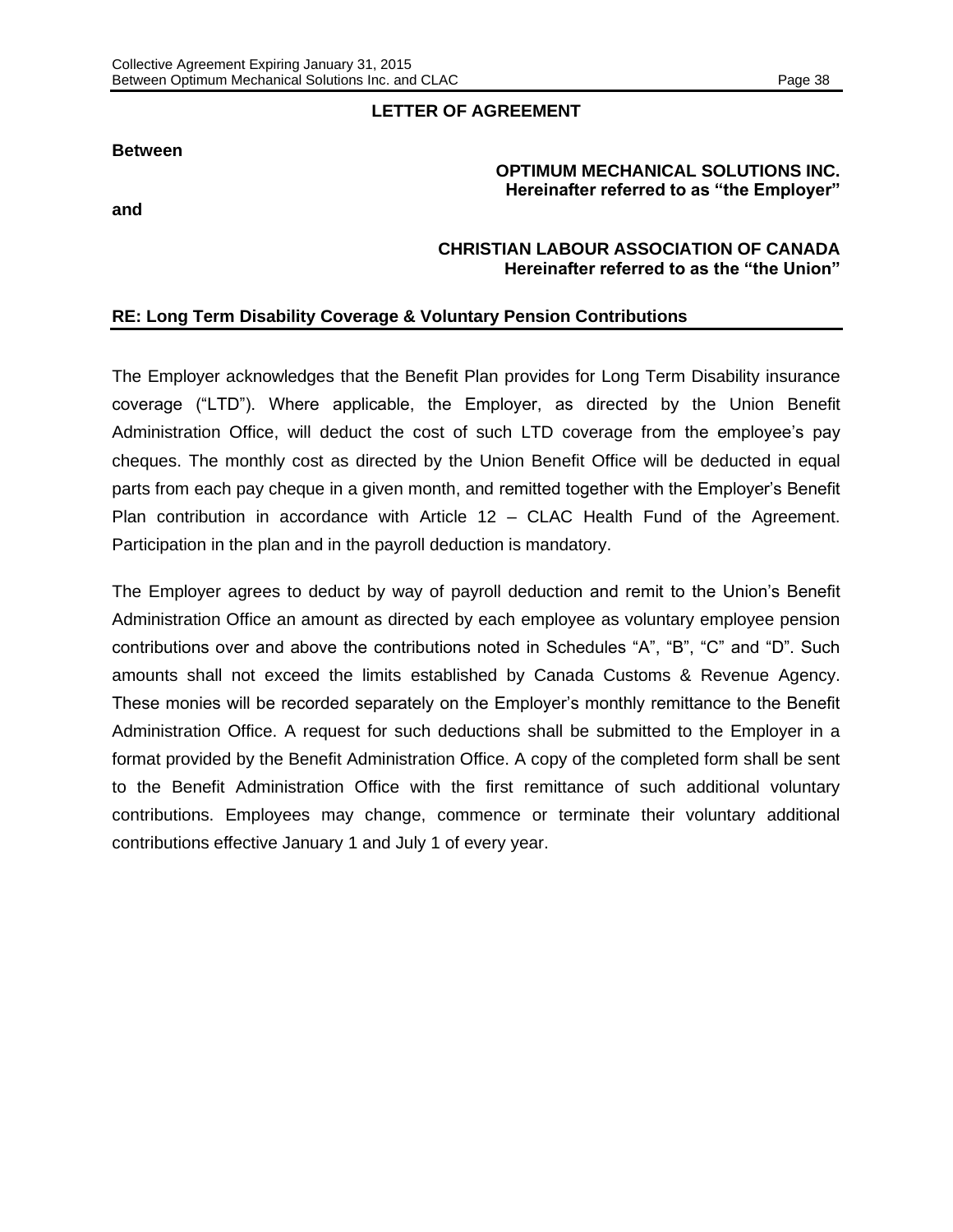#### **Between**

**and**

#### **LETTER OF AGREEMENT**

#### **OPTIMUM MECHANICAL SOLUTIONS INC. Hereinafter referred to as "the Employer"**

#### **CHRISTIAN LABOUR ASSOCIATION OF CANADA Hereinafter referred to as the "the Union"**

#### **RE: Employer Policies and Expectations**

In order to jointly identify various workplace policies and expectations that are reasonable for the direction of the workforce, the above parties agree that the following shall apply to all employees in the bargaining unit identified by the collective agreement and that the Employer may take reasonable measures, including disciplinary action, to administer and enforce such policies and expectations. The Union acknowledges that the policies contained herein shall become part of Employee Manual referenced in Article 2.06 a. of the Collective Agreement.

#### **Telephone Use:**

The Employer may provide cell phones or other communication devices to employees and it is understood and agreed that where employees use devices for personal use, and as a result accrue minutes beyond the available minutes provided as part of a package plan (monthly plan) by the service provider, the employee who has been assigned the phone shall be responsible to reimburse the Employer for any additional costs that result from such personal use.

#### **Work Orders:**

The parties recognize and agree that employees shall be permitted sufficient time during each work day to complete work orders in connection with service calls. Employees are required to ensure that such work orders are submitted by no later than 8:00 a.m. each Monday following the week in which such work was performed.

#### **Company Meetings:**

On up to four occasions per year, as described at Article 3.04 of the Collective Agreement, the Employer may convene a meeting with the employees during regular work hours in order to deal with any matter that affects employees, such as, but not limited to, operational procedures, health and safety, introduction of new products or processes, to report on general matters. Attendance at such meetings shall be mandatory unless permission to be excused is provided in advance of the meeting by the Employer.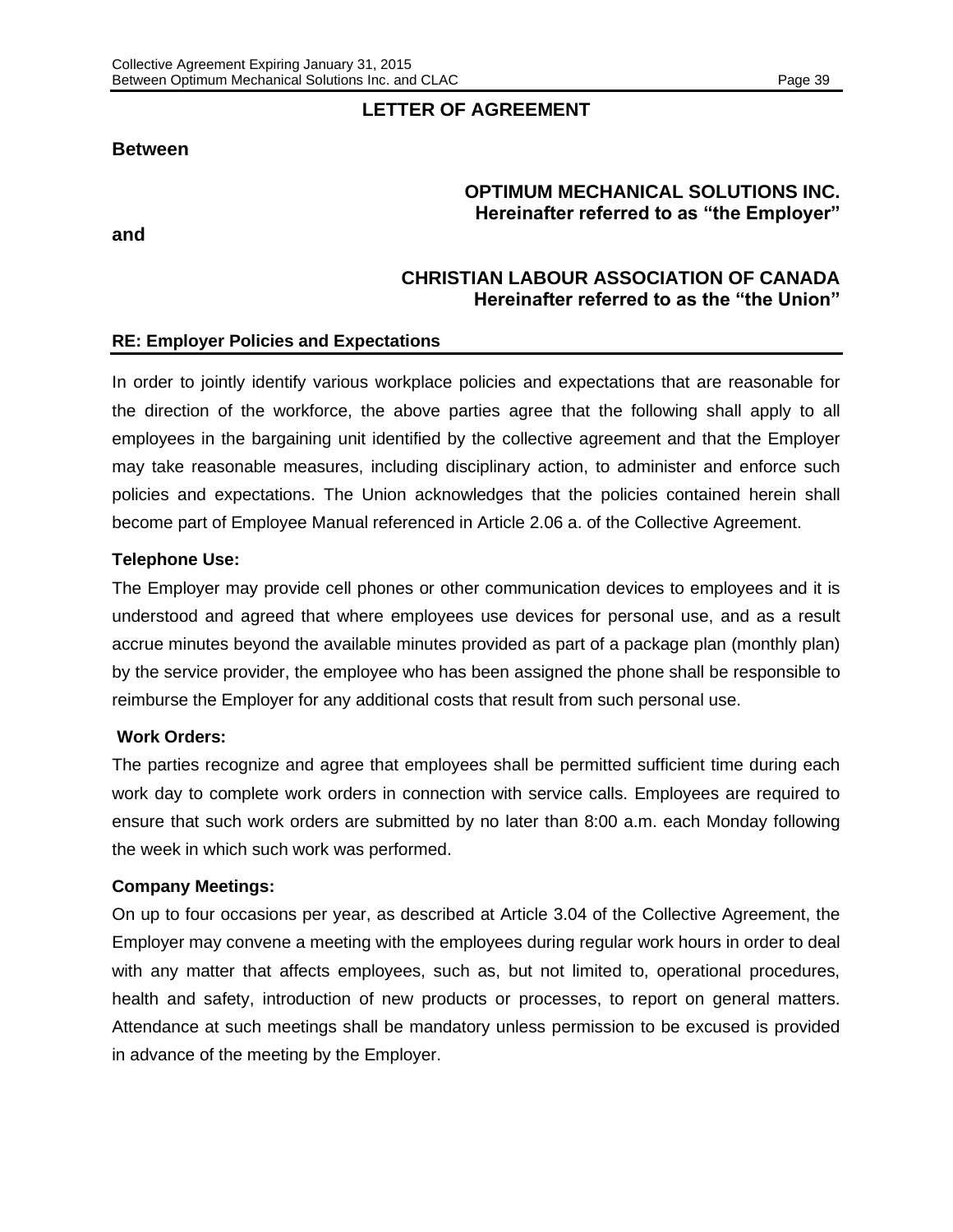#### **LETTER OF AGREEMENT**

#### **Between**

#### **OPTIMUM MECHANICAL SOLUTIONS INC. Hereinafter referred to as "the Employer"**

**and**

#### **CHRISTIAN LABOUR ASSOCIATION OF CANADA Hereinafter referred to as the "the Union"**

#### **RE: Residential Tradespersons**

The parties recognize that certain skills necessary to perform work assigned by the Employer cannot be acquired by tradespersons who have acquired the majority of their experience and training while working in the residential sector of the construction industry.

Notwithstanding the provisions of Schedules "A", "B" or "C" forming part of the Collective Agreement as identified above, a journeyman employee who is hired by the Employer and who has acquired the majority of his experience and training within his trade in the residential sector of the construction industry will receive eighty percent (80%) of the journeyman rate as defined by the Collective Agreement. The Employer shall pay this reduced wage rate for a period not to exceed one (1) year from the date the person is hired. Thereafter, the employee will be paid the wage rate as defined in the Collective Agreement.

Within the first six (6) months of employment, and again prior to the conclusion of one year of employment, the Employer shall conduct a formal evaluation of the employee to which this Letter applies. As part of its evaluation, the Employer shall consult with the employee's immediate supervisor and with one peer who holds a certificate of qualification for the same trade as the employee.

In all other respects, the provisions of the Collective Agreement shall have application to and shall govern the employment of those persons meeting the criteria particularized and identified herein.

The Employer shall provide a copy of this Letter to any person to which this letter applies in advance of the employee's first day of employment and shall also provide the employee with contact information for the union steward(s).

This Letter of Agreement shall become effective on the date it is signed and shall apply only to persons meeting the criteria explained above who have been hired after that date. This Letter of Agreement shall remain in force until January 31, 2012.